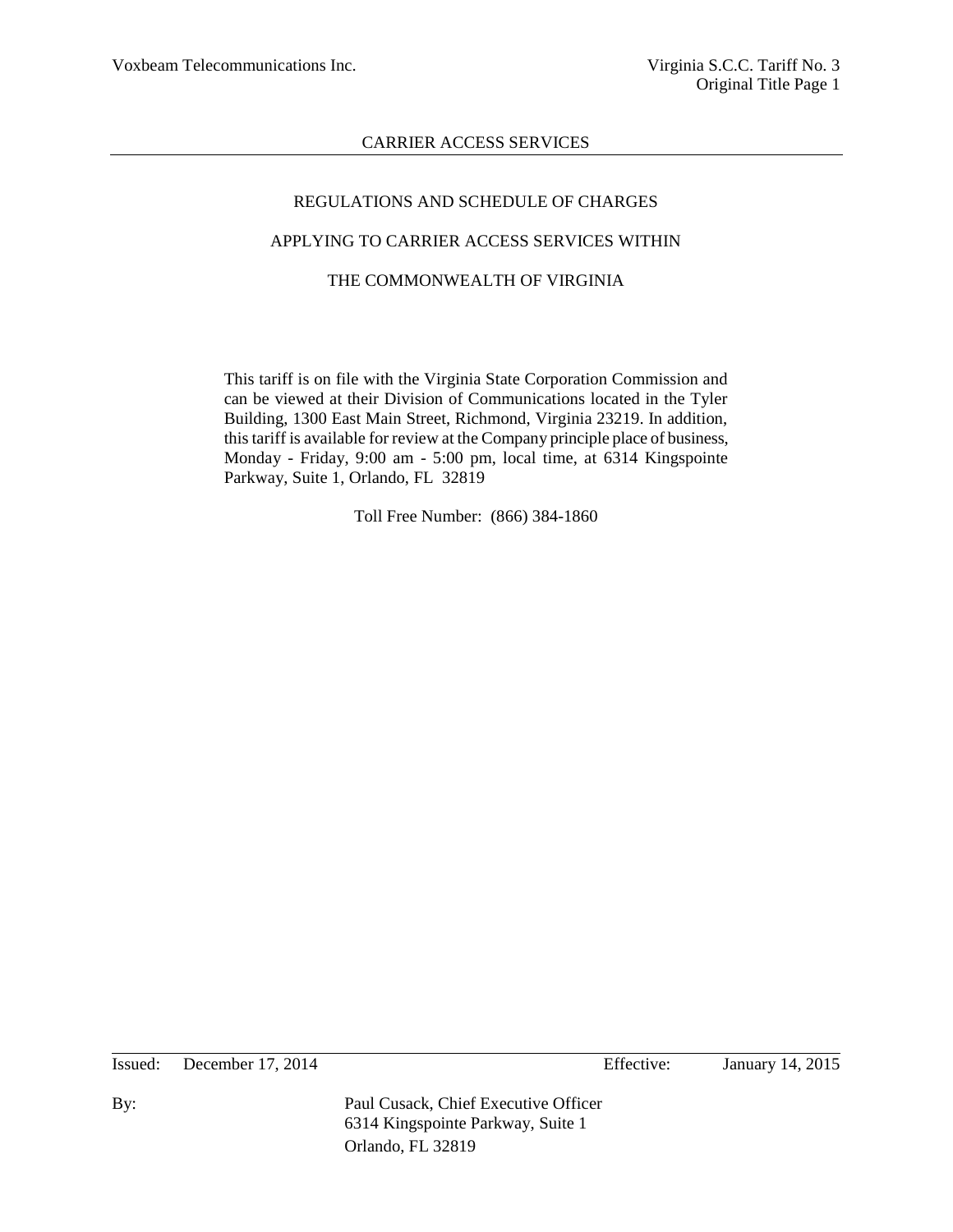#### **CHECK SHEET**

Sheets of this tariff indicated below are effective as of the date shown at the bottom of the respective sheet(s). Original and revised sheets as named below comprise all changes from the original tariff and are currently in effect as of the date on the bottom of this sheet.

| <b>SHEET</b>   | <b>REVISION</b> |        | <b>SHEET</b> | <b>REVISION</b> |        | <b>SHEET</b> | <b>REVISION</b> |        |
|----------------|-----------------|--------|--------------|-----------------|--------|--------------|-----------------|--------|
| Title 1        | Original        | ∗      | 26           | Original        | $\ast$ | 51           | Original        | $\ast$ |
| $\mathfrak{2}$ | Original        | ∗      | 27           | Original        | ∗      | 52           | Original        | $\ast$ |
| 3              | Original        | ∗      | 28           | Original        | $\ast$ | 53           | Original        | $\ast$ |
| 4              | Original        | ∗      | 29           | Original        | $\ast$ | 54           | Original        | $\ast$ |
| 5              | Original        | ∗      | 30           | Original        | $\ast$ | 55           | Original        | $\ast$ |
| 6              | Original        | ∗      | 31           | Original        | $\ast$ | 56           | Original        | $\ast$ |
| 7              | Original        | $\ast$ | 32           | Original        | $\ast$ | 57           | Original        | $\ast$ |
| $8\,$          | Original        | ∗      | 33           | Original        | $\ast$ | 58           | Original        | $\ast$ |
| 9              | Original        | ∗      | 34           | Original        | $\ast$ | 59           | Original        | $\ast$ |
| 10             | Original        | ∗      | 35           | Original        | $\ast$ |              |                 |        |
| 11             | Original        | ∗      | 36           | Original        | $\ast$ |              |                 |        |
| 12             | Original        | ∗      | 37           | Original        | $\ast$ |              |                 |        |
| 13             | Original        | ∗      | 38           | Original        | $\ast$ |              |                 |        |
| 14             | Original        | ∗      | 39           | Original        | *      |              |                 |        |
| 15             | Original        | ∗      | 40           | Original        | $\ast$ |              |                 |        |
| 16             | Original        | $\ast$ | 41           | Original        | $\ast$ |              |                 |        |
| 17             | Original        | $\ast$ | 42           | Original        | $\ast$ |              |                 |        |
| 18             | Original        | ∗      | 43           | Original        | $\ast$ |              |                 |        |
| 19             | Original        | ∗      | 44           | Original        | $\ast$ |              |                 |        |
| 20             | Original        | ∗      | 45           | Original        | $\ast$ |              |                 |        |
| 21             | Original        | ∗      | 46           | Original        | *      |              |                 |        |
| 22             | Original        | ∗      | 47           | Original        | $\ast$ |              |                 |        |
| 23             | Original        | ∗      | 48           | Original        | $\ast$ |              |                 |        |
| 24             | Original        | ∗      | 49           | Original        | $\ast$ |              |                 |        |
| 25             | Original        | $\ast$ | 50           | Original        | $\ast$ |              |                 |        |

\* indicates pages included in this filing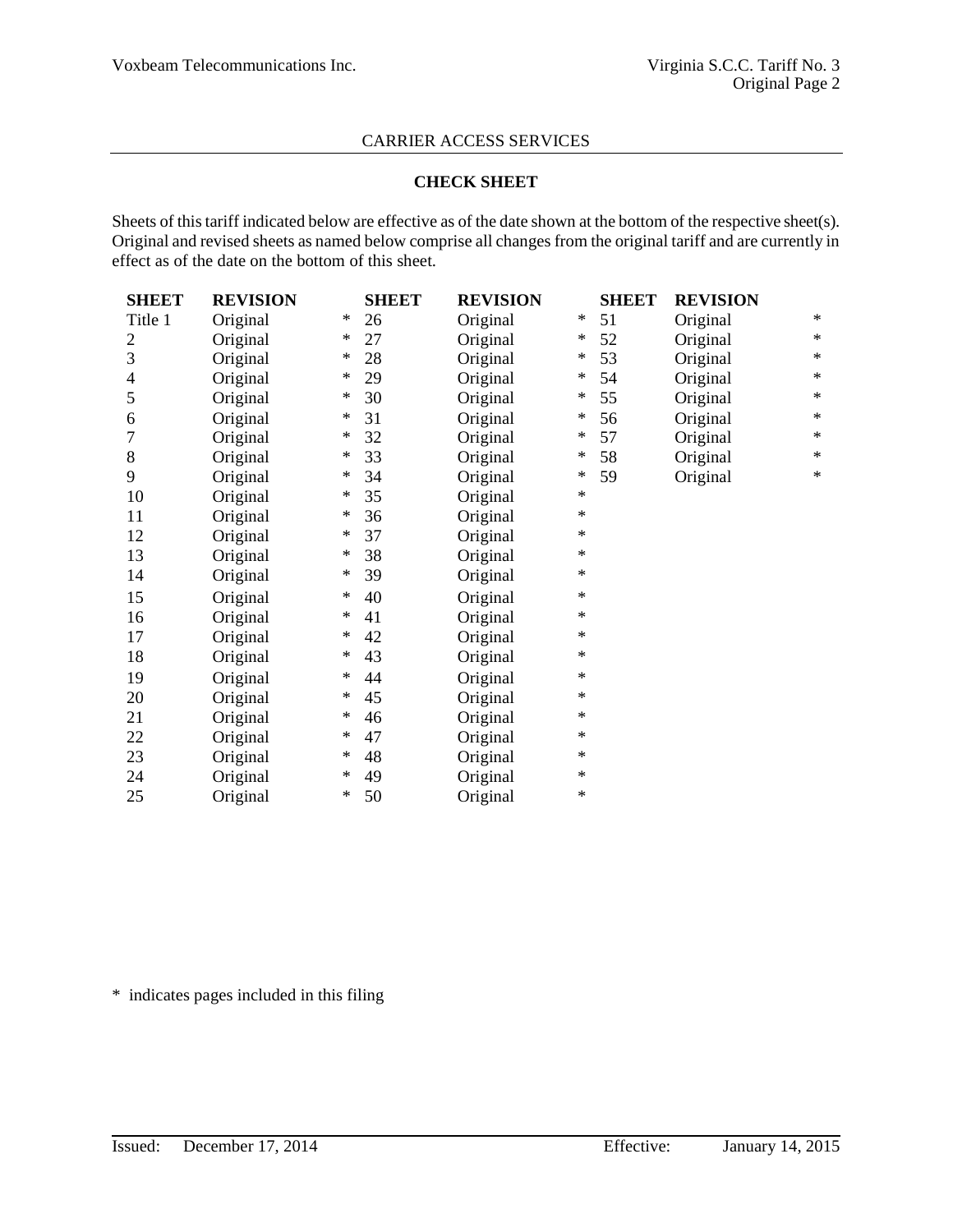### **TABLE OF CONTENTS**

| <b>Check Sheet</b>                       | 2  |
|------------------------------------------|----|
| Table of Contents                        | 3  |
| Explanations of Symbols and              | 4  |
| <b>Tariff Format</b>                     | 5  |
| Section 1 - Definitions of Abbreviations | 6  |
| Section 2 - Rules and Regulations        | 12 |
| Section 3 - Switched Access Service      | 43 |
| Section 4 - Dedicated Access Service     | 59 |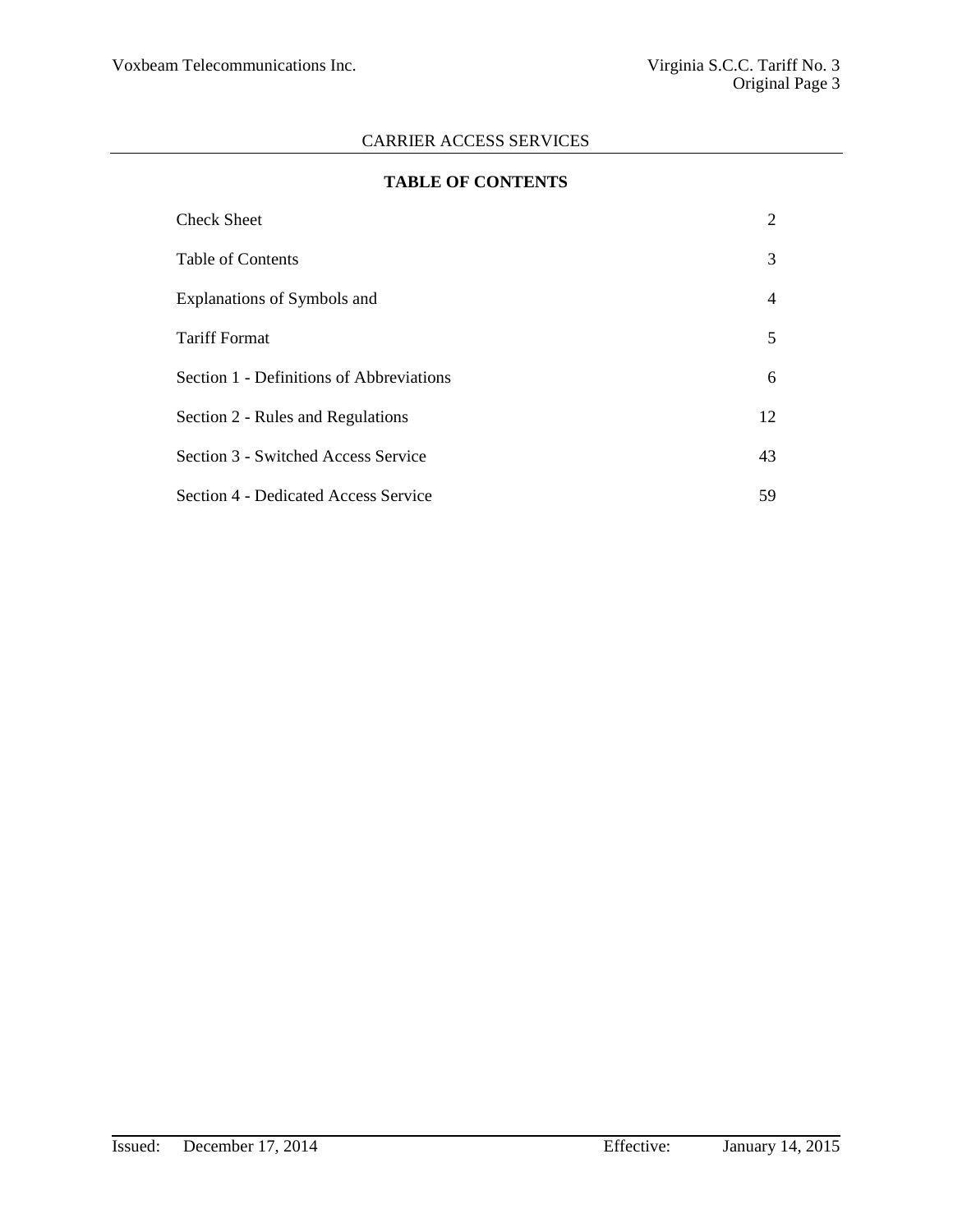## **EXPLANATION OF SYMBOLS**

- **(C)** To signify changed rate, regulation or condition.
- **(D)** To signify discontinued rate, regulation or condition.
- **(I)** To signify an increase in rate.
- **(M)** To signify text relocated without change.
- **(N)** To signify new material, including a listing, rate, regulation, rule or condition.
- **(R)** To signify a reduction in rate.
- **(T)** To signify a change in the word of text, but no change in the rate, rule or condition.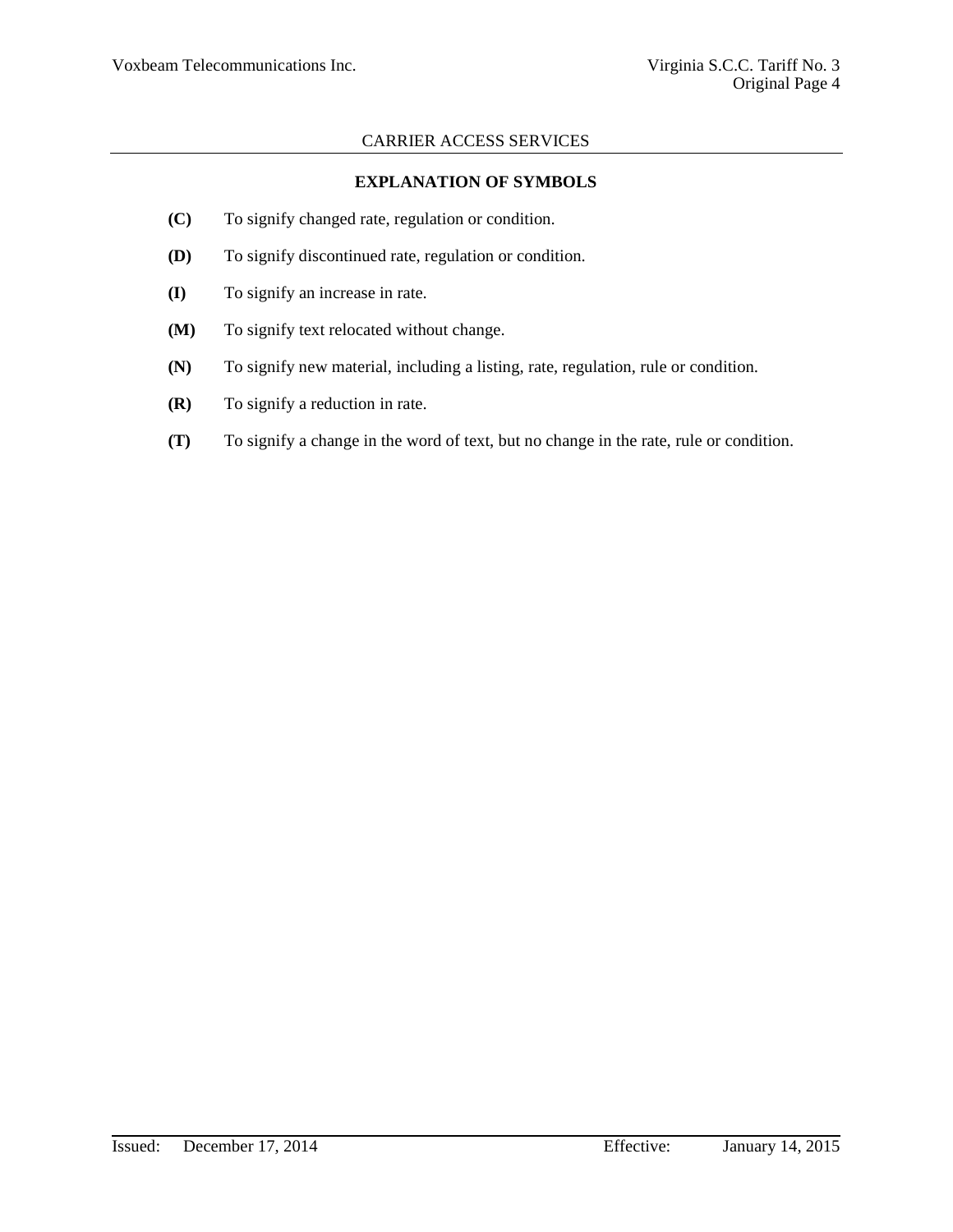### **TARIFF FORMAT**

- A. Page Numbering Page numbers appear in the upper right corner of the page. Each page is numbered sequentially. However, a new page is occasionally added to the Tariff. When a new page is added between those already in effect, a letter is added. For example, a new page added between page 15 and page 16 would be page 15A.
- B. Page Revision Numbers Revision numbers also appear in the upper right corner of each page. These numbers are used to determine the most current page version on file with the Virginia State Corporation Commission. For example, the 4th Revised Page 15 Cancels the 3rd Revised Page 15.
- C. Paragraph Numbering Sequence Each level of paragraph numbering herein is subservient to its next higher level as shown:

2 2.1 2.1.1 2.1.1.A 2.1.1.A.1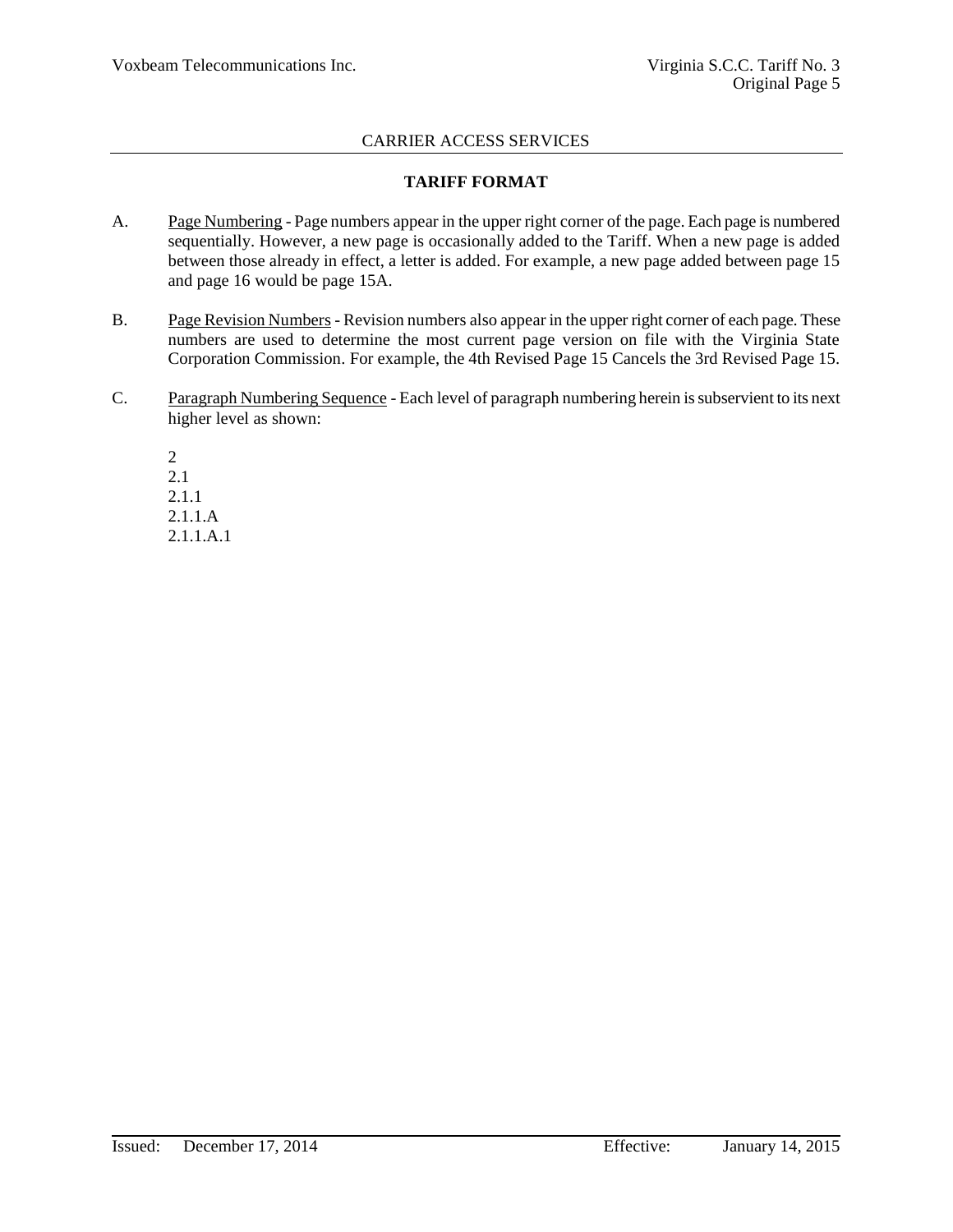### **SECTION 1 - DEFINITIONS AND ABBREVIATIONS**

**Access Code** - Denotes a uniform code assigned by the Company to an individual Customer. The code has the form 101XXXX or 950-XXXX.

**Access Line** - An arrangement which connects the Customer's local exchange line to a Company designated switching center or point of presence.

**Access Minutes** - The increment for measuring usage of exchange facilities for the purpose of calculating chargeable usage.

**Access Service Request (ASR)** - The service order form used by access service Customers and the Company to the process of establishing, moving or rearranging access services provided by the Company.

**Access Tandem** - A switching system that provides a traffic concentration and distribution function for originating or terminating traffic between End Offices and the Customer's Premises or Point of Presence.

**Answer Supervision** - The transmission of the switch trunk equipment supervisory signal (off-hook or onhook) to a carrier's Point of Presence or customer's terminal equipment as an indication that the called party has answered or disconnected.

**Automatic Number Identification (ANI)** - The automatic transmission of a caller's billing account telephone number to a local exchange company, interexchange carrier or a third party Customer. The primary purpose of ANI is for billing toll calls.

**Bit** - The smallest unit of information in a binary system of notation.

**Bps -** Bits per second. The number of bits transmitted in a one second interval.

**Call** - A Customer or End User attempt for which the complete address code (e.g., 0-, 911, or 10 digits) is provided to the Serving Wire Center, End Office or Access Tandem Switch.

**Casual Calling** - Where access to the Company's network and the subsequent use of service by the Customer is initiated through the dialing of a toll-free number or Access Code. Casual Calling allows non-Presubscribed customers to utilize the services of the Company.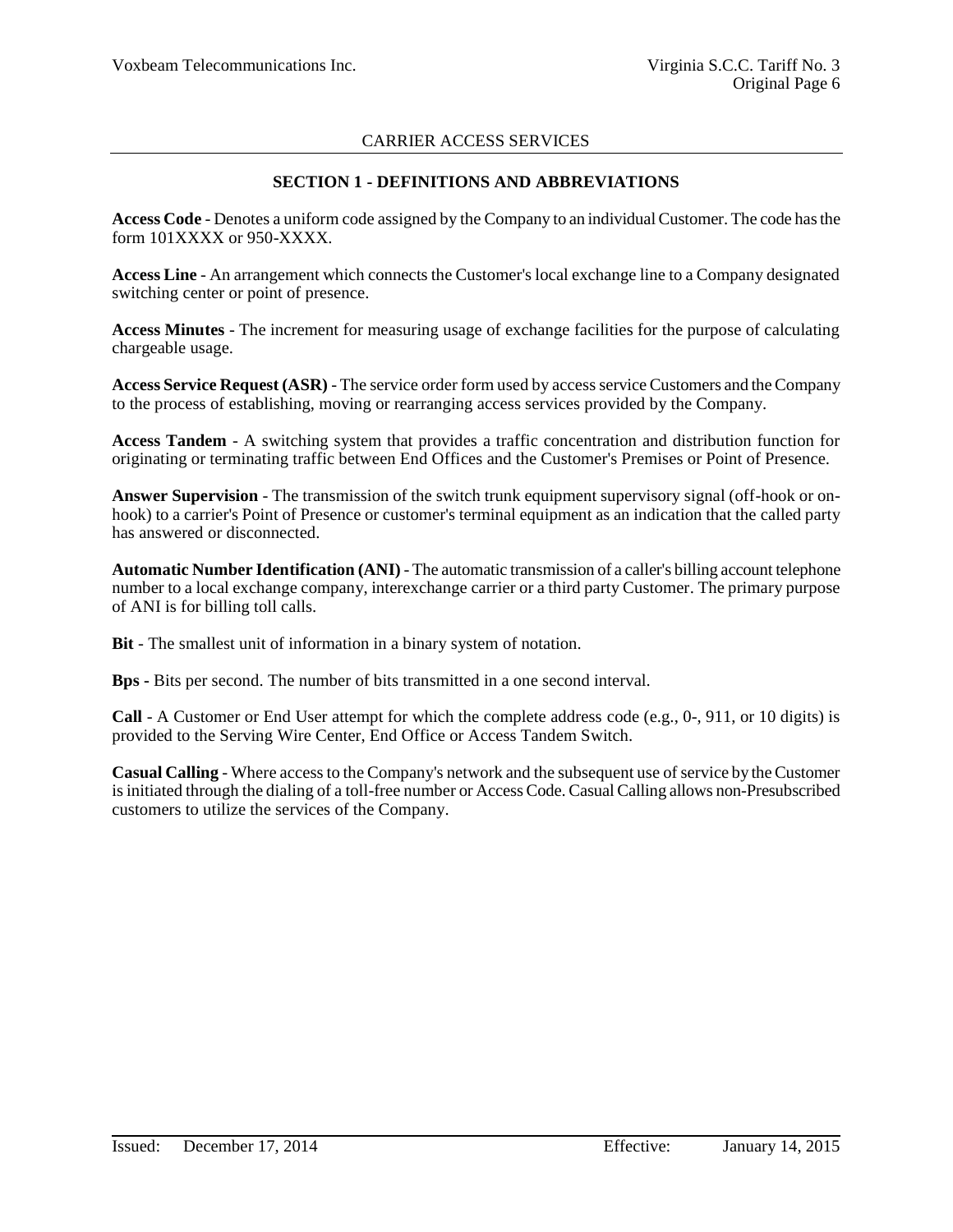### **SECTION 1 - DEFINITIONS AND ABBREVIATIONS, (CONT'D.)**

**Central Office** - The premises of the Company or another local exchange carrier containing one or more switches where Customer or End User station loops are terminated for purposes of interconnection to other station loops, trunks or access facilities.

**Channel** - A communications path between two or more points.

**CIC** - An interexchange carrier identification code.

**Commission** - Refers to the Virginia State Corporation Commission (SCC), unless otherwise indicated.

**Company or Carrier -** Used throughout this tariff to indicate Voxbeam Telecommunications Inc.

**Constructive Order -** Delivery of calls to or acceptance of calls from the Customer's End Users over Company-switched local exchange services constitutes a Constructive Order by the Customer to purchase switched access services as described herein. Similarly the selection of the Customer by an End User as the End User's PIC constitutes a Constructive Order for switched access by the Customer.

**CPE** - Customer Premises Equipment. All Terminal Equipment or other communications equipment and/or systems provided by the Customer for use with the Company's facilities and services.

**Customer -** Any person, firm, partnership, corporation or other entity which uses service under the terms and conditions of this tariff and is responsible for the payment of charges. In most contexts, the Customer is an Interexchange Carrier utilizing the Company's Switched or Dedicated Access services described in this tariff to reach its End User customer(s).

**Customer Premises** - The premises specified by the Customer for termination of access services. Typically an Interexchange Carrier's Point of Presence.

**Dedicated Access** - Where originating or terminating access between an end user and an interexchange carrier are provided via dedicated facilities, circuits or channels. A method of reaching the Customer's communication and switching systems whereby the End User is connected directly to the Customer's Point of Presence or designate without utilizing the services of the local switched network.

**DS0** - Digital Signal Level 0; a dedicated, full duplex digital channel with line speeds of 2.4, 4.8, 9.6, 19.2, 56 or 64 Kbps.

**DS1** -Digital Signal Level 1; a dedicated, high capacity, full duplex channel with a line speed of 1.544 Mbps isochronous serial data having a line signal format of either Alternate Mark Inversion (AMI) or Bipolar with 8 Zero Substitution (B8ZS) and either Superframe (D4) or Extended Superframe (ESF) formats. DS1 Service has the equivalent capacity of 24 Voice Grade or DS0 services.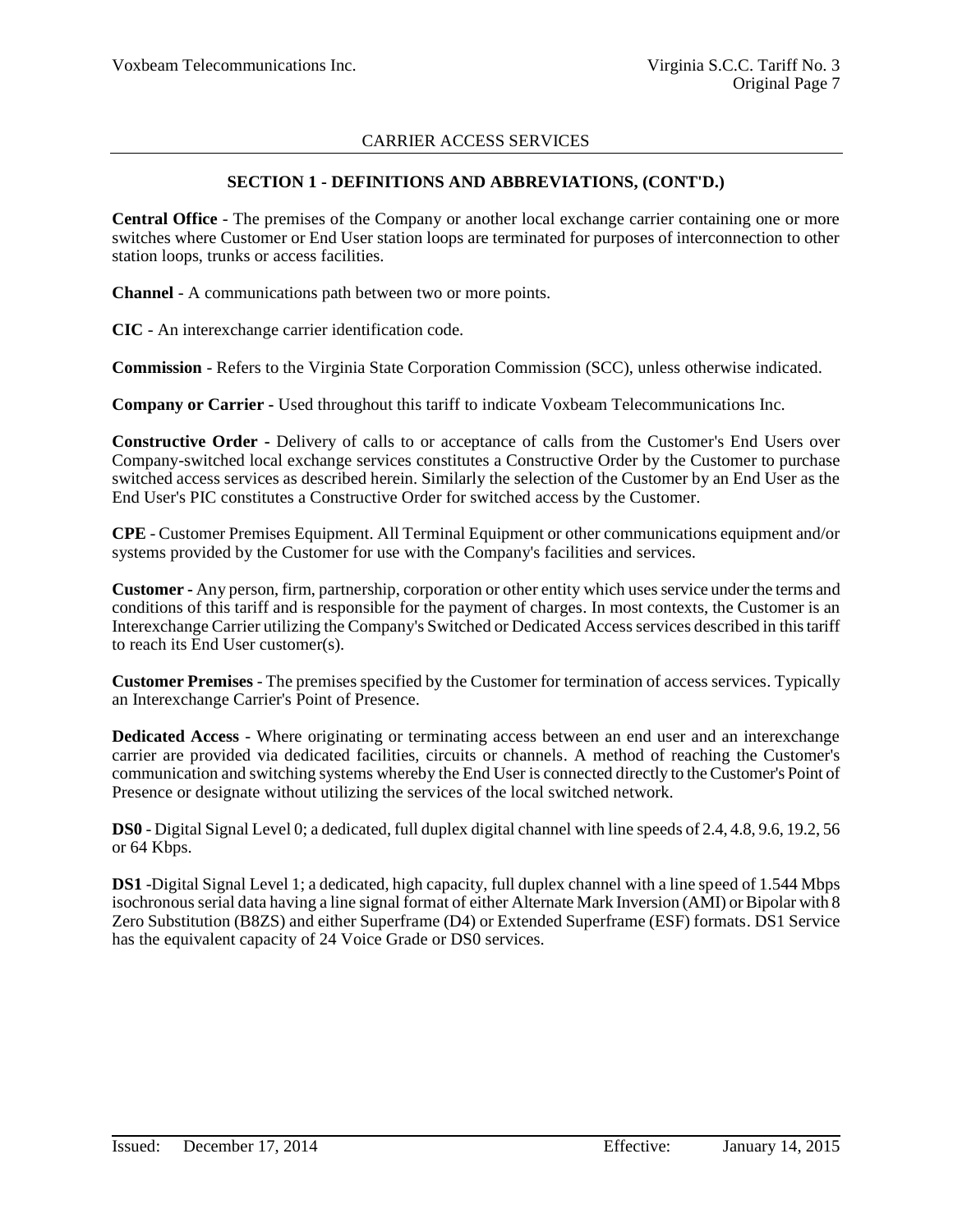### **SECTION 1 - DEFINITIONS AND ABBREVIATIONS, (CONT'D.)**

**DS3** -Digital Signal Level 3; a dedicated, high capacity, full duplex channel with a line speed of 44.736 Mbps isochronous serial data having a line code of bipolar with three zero substitution (B3ZS). Equivalent capacity of 28 DS1 Services.

**Dual Tone Multifrequency (DTMF)** - Tone signaling, also known as touch tone signaling.

**End Office** - The Central Office from which the End User's Premises would normally obtain local exchange service and dial tone from the Company or other local exchange carrier.

**End Office Switch** - A Company switching system where Customer or End User station loops are terminated for purposes of interconnection to other station loops, trunks or access facilities. In most contexts, the End User is connected via station loops or trunks to an End Office Switch.

**End User** - Any person, firm, partnership, corporation or other entity which uses the service of the Company under the terms and conditions of this tariff. In most contexts, the End User is the customer of an Interexchange Carrier who in turn utilizes the Company's Switched or Dedicated Access services described in this tariff to provide the End User with access to the IC's communication and switching systems.

**End User Premises** - The premises specified by the Customer or End User for termination of access services at the End User's physical location.

**Equal Access** - Where the local exchange company central office provides interconnection to interexchange carriers with Feature Group D circuits. In such End Offices, Customers can presubscribe their telephone line(s) to their preferred interexchange carrier. A form of dialed access provided by local exchange companies whereby telephone calls dialed by the Customer are automatically routed to the Company's network. Customers may also route calls to the Company's network by dialing an access code provided by the Company.

**Exchange** - A group of lines in a unit generally smaller than a LATA established by the Company or other local exchange carrier for the administration of communications service in a specified area. An Exchange may consist of one or more central offices together with the associated facilities used in furnishing communications service within that area.

**Gbps** - Gigabits per second; billions of bits per second.

Host Office - An electronic switching system which provides call processing capabilities for one or more Remote Switching Modules or Remote Switching Systems.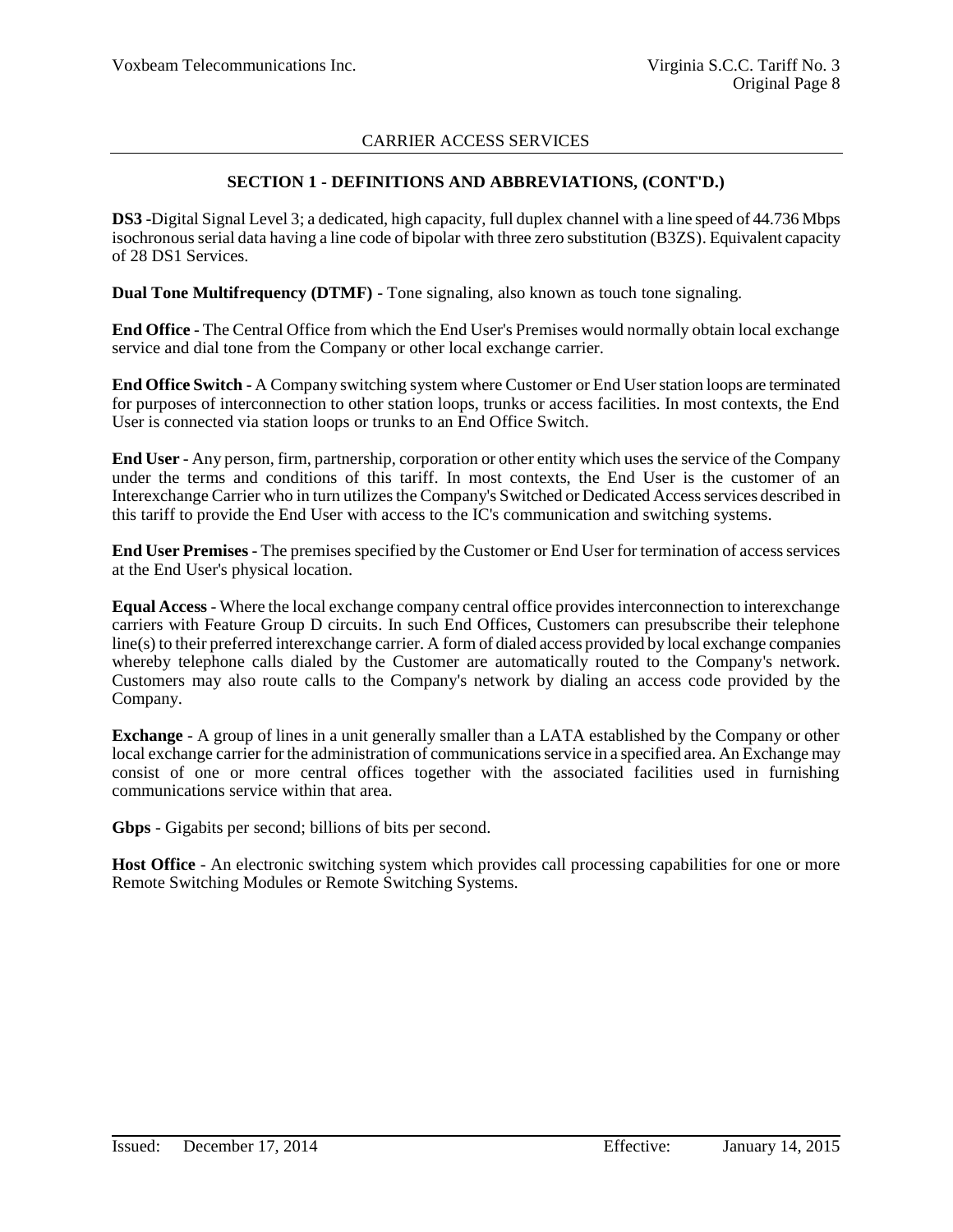### **SECTION 1 - DEFINITIONS AND ABBREVIATIONS, (CONT'D.)**

**Interstate** - For the purpose of this tariff, the term Interstate applies to the regulatory jurisdiction of services used for communications between one or more originating and terminating points located in different states within the United States or between one or more points in the United States and at least one international location.

**Intrastate** - For the purpose of this tariff, the term Intrastate applies to the regulatory jurisdiction of services used for communications between one or more originating and terminating points, all located within the same state.

**Interexchange Carrier (IXC or IC) -** A long distance telecommunications services provider that furnishes services between exchange areas.

**Kbps** - Kilobits per second; 1000s of bits per second.

**LATA** - Local Access and Transport Area. A geographic area for the provision and administration of communications services existing on February 8, 1996, as previously established by the U.S. District Court for the District of Columbia in Civil Action No. 82-0192; or established by a Bell operating company after February 8, 1996 and approved by the FCC; or any other geographic area designated as a LATA in the National Exchange Carrier Association (NECA) Tariff F.C.C. No. 4.

**LEC** - Local Exchange Company.

**Mbps** - Megabits per second; millions of bits per second.

**Message** - See Call.

**N/A** - Not Applicable.

**Non-Recurring Charge ("NRC")** - The initial charge, usually assessed on a one-time basis, to initiate and establish a service or feature.

**NPA** - Numbering Plan Area or area code.

**OC-12** - A high capacity channel for full duplex, synchronous, optic transmission of digital signals based on the SONET Standard at a rate of 622.08 Mbps.

**OC-3** - A high capacity channel for full duplex, synchronous, optic transmission of digital signals based on the SONET Standard at a rate of 155.52 Mbps.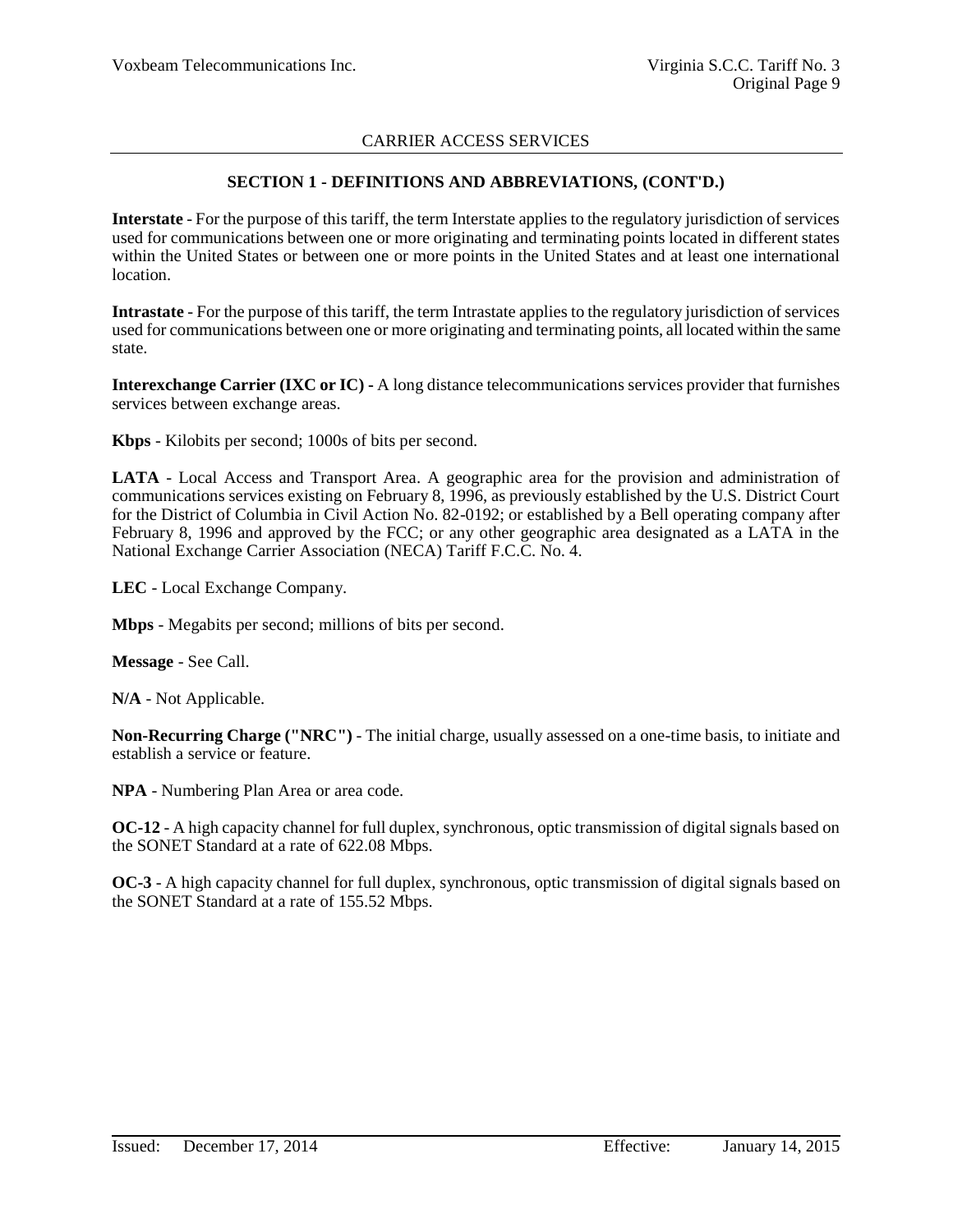#### **SECTION 1 - DEFINITIONS AND ABBREVIATIONS, (CONT'D.)**

**OC-48** - A high capacity channel for full duplex, synchronous, optic transmission of digital signals based on the SONET Standard at a rate of 2.4 Gbps

**Off-Hook** - The active condition of Switched Access service or a telephone exchange line.

**On-Hook** - The idle condition of Switched Access service or a telephone exchange line.

**Originating Direction** - The use of Switched Access Service for the origination of calls from an End User's Premises to a Customer's Point of Presence.

**PIC Authorization** - A Customer's or End User's selection of a PIC that meets the requirements of federal and state law.

**PIC** - Primary Interexchange Carrier.

**Point of Presence or POP** - The physical location associated with an Interexchange Carrier's communication and switching systems.

**Point of Termination** - The point of demarcation within a Customer or End User Premises at which the Company's responsibility for the provision of access service ends. The point of demarcation is the point of interconnection between Company communications facilities and Customer-provided or End User-provided facilities as defined in Part 68 of the Federal Communications Commission's Rules and Regulations.

**Premises** - A building, portion of a building in a multi-tenant building, or buildings on continuous property not separated by a highway. May also denote a Customer-owned enclosure or utility vault located above or below ground on private property or on Customer acquired right-of-way.

**Presubscription** - An arrangement whereby a Customer selects and designate to the Company or other LEC a carrier he or she wishes to access, without an access code, for completing interLATA and/or intraLATA toll calls. The selected carrier is referred to as the Primary Interexchange Carrier.

**Primary Interexchange Carrier** - The IXC designated by the Customer as its first routing choice and primary overflow carrier for routing of 1+ direct dialed and operator assisted non-local calls.

**Private Line** - A service which provides dedicated path between one or more Customer Premises.

**Query** - The inquiry to a Company data base to obtain information, processing instructions or service data.

**Recurring Charge** - The charges to the Customer for services, facilities or equipment, which continue for the agreed upon duration of the service. Recurring charges do not vary based on Customer usage of the services, facilities or equipment provided.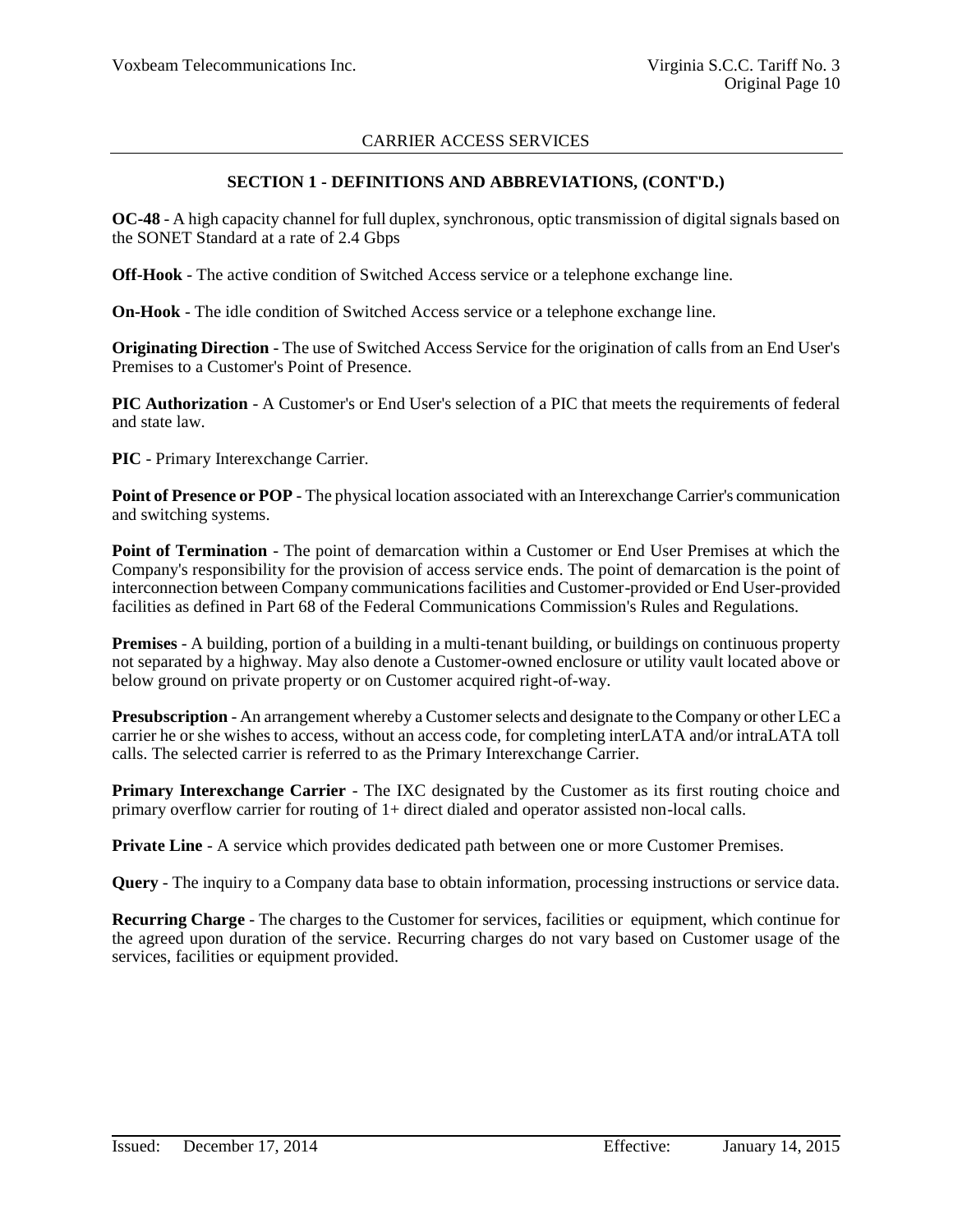### **SECTION 1 - DEFINITIONS AND ABBREVIATIONS, (CONT'D.)**

**Remote Switching Modules or Remote Switching Systems (RSM/RSS)** - Small remotely controlled electronic End Office Switching equipment which obtains its call processing capability from a Host Office. An RSM/RSS cannot accommodate direct trunks to a Customer.

**Service Commencement Date** - The first day following the date on which the Company notifies the Customer that the requested service or facility is available for use, unless extended by the Customer's refusal to accept service which does not conform to standards in the service order or this tariff, in which case the service commencement date is the date of the Customer's acceptance. The Company and Customer may mutually agree on a substitute service commencement date.

**Service Order** - A written request for network services executed by the Customer and the Company. The signing of a Service Order by the Customer and acceptance by the Company begins the respective obligations of the parties in that order services offered under this tariff.

**Serving Wire Center Switch** - A Company switching system where Customer or End User station loops are terminated for purposes of interconnection to other station loops, trunks or access facilities. In most contexts, the Customer is connected via station loops or trunks to a Serving Wire Center Switch.

**Special Access** - See Dedicated Access.

**Station** - Refers to telephone equipment or an exchange access line from or to which calls are placed.

**Switched Access** - Where originating or terminating access between an end user and an interexchange carrier is provided via Feature Group facilities, circuits or channels provided by a local exchange carrier. A method of reaching the Customer's communication and switching systems whereby the End User is connected to the Customer's Point of Presence or designate using services of the local switched network.

**Tandem Switch** - See Access Tandem.

**Terminal Equipment** - Telecommunications devices, apparatus and associated wiring on the Customerdesignated premises.

**Terminating Direction** - The use of Switched Access Service for the completion of calls from a Customer's Point of Presence to an End User Premises.

**Trunk** - A communications path connecting two switching systems in a network, used in the establishment of an end-to-end connection.

**Trunk Group** - A set of trunks which are traffic engineered as a unit for the establishment of connections between switching systems in which all of the communications paths are interchangeable.

**V & H Coordinates** - Geographic points which define the originating and terminating points of a call in mathematical terms so that the airline mileage of the call may be determined. Call mileage may be used for the purpose of rating calls.

**VOIP-PSTN Traffic** – Traffic exchanged over PSTN facilities that originates and/or terminates in IP format. See FCC 11-161, ¶ 940.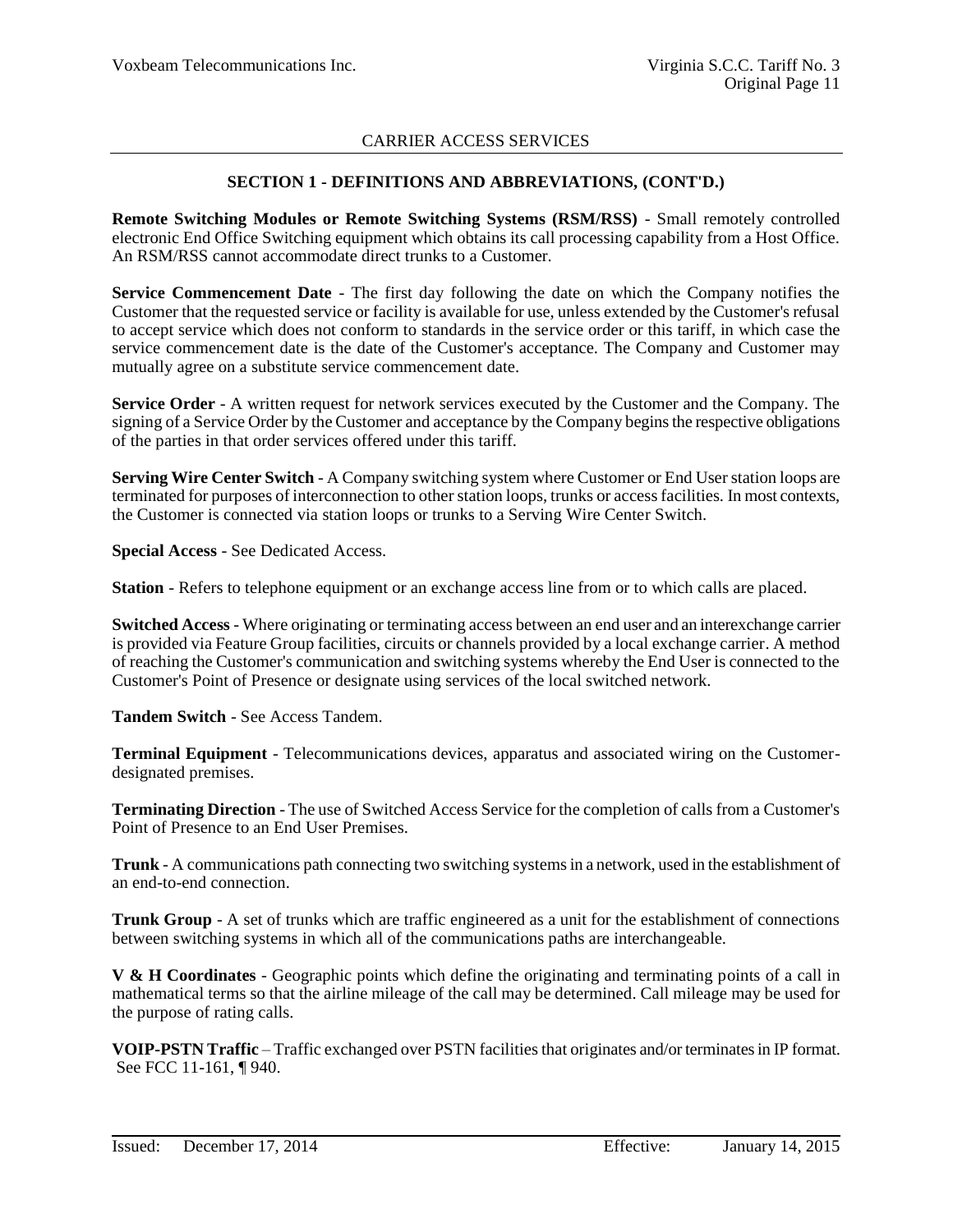### **SECTION 2 - RULES AND REGULATIONS**

#### **2.1 Undertaking of the Company**

- **2.1.1** The Company undertakes to furnish switched or dedicated access communications service pursuant to the terms of this tariff.
- **2.1.2** The Company's services and facilities are available twenty-four (24) hours per day, seven (7) days per week.
- **2.1.3** The Company is responsible under this tariff only for the services and facilities provided hereunder, and it assumes no responsibility for any service provided by any other entity that purchases access to the Company network in order to originate or terminate its own services, or to communicate with its own customers.
- **2.1.4** The Company arranges for installation, operation, and maintenance of the communications services provided in this tariff for Customers in accordance with the terms and conditions set forth under this tariff. The Customer shall be responsible for all charges due for such service arrangements.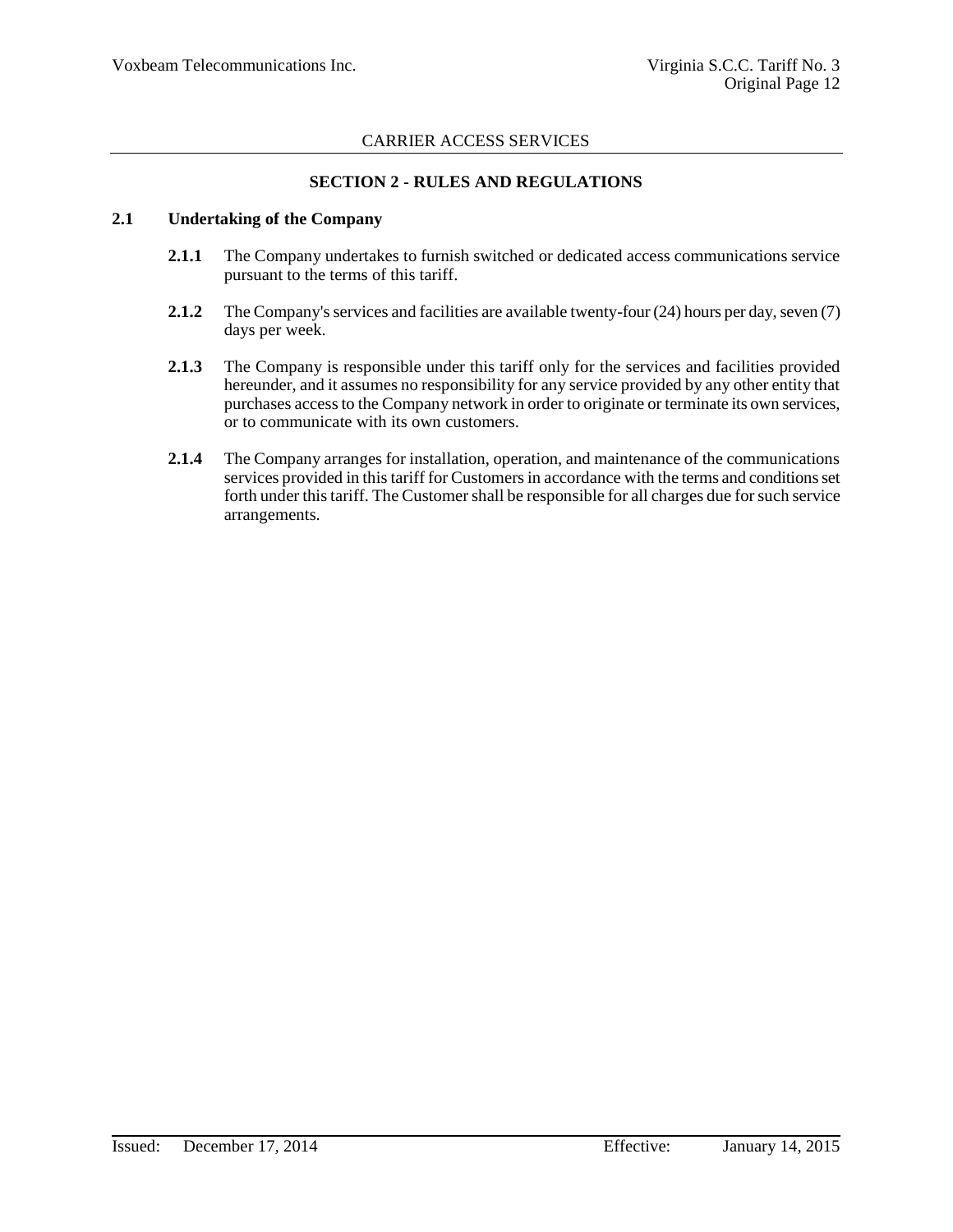### **SECTION 2 - RULES AND REGULATIONS, (CONT'D.)**

#### **2.2 Use of the Company's Service**

- **2.2.1** Services provided under this tariff may be used by the Customer for any lawful telecommunications purpose for which the service is technically suited.
- **2.2.2** The services the Company offers shall not be used for any unlawful purpose or for any use as to which the Customer has not obtained all required governmental approvals, authorizations, licenses, consents and permits.
- **2.2.3** Recording of telephone conversations of service provided by the Company under this tariff is prohibited except as authorized by applicable federal, state and local laws.
- **2.2.4** Any service provided under this tariff may be resold to or shared (jointly used) with other persons at the Customer's option. The Customer remains solely responsible for all use of service ordered by it or billed to its account(s) pursuant to this tariff, for determining who is authorized to use its service, and for promptly notifying the Company of any unauthorized use. The Customer may advise its customers that a portion of its service is provided by the Company, but the Customer shall not represent that the Company jointly participates with the Customer in the provision of the service. The Company may require applicants for service who intend to use the Company's offerings for resale, shared and/or joint use to file a letter with the Company confirming that their use of the Company's offerings complies with relevant laws and the Commission's regulations, policies, orders, and decisions.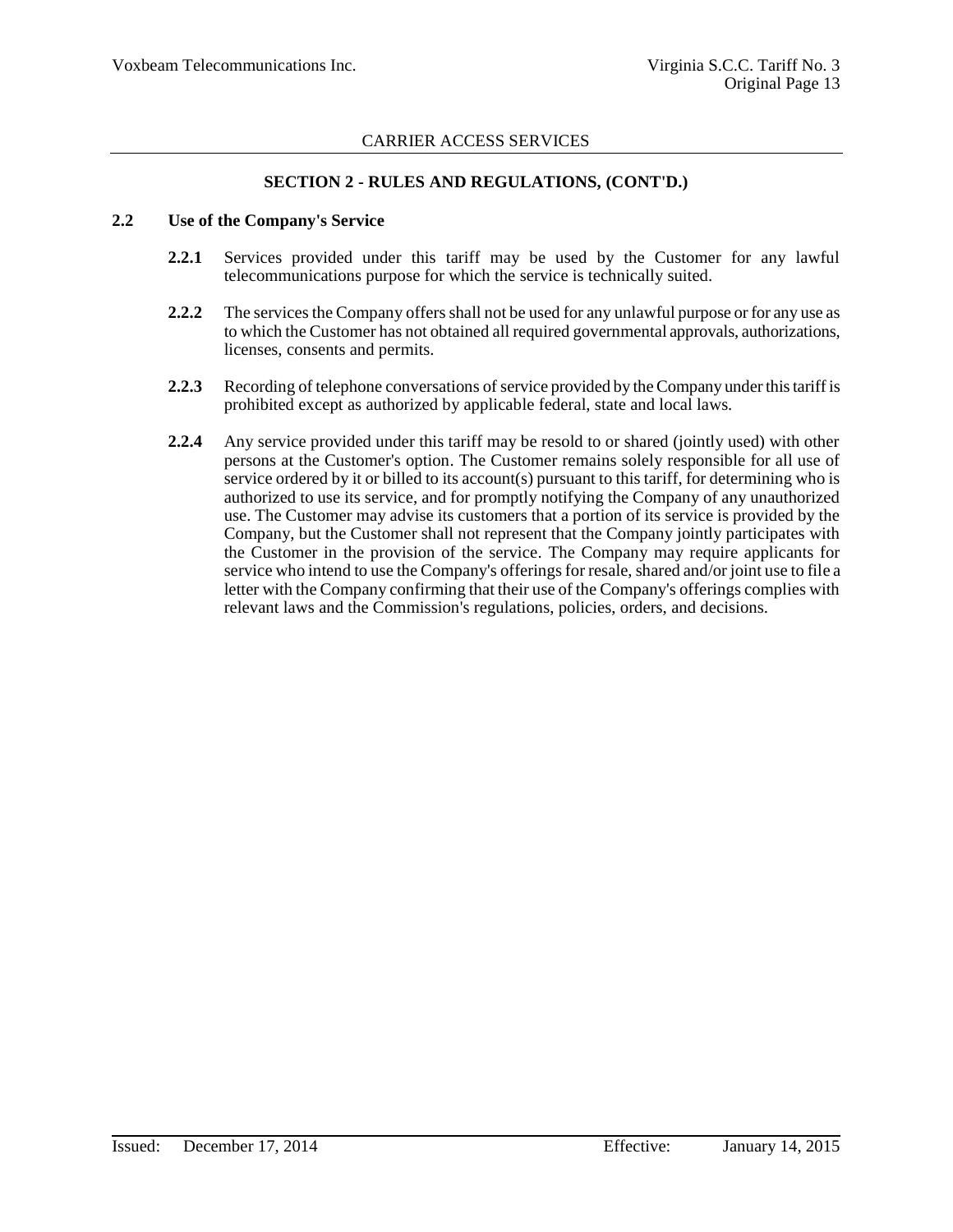### **SECTION 2 - RULES AND REGULATIONS, (CONT'D.)**

#### **2.3 Limitations**

- **2.3.1** The Company does not undertake to transmit messages, but offers the use of its facilities when available, and will not be liable for errors in transmission or for failure to establish connections.
- **2.3.2** The furnishing of service under this tariff is subject to the availability on a continuing basis of all the necessary facilities and equipment and is limited to the capacity of the Company's facilities as well as facilities the Company may obtain from other carriers, from time to time, to furnish service as required at the sole discretion of the Company.
- **2.3.3** The Company reserves the right to limit or to allocate the use of existing facilities, or of additional facilities offered by the Company, when necessary because of lack of facilities, or due to some other cause beyond the Company's control.
- **2.3.4** The Company may block any signals being transmitted over its network by Customers which cause interference to the Company or other users. Customer shall not be relieved of all obligations to make payments for charges relating to any blocked service and shall indemnify the Company for any claim, judgment or liability resulting from such blockage.
- **2.3.5** The Company reserves the right to discontinue service when the Customer is using the service in violation of the provisions of this tariff, or in violation of the law.
- **2.3.6** The Company reserves the right to discontinue service, limit service, or to impose requirements as required to meet changing regulatory or statutory rules and standards, or when such rules and standards have an adverse material affect on the business or economic feasibility of providing service, as determined by the Company in its reasonable judgment.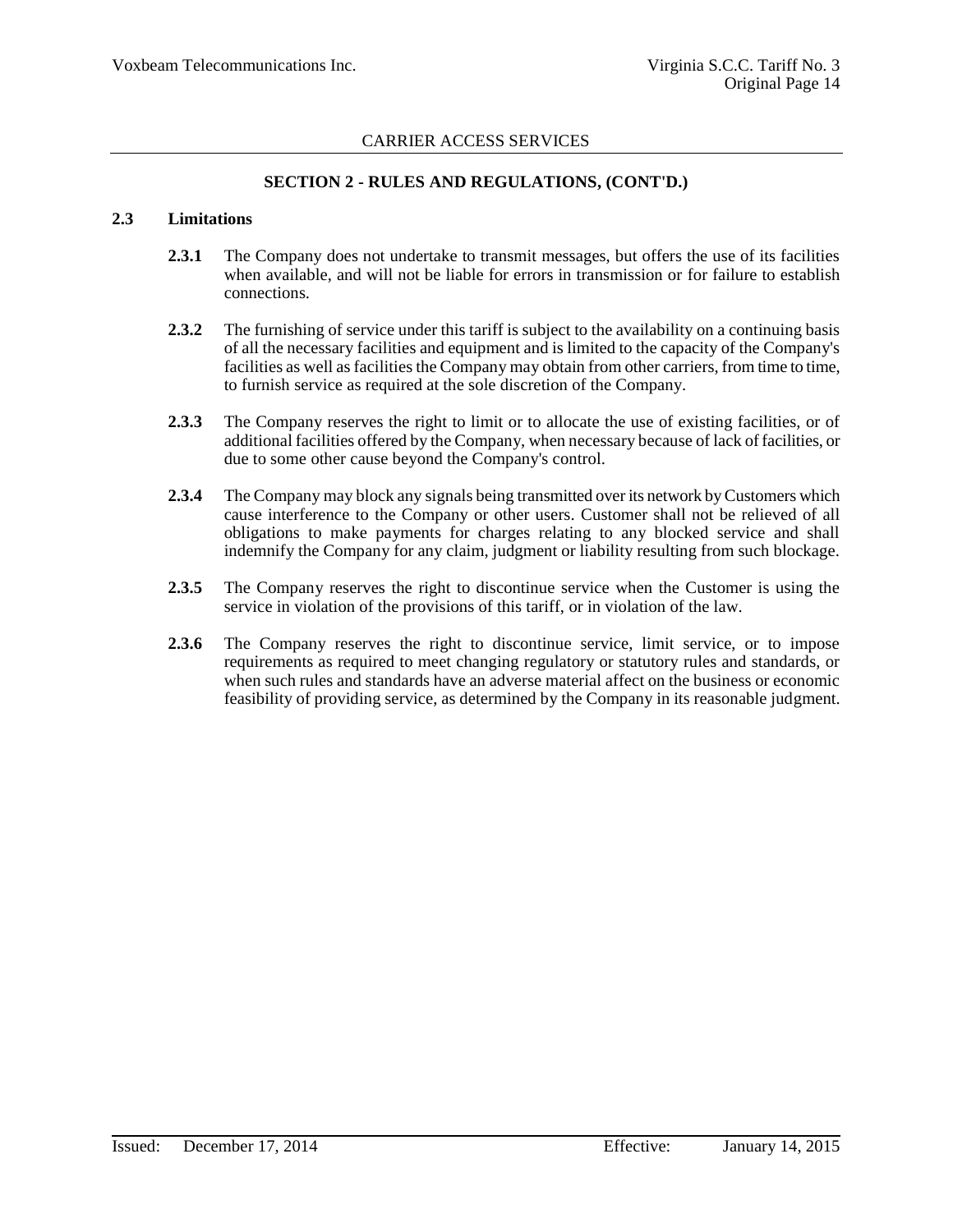### **SECTION 2 - RULES AND REGULATIONS, (CONT'D.)**

#### **2.4 Assignment and Transfer**

Neither the Company nor the Customer may assign or transfer its rights or duties in connection with the services and facilities provided by the Company without the written consent of the other party, except that the Company may assign its rights and duties to a) any entity controlling, controlled by or under common control with the Company, whether direct or indirect; b) under any sale or transfer of all or substantially all the assets of the Company within the applicable state or states; or c) under any financing, merger or reorganization of the Company.

### **2.5 Application or Service**

Customers may be required to enter into written or oral service orders which shall contain or reference a specific description of the service ordered, the rates to be charged, the duration of the services, and the terms and conditions in this tariff. Customers will also be required to execute any other documents as may be reasonably requested by the Company.

#### **2.6 Ownership of Facilities**

- **2.6.1** The Customer obtains no property right or interest in the use of any specific type of facility, service, equipment, number, process, or code.
- **2.6.2** Title to all facilities utilized by the Company to provide service under the provisions of this tariff shall remain with the Company, its partners, agents, contractors or suppliers. Such facilities shall be returned to the Company, its partners, agents, contractors or suppliers by the Customer, whenever requested, within a reasonable period following the request in original condition, reasonable wear and tear expected.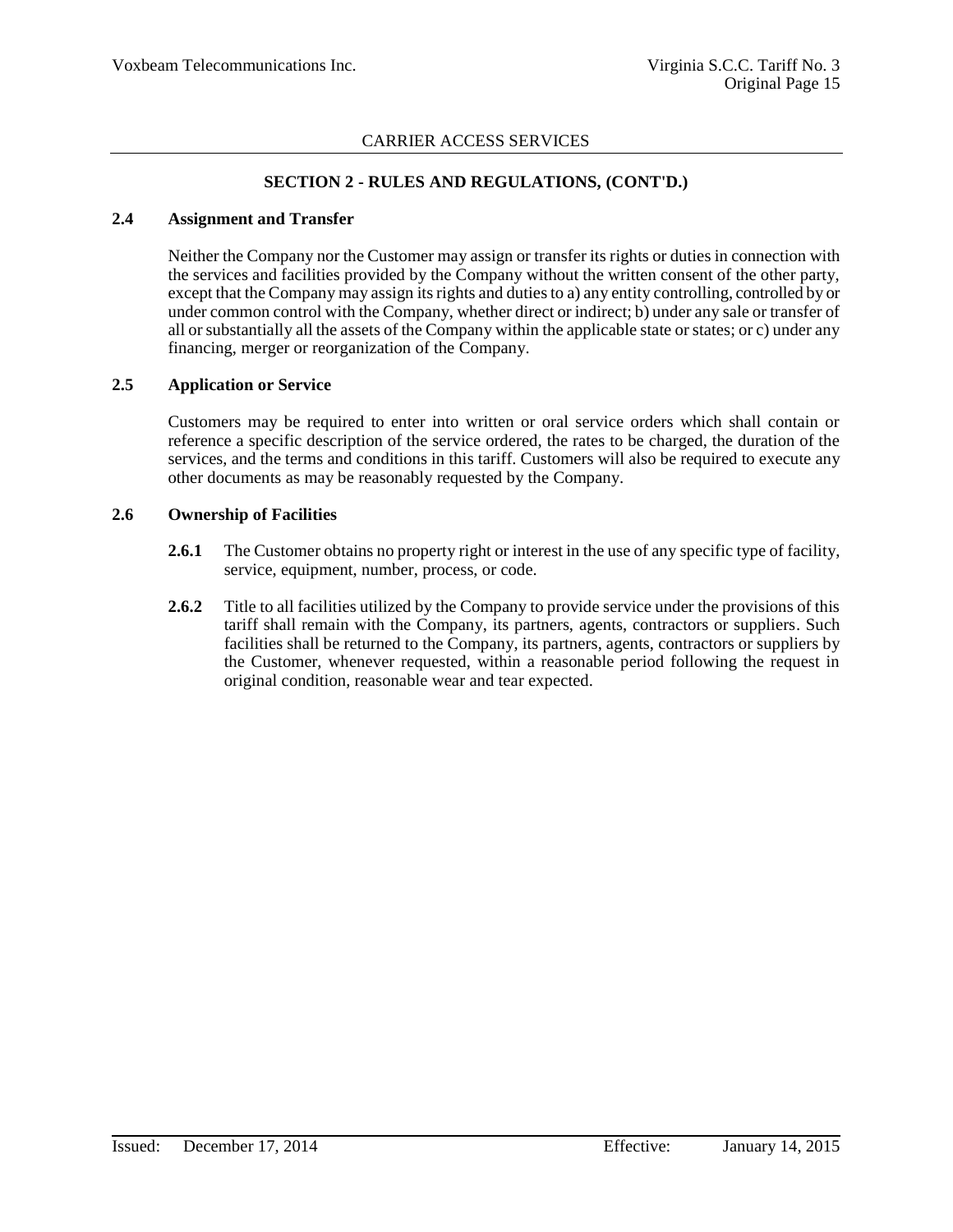### **SECTION 2 - RULES AND REGULATIONS, (CONT'D.)**

#### **2.7 Liability of the Company**

- 2.7.1 The liability of the Company for damages of any nature arising from errors, mistakes, omissions, interruptions, or delays of the Company, its agents, servants, or employees, in the course of establishing, furnishing, rearranging, moving, terminating, changing or removing the service or facilities or equipment shall not exceed an amount equal to the charges applicable under this tariff (calculated on a proportionate basis where appropriate, at the sole discretion of the Company) to the period during which such error, mistake, omission, interruption or delay occurs.
- **2.7.2** In no event shall the Company be liable for any incidental, indirect, special, or consequential damages (including, without limitation, lost revenue or profits) of any kind whatsoever regardless of the cause or foreseeability thereof.
- **2.7.3** When the services or facilities of other common carriers are used separately or in conjunction with the Company's facilities or equipment in establishing connection to points not reached by the Company's facilities or equipment, the Company shall not be liable for any act or omission of such other common carriers or their agents, servants or employees.
- **2.7.4** The Company shall not be liable for any failure of performance hereunder if such failure is due to any cause or causes beyond the reasonable control of the Company. Such causes shall include, without limitation, acts of God, fire, explosion, vandalism, cable cut, storm or other similar occurrence, any law, order, regulation, direction, action or request of the United States government or of any other government or of any civil or military authority, national emergencies, insurrections, riots, wars, strikes, lockouts or work stoppages or other labor difficulties, supplier failures, shortages, breaches or delays, or preemption of existing service to restore service in compliance with FCC, or other relevant Commission, rules and regulations.
- **2.7.5** The Company shall not be liable for interruptions, delays, errors, or defects in transmission, or for any injury whatsoever, caused by the Customer, or the Customer's agents, End Users, or by facilities or equipment provided by the Customer.
- **2.7.6** No liability shall attach to the Company by reason of any defacement or damage to the Customer's premise resulting from the existence of the Company's equipment or facilities on such premise, or by the installation or removal thereof, when such defacement or damage is not the result of the gross negligence or intentional misconduct of the Company or its employees.
- **2.7.7** The Company does not guarantee nor make any warranty with respect to installations provided by it for use in an explosive atmosphere.
- **2.7.8** The Company makes no warranties or representations, express or implied, either in fact or by operation of law, statutory or otherwise, including warranties of merchantability or fitness for a particular use, except those expressly set forth herein.
- **2.7.9** Failure by the Company to assert its rights under a provision of this tariff does not preclude the Company from asserting its rights under other provisions.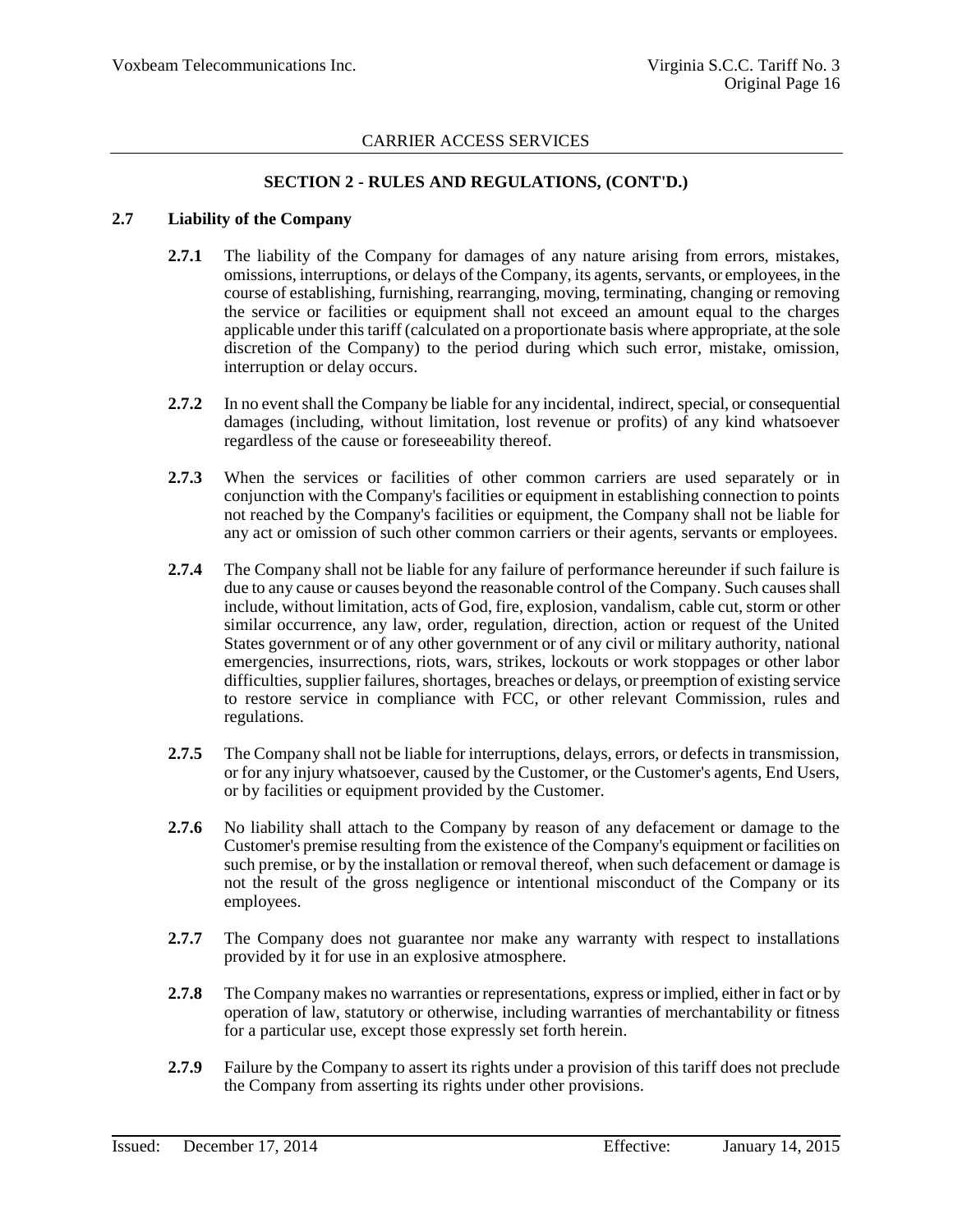### **SECTION 2 - RULES AND REGULATIONS, (CONT'D.)**

#### **2.8 Liability of the Customer**

- 2.8.1 The Customer will be liable for damages to the facilities of the Company and for all incidental and consequential damages caused by the acts or omissions of the Customer, its officers, employees, agents, invites, or contractors where such acts or omissions are not the direct result of the Company's negligence or intentional misconduct.
- **2.8.2** To the extent caused by the acts or omissions of the Customer as described in 2.8.1, preceding, the Customer shall indemnify, defend and hold harmless the Company from and against all claims, actions, damages, liabilities, costs and expenses, for (1) any loss, destruction or damage to property of any third party, and (2) any liability incurred by any third party pursuant to this or any other tariff of the Company, or otherwise, for any interruption of, interference to, or other defect in any service provided to such third party.
- **2.8.3** A Customer shall not assert any claim against any other Customer or user of the Company's services for damages resulting in whole or in part from or arising in connection with the furnishing of service under this tariff including but not limited to mistakes, omissions, interruptions, delays, errors or other defects or misrepresentations, whether or not such other Customer or user contributed in any way to the occurrence of the damages, unless such damages were caused solely by the negligent or intentional act or omission of the other Customer or user and not by any act or omission of the Company. Nothing in this tariff is intended either to limit or to expand Customer's right to assert any claims against third parties for damages of any nature other than those described in the preceding sentence.
- **2.8.4** The Customer shall be fully liable for any damages, including, without limitation, usage charges, that the Customer may incur as a result of the unauthorized use of services provide to a Customer. Unauthorized use occurs when a person or entity that does not have actual, apparent, or implied authority to use the network, obtains the Company's services provided under this tariff. The unauthorized use of the Company's services includes, but is not limited to, the placement of calls from the Customer's premise, and the placement of calls through equipment controlled and/or provided by the Customer, that are transmitted over the Company's network without the authorization of the Customer. The Customer shall be fully liable for all such usage charges.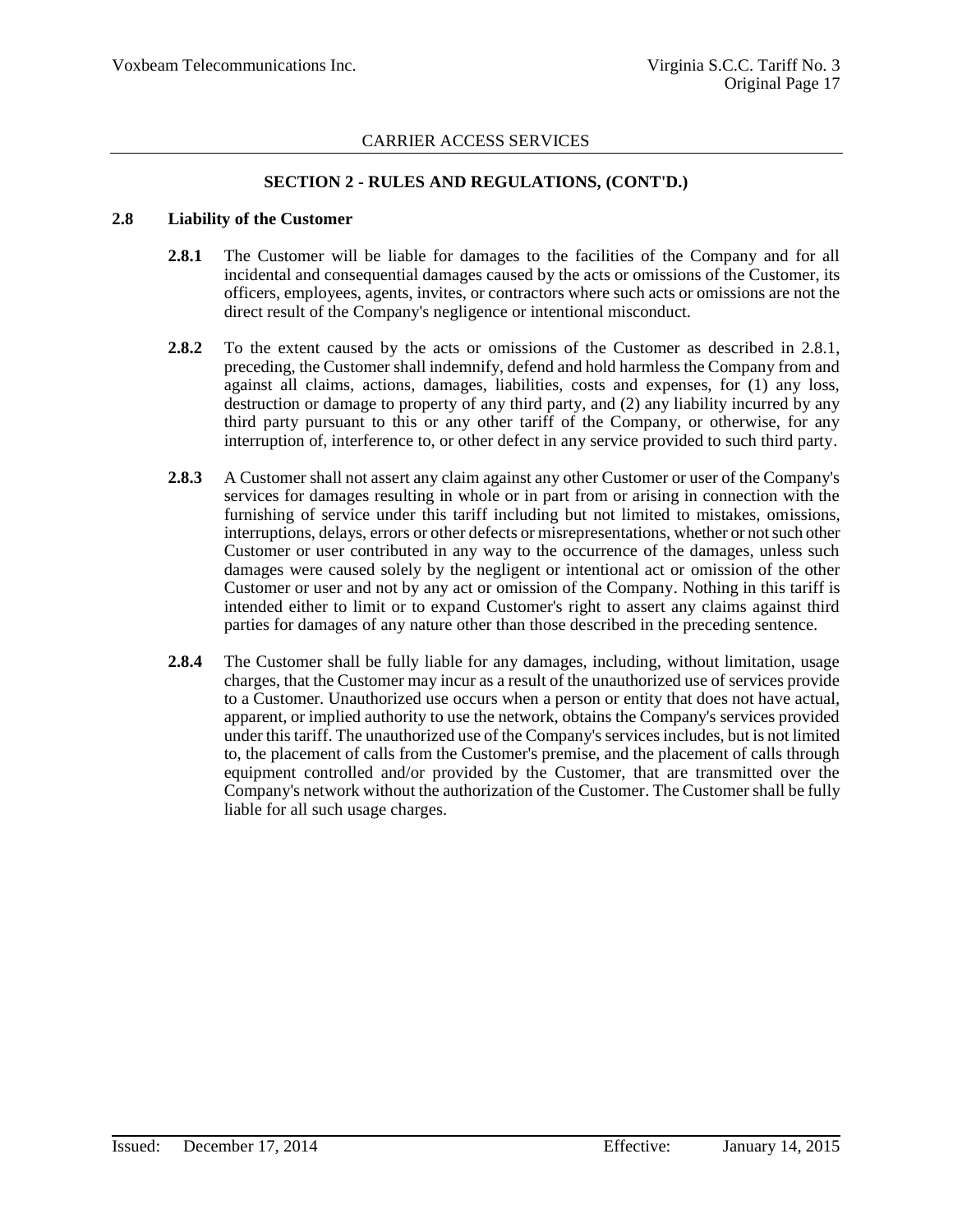### **SECTION 2 - RULES AND REGULATIONS, (CONT'D.)**

#### **2.9 Obligations of the Customer**

- **2.9.1** The Customer is responsible for making proper application for service; placing any necessary orders; for complying with tariff regulations; and payment of charges for services provided. Specific Customer responsibilities include, but are not limited to the following:
	- A. reimbursing the Company for damage to or loss of the Company's facilities or equipment caused by the acts or omissions of the Customer; or the non-compliance by the Customer, with these regulations; or by fire or theft or other casualty on the Customer premise, unless caused by the gross negligence or intentional misconduct of the employees or agents of the Company;
	- B. providing at no charge, as specified from time to time by the Company, any needed equipment, secured space, power, supporting structures, and conduit to operate Company facilities and equipment installed on the premise of the Customer, and the level of heating and air conditioning necessary to maintain the proper operating environment on such premise;
	- C. obtaining, maintaining and otherwise having full responsibility for all rights-of-way and conduit necessary for installation of fiber optic cable and associated equipment used to provide communications services to the Customer from the cable building entrance or property line to the location of the equipment space described in Section 2.9.1.B. Any and all costs associated with the obtaining and maintaining the rightsof-way described herein, including the costs of altering the structure to permit installation of the Company provided facilities, shall be borne entirely by, or may be charged by the Company, to the Customer; the Company may require the Customer to demonstrate its compliance with this section prior to accepting an order for service;
	- D. providing a safe place to work and complying with all laws and regulations regarding the working conditions on the premise at which Company employees and agents shall be installing or maintaining the Company's facilities and equipment; the Customer may be required to install and maintain Company facilities and equipment within a hazardous area if, in the Company's opinion, injury or damage to the Company employees or property might result from installation or maintenance by the Company; the Customer shall be responsible for identifying, monitoring, removing and disposing of any hazardous material (e.g., friable asbestos) prior to any construction or installation work;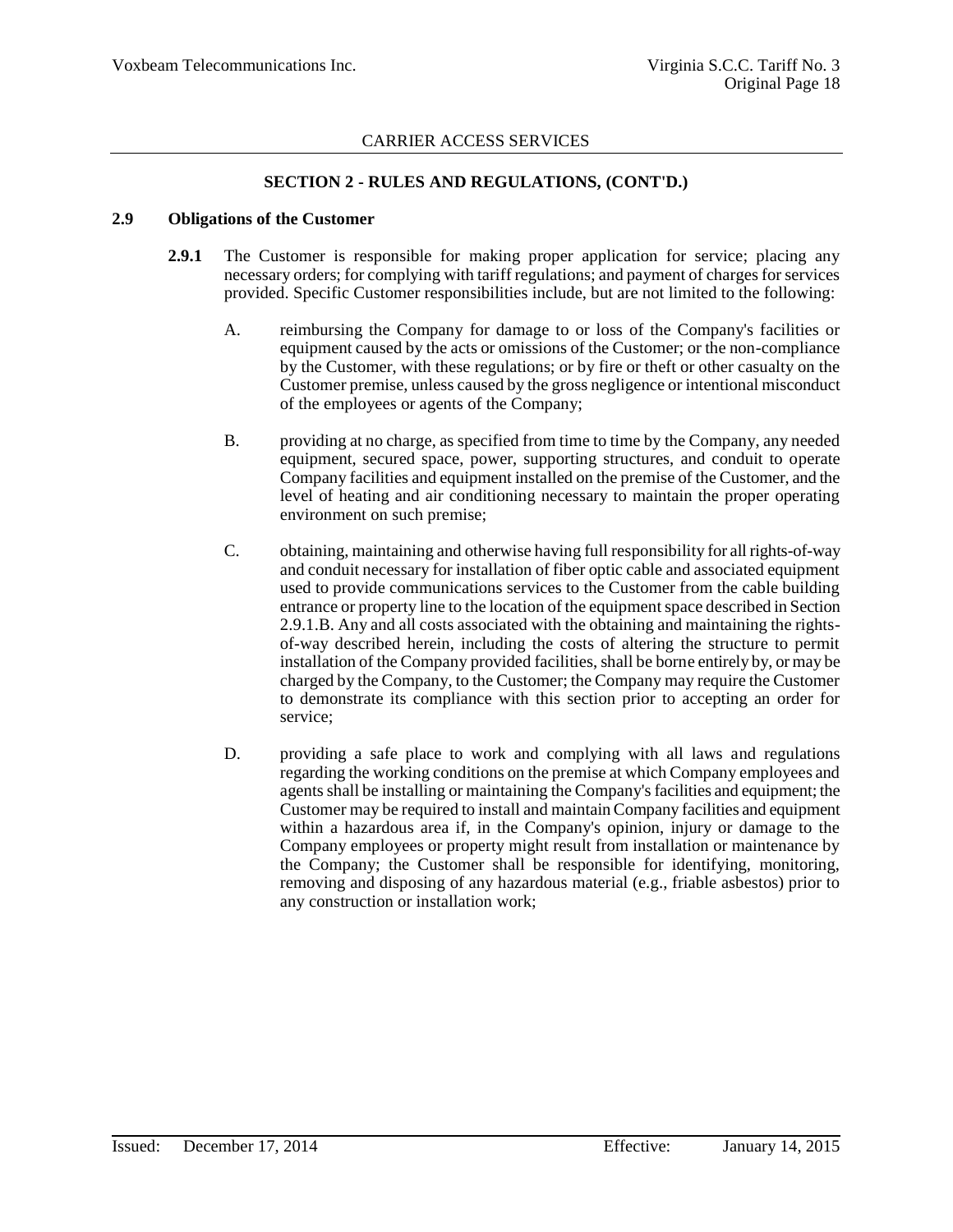### **SECTION 2 - RULES AND REGULATIONS, (CONT'D.)**

### **2.9 Obligations of the Customer, (Cont'd.)**

### **2.9.1 (Cont'd.**)

- E. complying with all laws and regulations applicable to, and obtaining all consents, approvals, licenses and permits as may be required with respect to, the location of Company facilities and equipment in any Customer Premises or the rights-of-way for which Customer is responsible under Section 2.9 1.C; and granting or obtaining permission for Company agents or employees to enter the premise of the Customer at any time for the purpose of installing, inspecting, maintaining, repairing, or upon termination of service as stated herein, removing the facilities or equipment of the Company;
- F. not creating or allowing to be placed any liens or other encumbrances on the Company's equipment or facilities;
- G. making Company facilities and equipment available periodically for maintenance purposes at a time agreeable to both the Company and the Customer, such agreement not to be reasonably withheld or denied. No allowance will be made for the period during which service is interrupted for such purposes;
- H. taking all steps necessary to cancel or otherwise discontinue any service(s) to be replaced by any of the Company's service(s) as described herein; and
- I. ensuring that any Customer provided equipment and/or systems are properly interfaced with Company facilities or services, that the signals emitted into Company's network are of the proper mode, bandwidth, power, and signal level for the intended use of the Customer and in compliance with the criteria set forth in this tariff, and that the signals do not damage equipment, injure personnel, or degrade service to other Customers.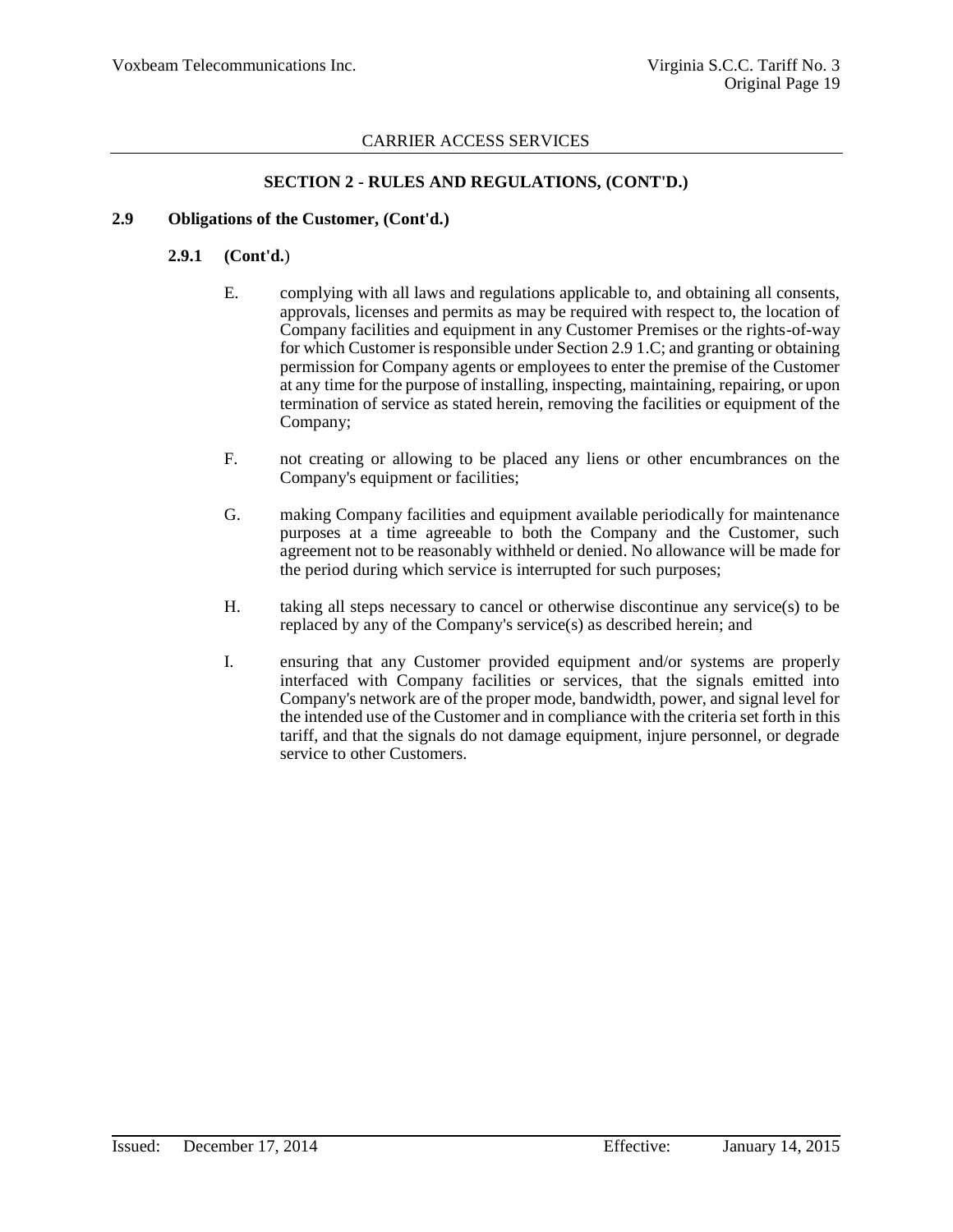### **SECTION 2 - RULES AND REGULATIONS, (CONT'D.)**

#### **2.9 Obligations of the Customer, (Cont'd.)**

- **2.9.2** With regard to access services provided by the Company, specific Customer responsibilities include, but are not limited to the following:
	- A. Design of Customer Services

The Customer shall be responsible for its own expense for the overall design of its services and for any redesigning or rearrangements of its services which may be required because of changes in facilities, operations or procedures of the Company, minimum protection criteria, or operating or maintenance characteristics of the facilities.

B. Network Contingency Coordination

The Customer shall, in cooperation with the Company, coordinate in planning the actions to be taken to maintain maximum network capability following natural or man-made disasters which affect telecommunications service.

C. Jurisdictional Reports

The jurisdictional reporting requirements will be as specified below. When a Customer orders Access Service, its projected Percent Interstate Usage (PIU) must be provided in whole numbers to the Company. These whole number percentages will be used by the Company to apportion the use and/or charges between interstate and intrastate until a revised report is received as set forth herein. Reported or default PIU factors are used only where the call detail is insufficient to determine the appropriate jurisdiction of the traffic.

- 1. Originating Access: Originating access minutes consist of traffic originating from the Company Local Switching Center(s). The Customer must provide the Company with a projected PIU factor on an annual basis. If no PIU for originating minutes is submitted as specified herein, a default PIU of 50% will be applied by the Company.
- 2. Terminating Access: Terminating access minutes consist of traffic terminating to the Company Local Switching Center(s). The Customer must provide the Company with a projected PIU factor on an annual basis. If no PIU for terminating minutes is submitted as specified herein, a default PIU of 50% will be applied by the Company.
- 3. Except where the Company measured access minutes are used as set forth above, the Customer reported Projected PIU factor as set forth above will be used until the Customer reports a different projected PIU factor, as set forth below.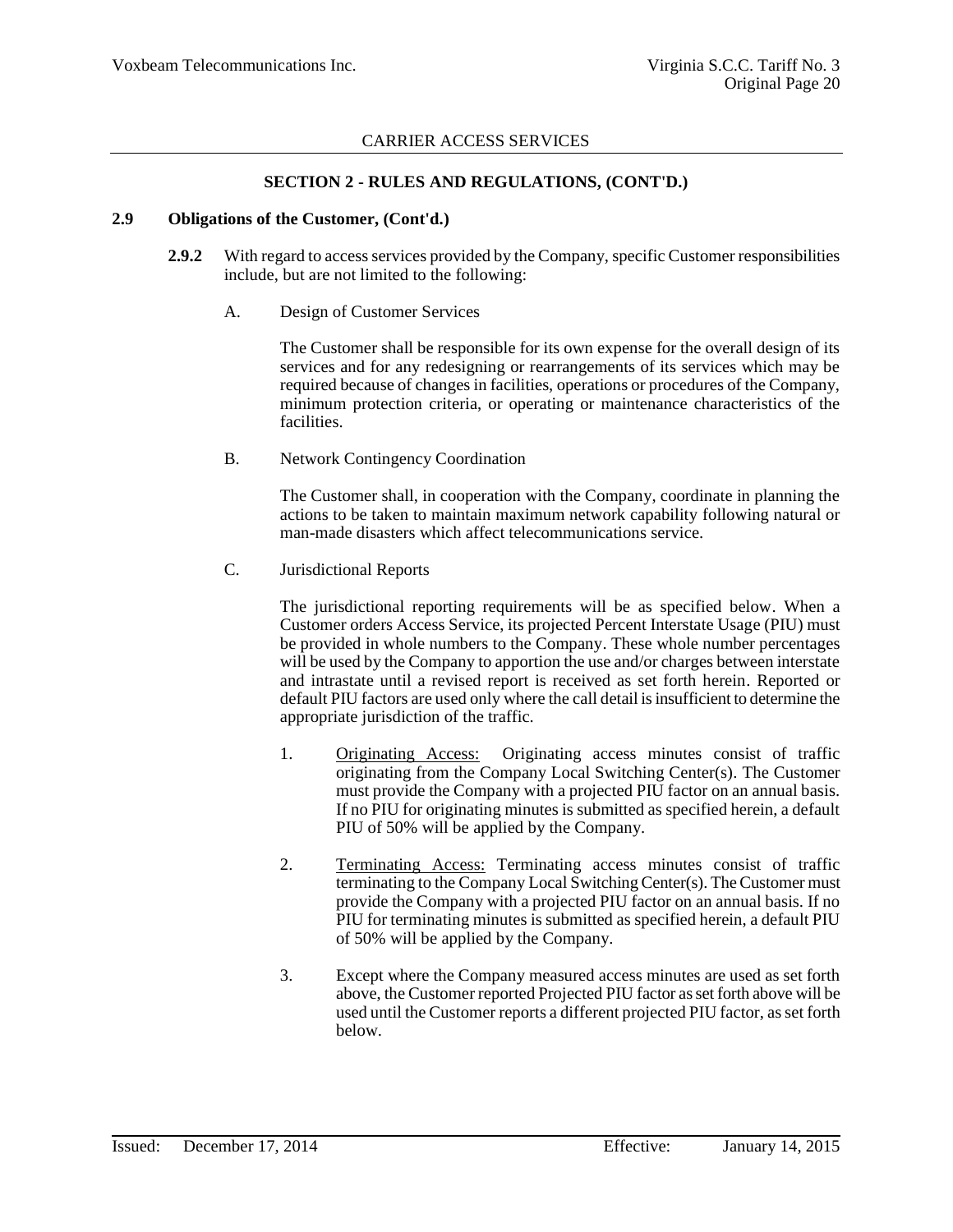### **SECTION 2 - RULES AND REGULATIONS, (CONT'D.)**

### **2.9 Obligations of the Customer, (Cont'd.)**

### **2.9.2 (Cont'd.)**

- D. Jurisdictional Audits:
	- 1. The Customer shall keep sufficient detail from which the percentages of interstate and intrastate use reported to the Company can be verified and upon request of the Company make such records available for inspection and audit. The customer must maintain these records for 24 months from the date the report became effective for billing purposes.
	- 2. Initiation of an audit will be at the sole discretion of the Company. The audit shall be performed by an independent party selected by the Company. An audit may be initiated by the Company for a single customer no more than once per year. The customer shall supply the required data within 30 calendar days of the Company request.
	- 3. In the event that an audit reveals that any customer reported PIU was incorrect, the Company shall apply the audit result to all usage affected by the audit. The customer shall be backbilled or credited, for a period retroactive to the date that the incorrect percentage was reported, but not to exceed 24 months. Backbilled amounts are subject to a late payment penalty and payment shall be made in immediately available funds, within 31 days from receipt of bill or by the following bill date, whichever is a shorter period.
	- 4. Should an audit reveal that the misreported percentage(s) of use has resulted in an underpayment of access charges to the Company of five percent or more of the total Switched Access Services bill, the customer shall reimburse the Company for the cost of the audit. Proof of cost shall be the bills, in reasonable detail submitted to the Company by the auditor.
	- 5. Within 15 days of completion of the auditor's report, the Company will furnish a copy of the audit results to the person designated by the customer to receive such results.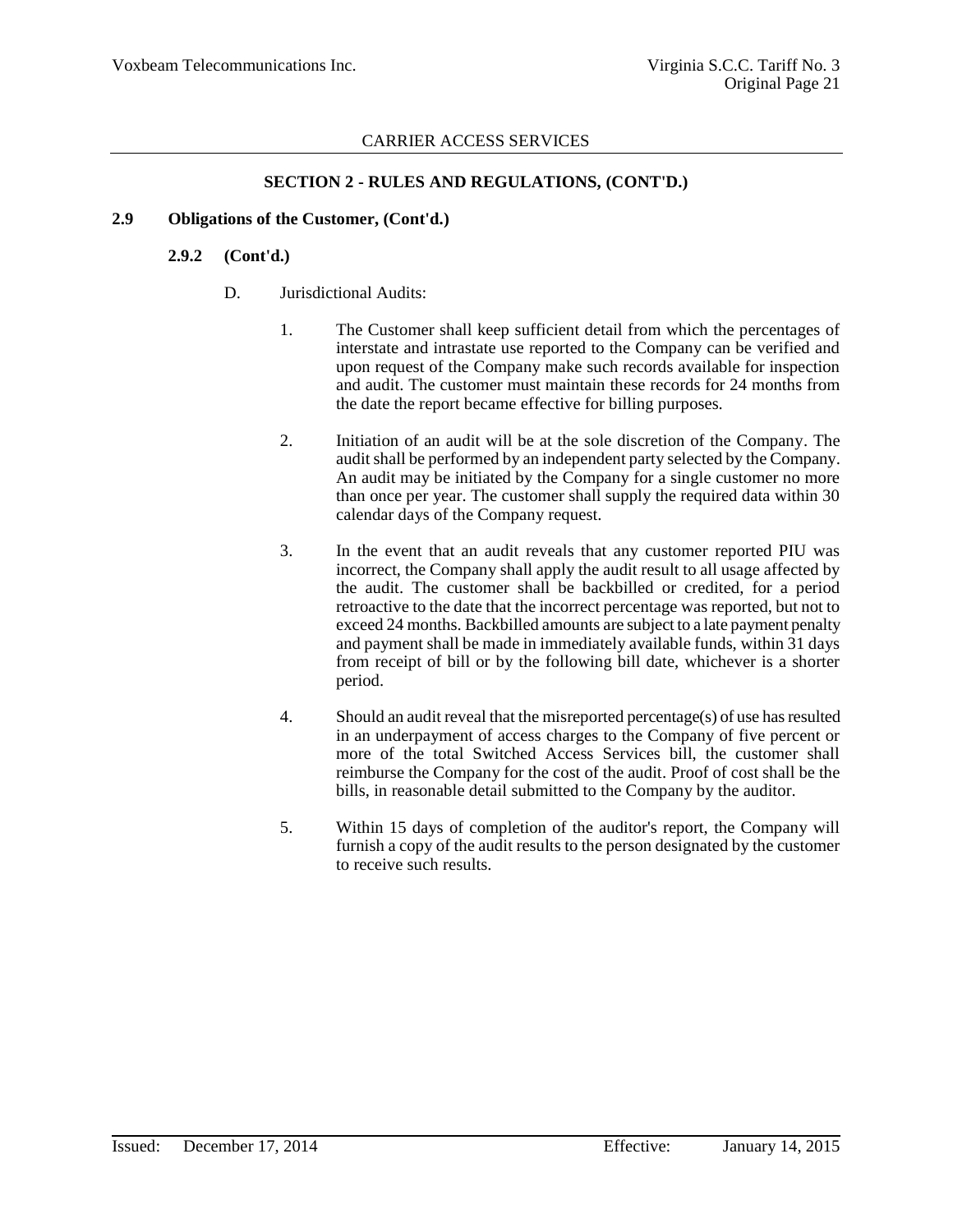### **SECTION 2 - RULES AND REGULATIONS, (CONT'D.)**

#### **2.9 Obligations of the Customer, (Cont'd.)**

### **2.9.3 Application to VoIP-PSTN Traffic**

A. VoIP-PSTN Traffic is defined as traffic exchanged between the Company and the Customer in time division multiplexing ("TDM") format that originates and/or terminates in Internet protocol ("IP") format. VoIP-PSTN Traffic is required to be compensated at interstate access rates (unless the parties have agreed otherwise) by the Federal Communications Commission in its Report and Order in WC Docket Nos. 10-90 etc., FCC Release No. 11-161 (November 18, 2011) ("FCC Order").

The rates set forth in Section 3.9 of this tariff are equivalent to the Company's interstate access rates, and will be assessed to all Switched Access traffic, includingVoIP-PSTN Traffic.

B. Switched access charges under this tariff apply to VoIP-PSTN Access Traffic whether the connection to the called or calling party's premises is provided by the Company directly or in conjunction with a provider of VoIP Service that does not itself seek to collect switched access charges for the same traffic. The Company will not charge for functions not performed by the Company or its affiliated or unaffiliated provider of VoIP service. For purposes of this provision, functions provided by the Company as part of transmitting telecommunications between designated points using, in whole or in part, technology other than TDM transmission in a manner that is comparable to a service offered by a local exchange carrier constitutes the functional equivalent of carrier access service.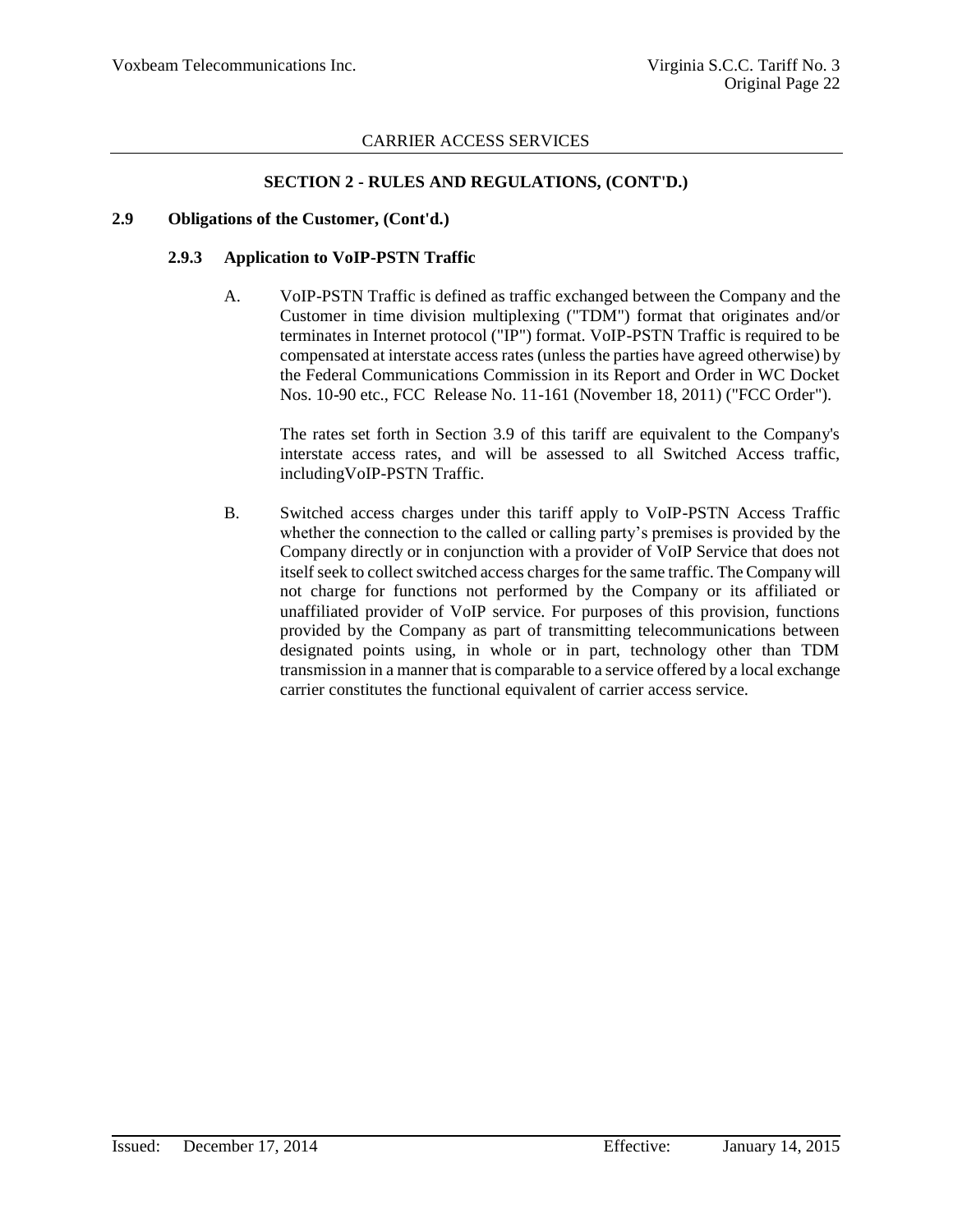### **SECTION 2 - RULES AND REGULATIONS, (CONT'D.)**

#### **2.10 Billing and Payment For Service**

#### **2.10.1 Responsibility for Charges**

The Customer is responsible for payment of all charges for services and equipment furnished to the Customer for transmission of calls via the Company. In particular and without limitation to the foregoing, the Customer is responsible for any and all cost(s) incurred as the result of:

- A. any delegation of authority resulting in the use of Customer's communications equipment and/or network services which result in the placement of calls via the Company;
- B. any and all use of the service arrangement provided by the Company, including calls which the Customer did not individually authorize;
- C. any calls placed by or through the Customer's equipment via any remote access feature(s);

### **2.10.2 Minimum Period**

The minimum period for which services are provided and for which rates and charges are applicable is one (1) month unless otherwise specified in this tariff or by mutually agreed upon contract. When a service is discontinued prior to the expiration of the minimum period, charges are applicable, whether the service is used or not.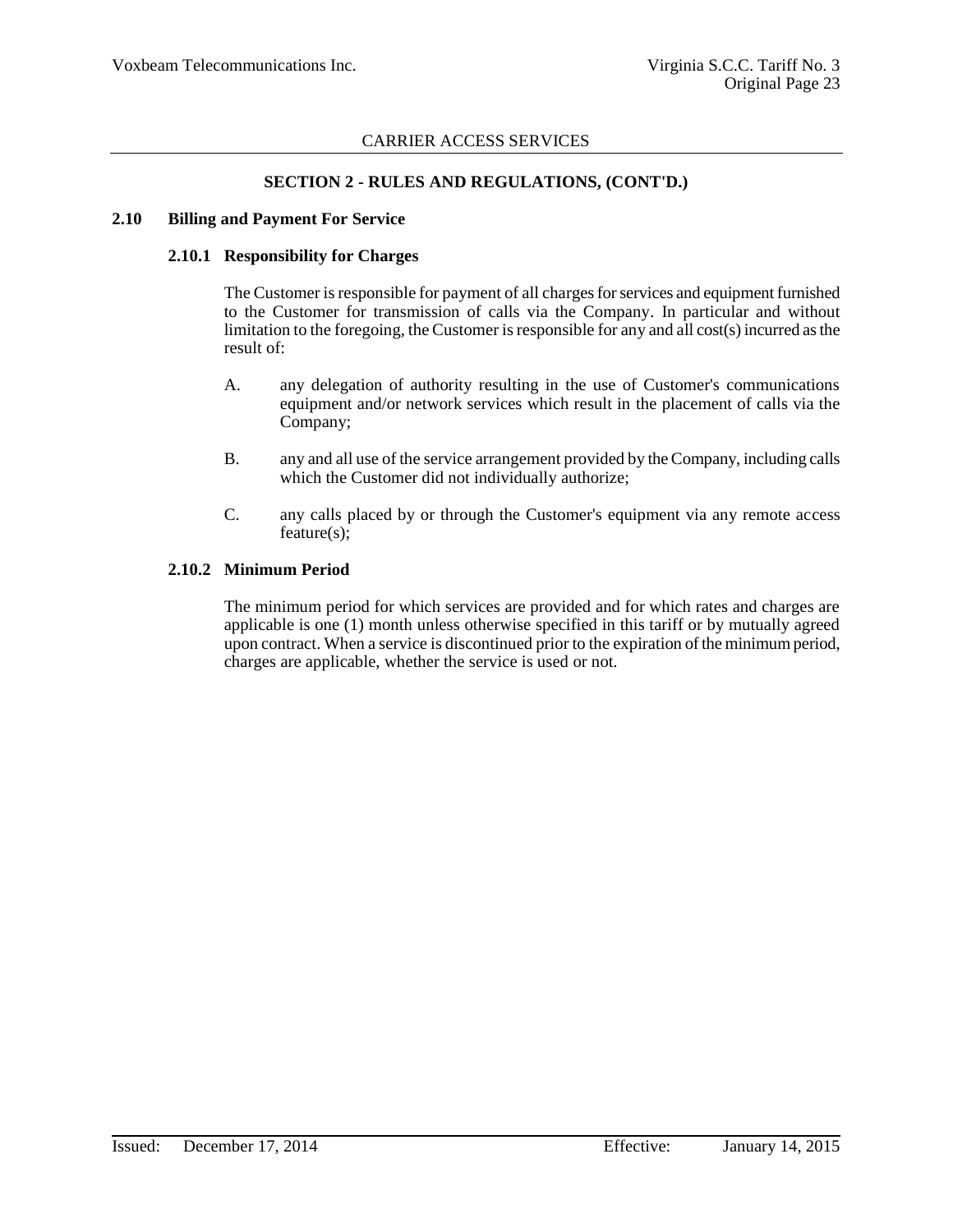### **SECTION 2 - RULES AND REGULATIONS, (CONT'D.)**

#### **2.10 Billing and Payment For Service, (Cont'd.)**

#### **2.10.3 Payment for Service**

- **A.** All charges due by the Customer are payable to the Company or any agent duly authorized to receive such payments. Terms of payment shall be according to the rules and regulations under this tariff and subject to the rules of regulatory bodies having jurisdiction.
- **B.** Non-recurring charges for installations, service connections, moves or rearrangements are due and payable upon receipt of the Company's invoice by the Customer. At the Company's discretion, payment of all or a portion of any nonrecurring charges may be required prior to commencement of facility or equipment installation or construction required to provide the services requested by the Customer.
- **C.** The Company shall present invoices for recurring charges monthly to the Customer, in advance of the month in which service is provided.
- **D.** When billing is based upon Customer usage, usage charges will be billed monthly in arrears for service provided in the preceding billing period. Except for fraud, charges may be assessed for unbilled traffic up to 36 months in arrears. Charges for fraud may be billed in excess of 36 months in arrears.
- **E.** Customer billing for services with monthly recurring charges will begin on the service commencement date, which is the day after the Company notifies the customer that the service is ready for use. Billing accrues through and includes the day that the service, circuit, arrangement or component is discontinued.
- **F.** When service does not begin on the first day of the month, or end on the last day of the month, the charge for the fraction of the month in which service was furnished will be calculated on a pro rata basis. For this purpose, every month is considered to have 30 days.
- **G.** Amounts not paid within 20 days after the mail date on the bill will be considered past due.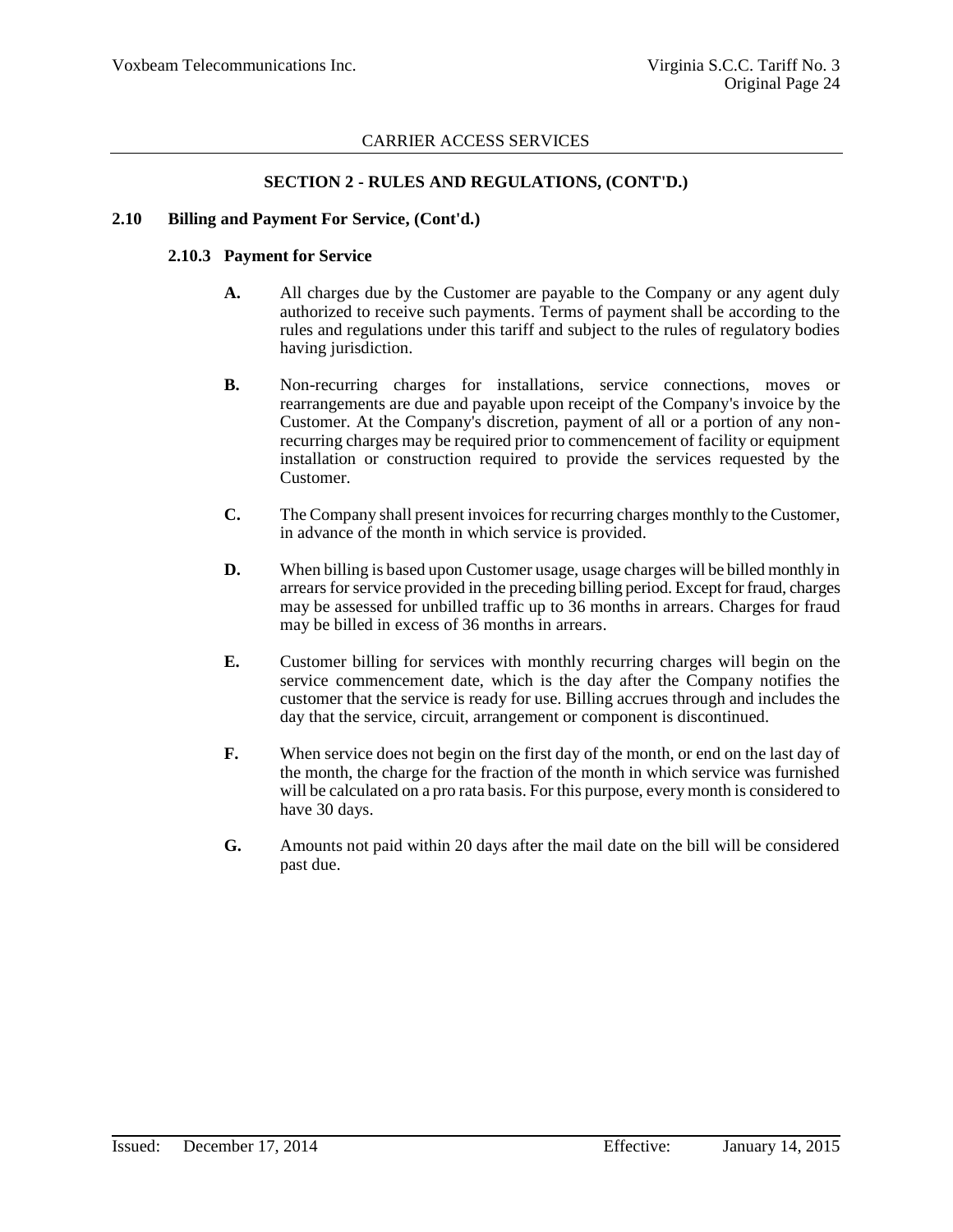### **SECTION 2 - RULES AND REGULATIONS, (CONT'D.)**

### **2.10 Billing and Payment For Service, (Cont'd.)**

### **2.10.4 Disputed Charges**

**A.** Customers have up to 90 days (commencing 5 days after remittance of the bill) to initiate a dispute over charges or to receive credits. If the Customer and the Company are unable to resolve the dispute to their mutual satisfaction, the Customer may file a complaint with the Virginia Corporation Commission in accordance with the Commission's rules of procedure. The address of the Commission is as follows:

> Virginia State Corporation Commission Communications Division Tyler Building, 9th Floor 1300 E. Main Street Richmond, VA 23219 Telephone: (804) 371-9420 Facsimile: (804) 371-9069

- **B.** If the dispute is resolved in favor of the Customer and the Customer has withheld the disputed amount, no interest credits or penalties will apply.
- **C.** If the dispute is resolved in favor of the Company and the Customer has withheld the disputed amount, any payments withheld pending settlement of the disputed amount are not late until re-billed and then not paid on time. In that case, the Customer will be subject to the late payment penalty as set forth in 2.10.5.
- **D.** If the dispute is resolved in favor of the Customer and the Customer has paid the disputed amount, the Customer will receive a credit from the Company for the disputed amount.
- **E.** If the dispute is resolved in favor of the Company and the Customer has paid the disputed amount on or before the payment due date, no interest credit or penalties will apply.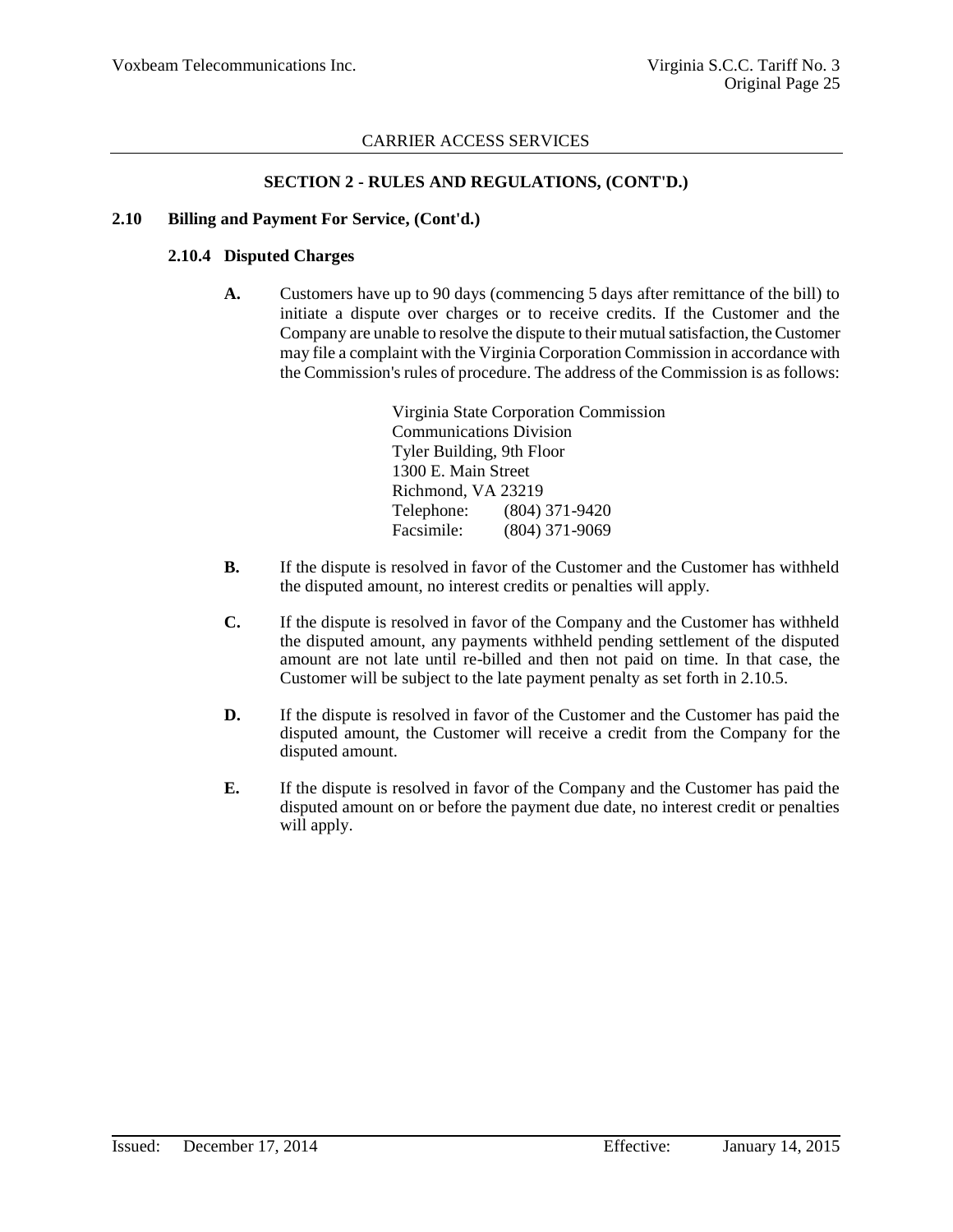### **SECTION 2 - RULES AND REGULATIONS, (CONT'D.)**

### **2.10 Billing and Payment For Service, (Cont'd.)**

### **2.10.5 Late Payment Fees**

If any portion of the payment is not received by the Company, or if any portion of the payment is received by the Company in funds that are not immediately available, within twenty (20) days of the mail date on the bill, then a late payment penalty shall be due the Company. The late payment penalty shall be that portion of the payment not received by the date due minus any charges billed as local taxes multiplied by 1.5% per month.

### **2.10.6 Returned Check Charge**

The Customer will be assessed a returned check charge of twenty dollars (\$20.00) for each check submitted by the Customer to the Company that a financial institution refuses to honor.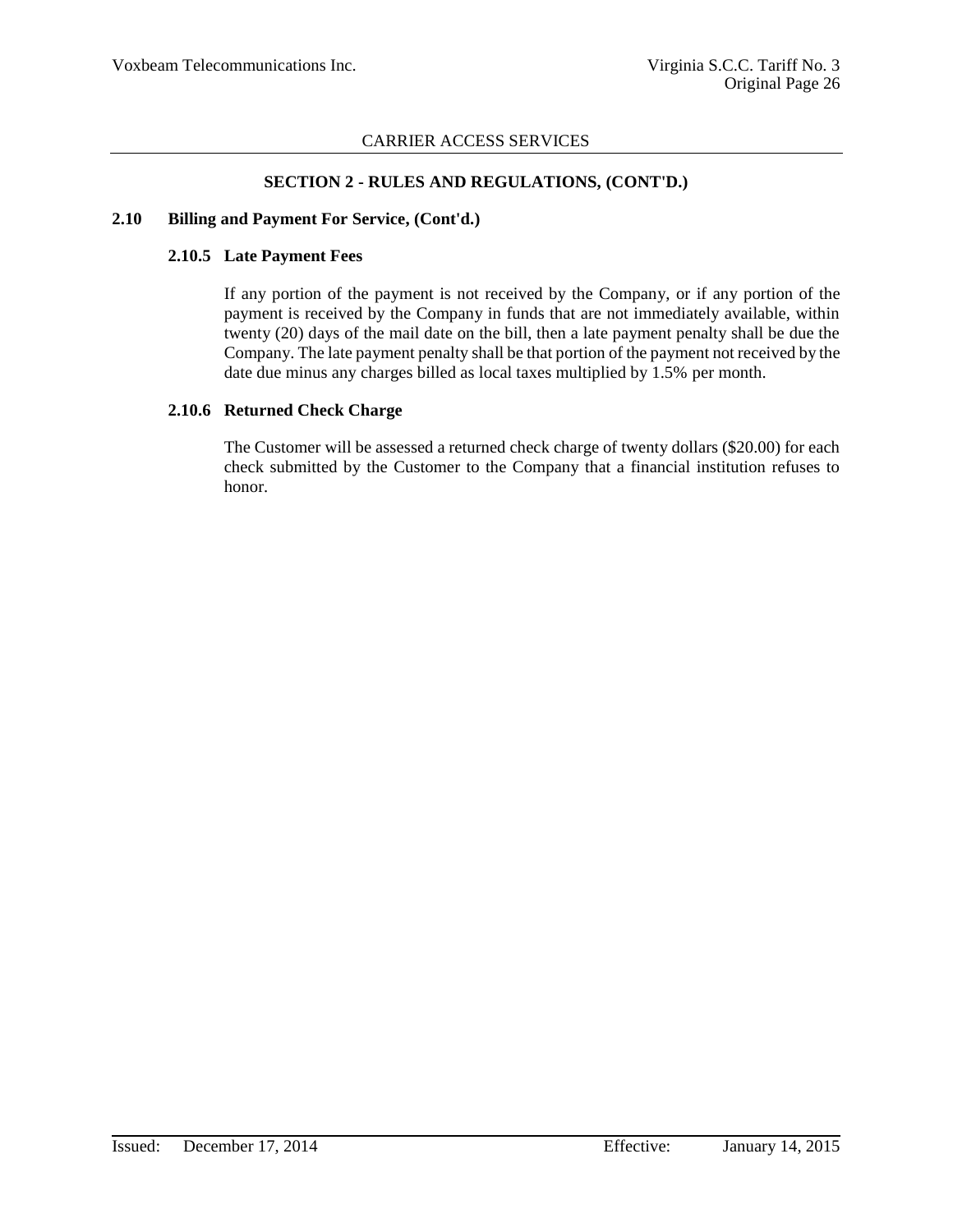# **SECTION 2 - RULES AND REGULATIONS, (CONT'D.)**

# **2.11 [Reserved for Future Use]**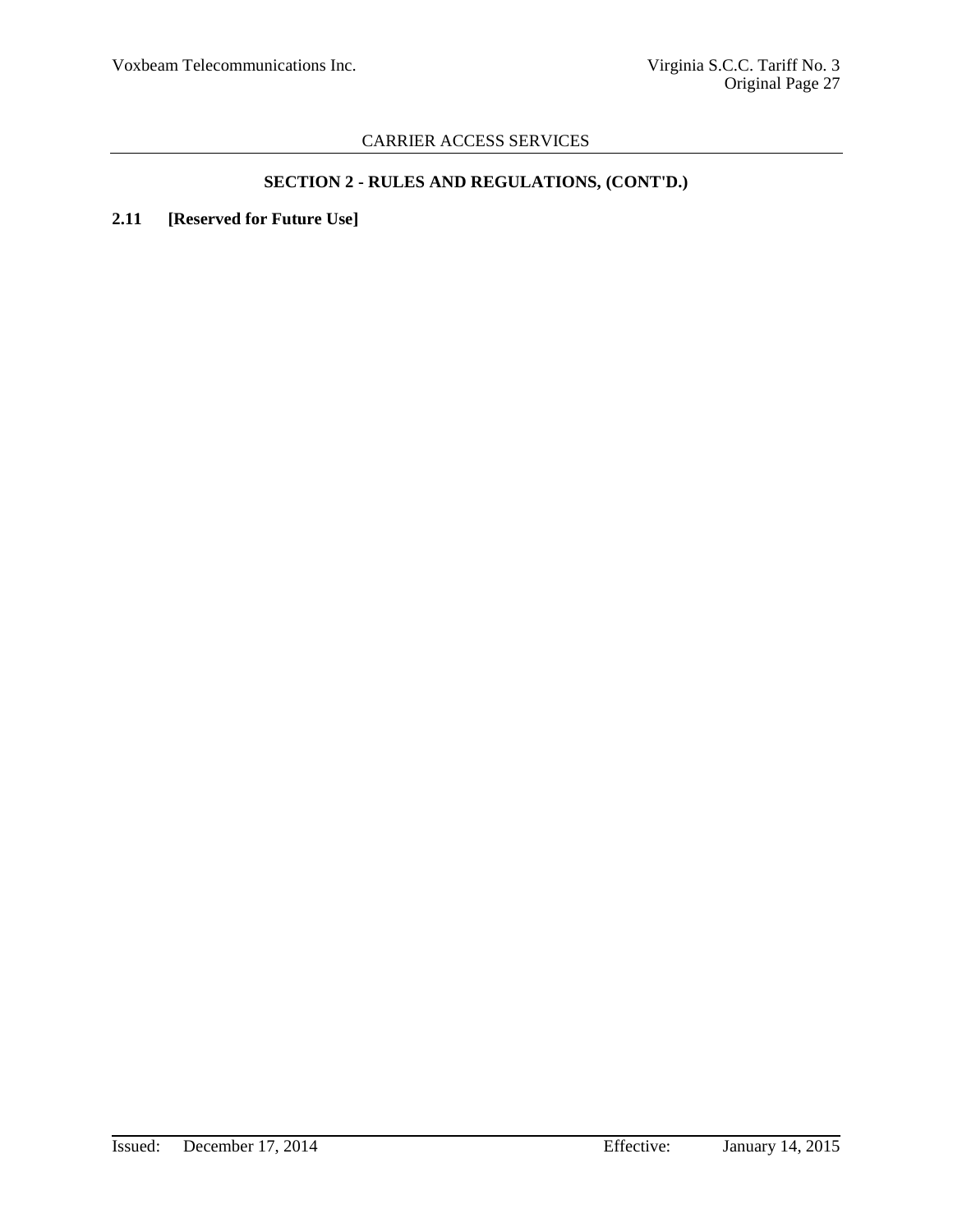### **SECTION 2 - RULES AND REGULATIONS, (CONT'D.)**

#### **2.12 Deposits and Advance Payments**

### **2.12.1 Deposits**

The Company may require a deposit from Customers to protect against uncollectible accounts. The maximum amount of any deposit shall not exceed the equivalent of the customers estimated liability for two (2) months usage.

Payment of a deposit by the Customer does not relieve the Customer of the responsibility to make timely payments on the account with the Company.

The Company will pay interest on deposits held longer than ninety (90) days, to accrue from the date the deposit is made until it has been refunded, or until a reasonable effort has been made to effect refund. The Commission shall notify the Company in January of each year of the interest rate prevailing for that year.

At the option of the Customer making a security deposit, the Company shall annually make either direct payment to the Customer of all accrued interest, or shall credit same to the Customer account. Customer deposits may be refunded by a utility at any time. Deposits should not be held longer than two (2) years provided the Customer has established satisfactory credit during the period.

### **2.12.2 Advance Payments**

To safeguard its interests, the Company may require a Customer to make an advance payment before services and facilities are furnished. The advance payment will not exceed an amount equal to the non-recurring charge(s) and one month's charges for the service or facility. In addition, where special construction is involved, the advance payment may also include an amount equal to the estimated non-recurring charges for the special construction and recurring charges (if any) for a period to be set between the Company and the Customer. The advance payment will be credited to the Customer's initial bill. An advance payment may be required in addition to a deposit.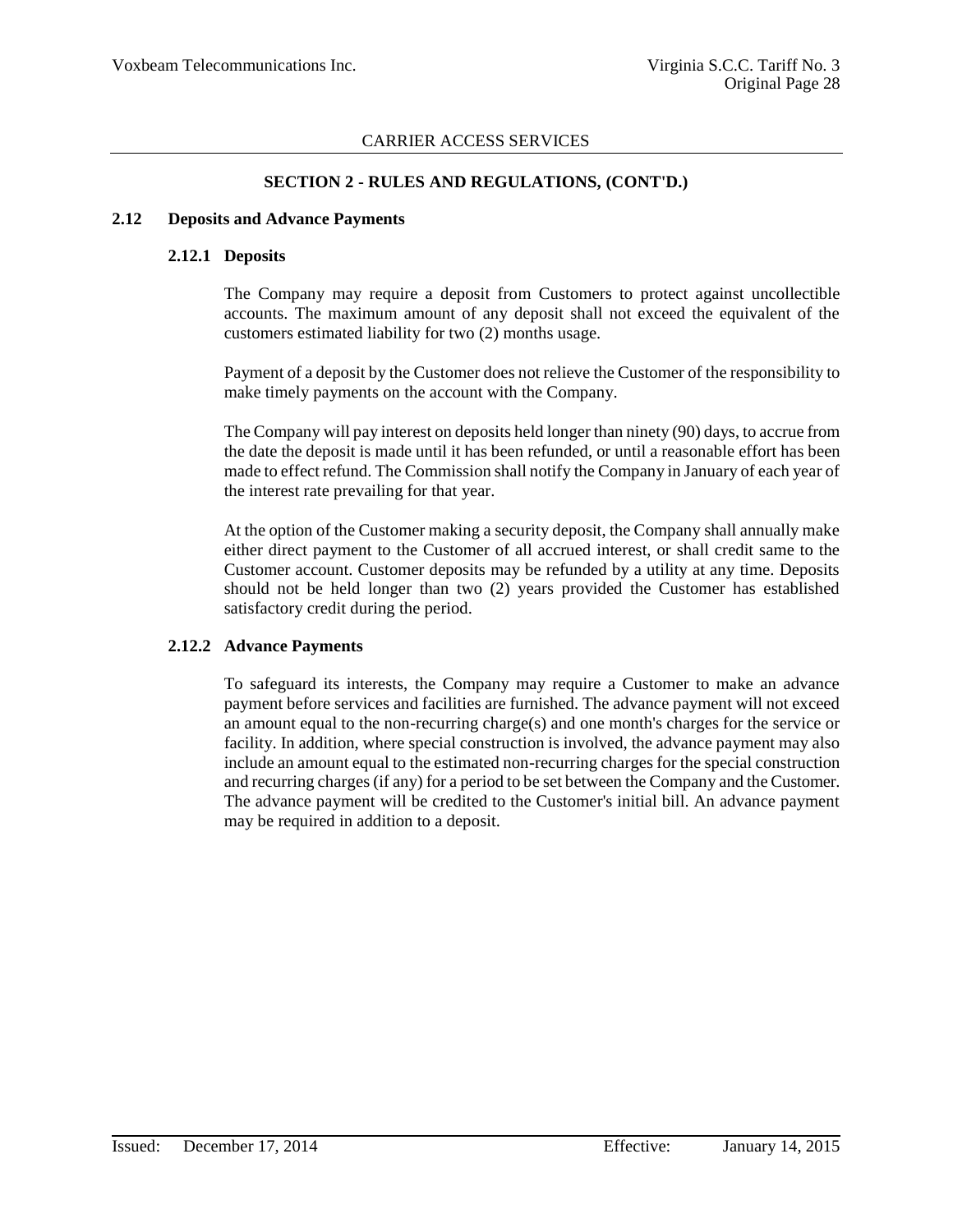### **SECTION 2 - RULES AND REGULATIONS, (CONT'D.)**

### **2.13 Cancellation by Customer**

### **2.13.1 General**

- A. Subject to cancellation charges referenced herein, the Customer may have Service discontinued upon verbal or written notice to the Company. The Company shall hold the Customer responsible for payment of all bills for Service furnished until the effective cancellation of Service.
- B. Customers seeking to cancel service have an affirmative obligation to block traffic originating from or terminating to the Company's network. By originating traffic from or terminating traffic to the Company's network, the Customer will have constructively ordered the Company's switched access service.

### **2.13.2 Cancellation of Contract Services**

- **A.** If a Customer cancels a service order or terminates services before the completion of the term or where the Customer breaches the terms in the service contract, the Customer may be requested by the Company to pay to Company termination liability charges. These charges shall become due and owing as of the effective date of the cancellation or termination. Unless otherwise specified in this tariff, the termination liability shall be equal to:
	- 1. all unpaid nonrecurring charges reasonably expended by the Company to establish service to Customer, plus;
	- 2. any disconnection, early cancellation or termination charges reasonably incurred and paid to third parties by the Company on behalf of Customer, plus;
	- 3. all recurring charges specified in the applicable service order for the balance of the then current term.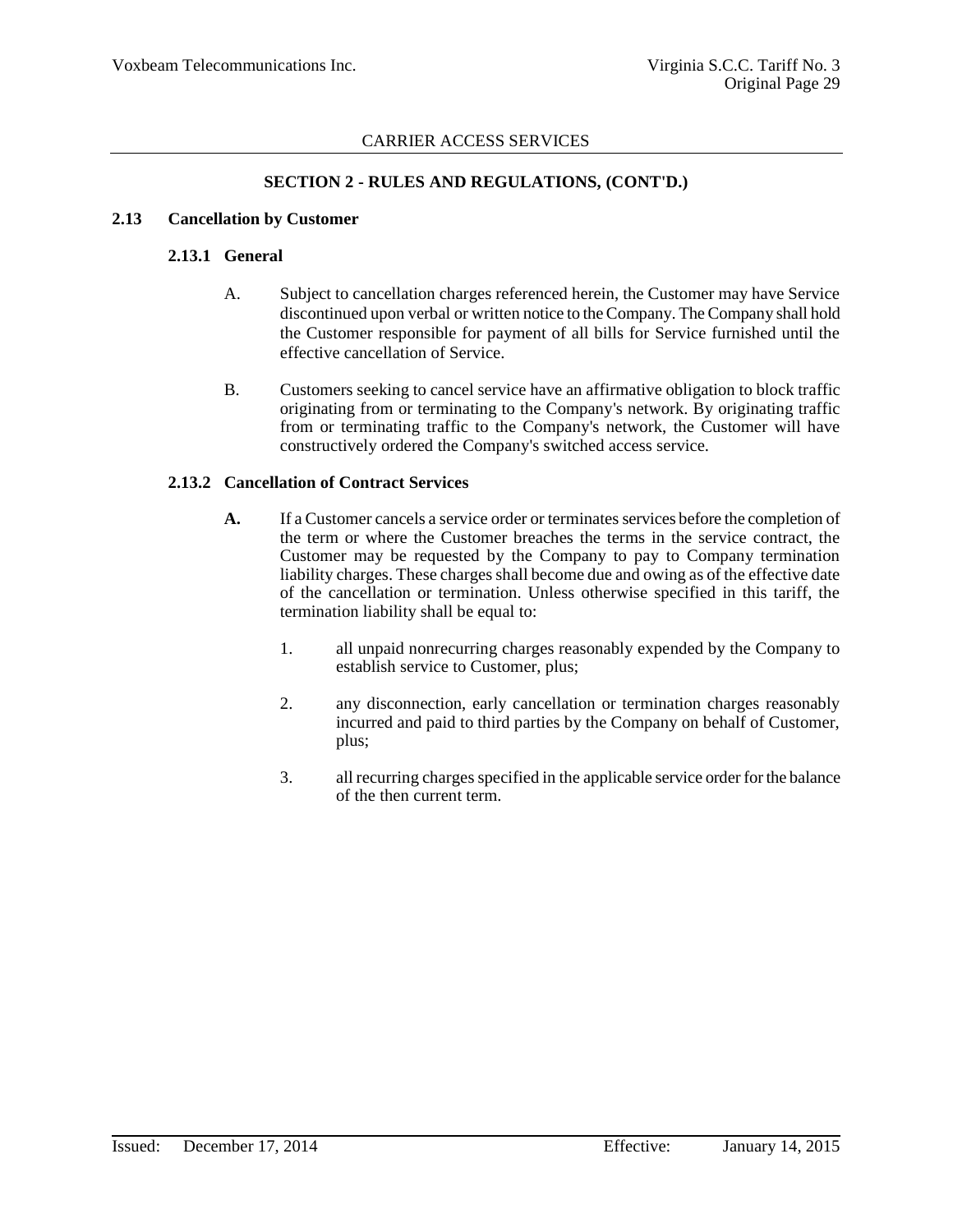### **SECTION 2 - RULES AND REGULATIONS, (CONT'D.)**

#### **2.13 Cancellation by Customer, (Cont'd.)**

#### **2.13.3 Cancellation of Application for Service**

- A. Where the Company permits the Customer to cancel an application for service prior to the start of service or prior to any special construction, no charges will be imposed except for those specified below.
- B. Where, prior to cancellation by the Customer, the Company incurs any expenses in installing the service or in preparing to install the service that it otherwise would not have incurred, a charge equal to the costs the Company incurred, less net salvage, shall apply, but in no case shall this charge exceed the sum of the charge for the minimum period of services ordered, including installation charges, and all charges others levy against the Company that would have been chargeable to the Customer had service begun.
- C. Where the Company incurs any expense in connection with special construction, or where special arrangements of facilities or equipment have begun, before the Company receives a cancellation notice, a charge equal to the costs incurred, less net salvage, may apply. In such cases, the charge will be based on such elements as the cost of the equipment, facilities, and material, the cost of installation, engineering, labor, and supervision, general and administrative expense, other disbursements, depreciation, maintenance, taxes, provision for return on investment, and any other costs associated with the special construction or arrangements.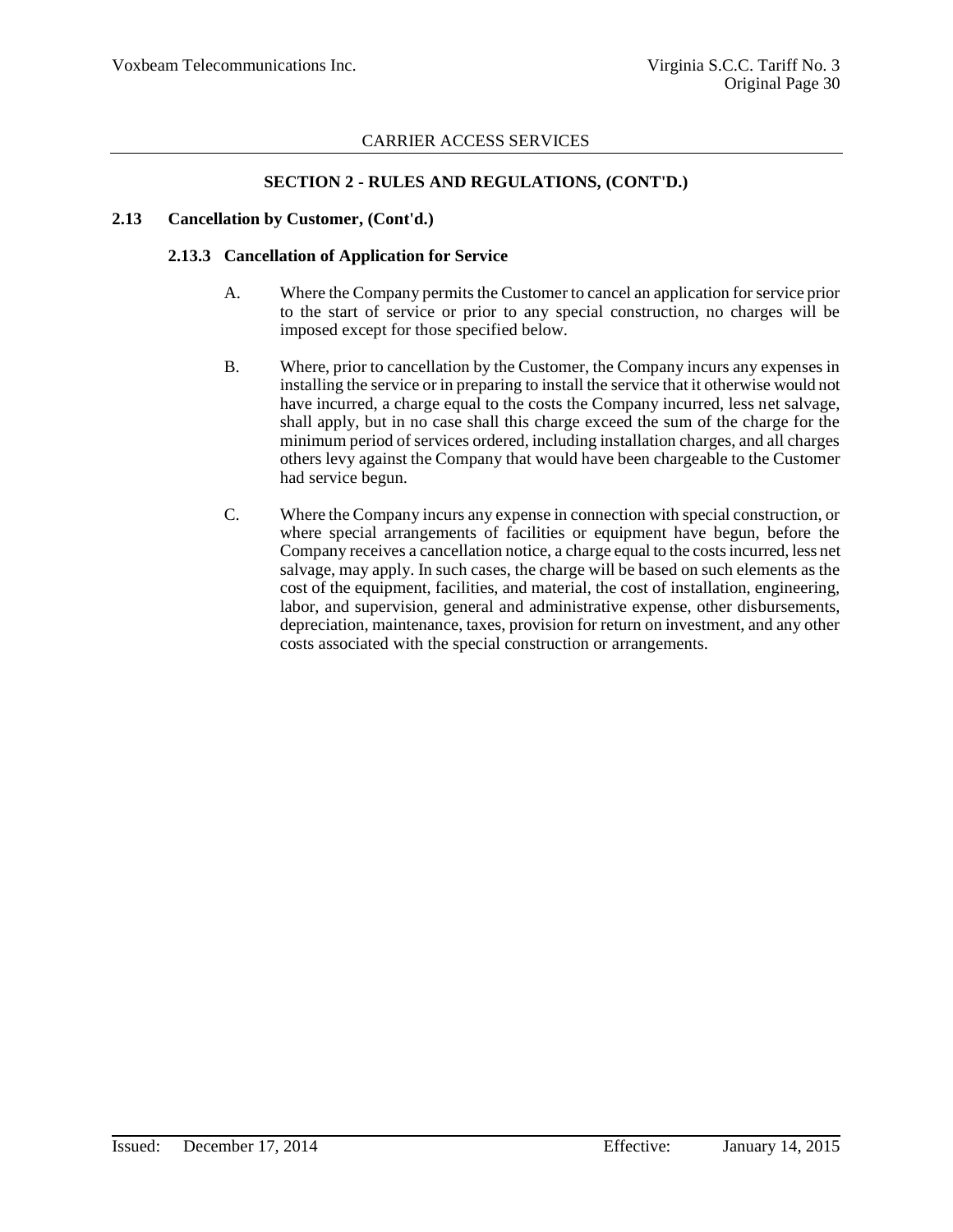### **SECTION 2 - RULES AND REGULATIONS, (CONT'D.)**

#### **2.14 Cancellation by Company**

- **2.14.1** Service continues to be provided until canceled by the Customer pursuant to Section 2.13 or until discontinued by the Company. The Company may render bills subsequent to the termination of service for charges incurred before termination. The Customer shall pay such bills in full in accordance with the payment terms of this tariff.
- **2.14.2** The Company may refuse or discontinue service to a Customer without notice under the following conditions:
	- A. For violation of law or this tariff: Except as provided elsewhere in this tariff, the Company may refuse, suspend or cancel service, without notice, for any violation of terms of this tariff, for any violation of any law, rule, regulation, order, decree or policy of any government authority of competent jurisdiction, or by reason of any order or decision of a court or other government authority having jurisdiction which prohibits the Company from furnishing such service or prohibits Customer from subscribing to, using, or paying for such service.
	- B. For the Company to comply with any order or request of any governmental authority having jurisdiction: The Company may refuse, suspend or cancel service, without notice, in order to permit the Company to comply with any order or request of any governmental authority having jurisdiction.
	- C. In the event of Customer or Authorized User use of equipment in such a manner as to adversely affect the Company's equipment or service to others.
	- D. In the event of tampering with the equipment or services of the Company or its agents.
	- E. In the event of unauthorized or fraudulent use of service. Whenever service is discontinued for fraudulent use of service, the Company may, to the extent that Company opts to restore such service, require the Customer to make, at Customer's own expense, all changes in facilities or equipment necessary to eliminate illegal use and to pay an amount reasonably estimated as the loss in revenues resulting from such fraudulent use.
	- F. If any of the facilities, appliances, or apparatus on Customer's premise are found to be unsafe or causing harm to the Company's facilities, and may refuse to furnish service until the applicant or Customer shall have remedied the condition.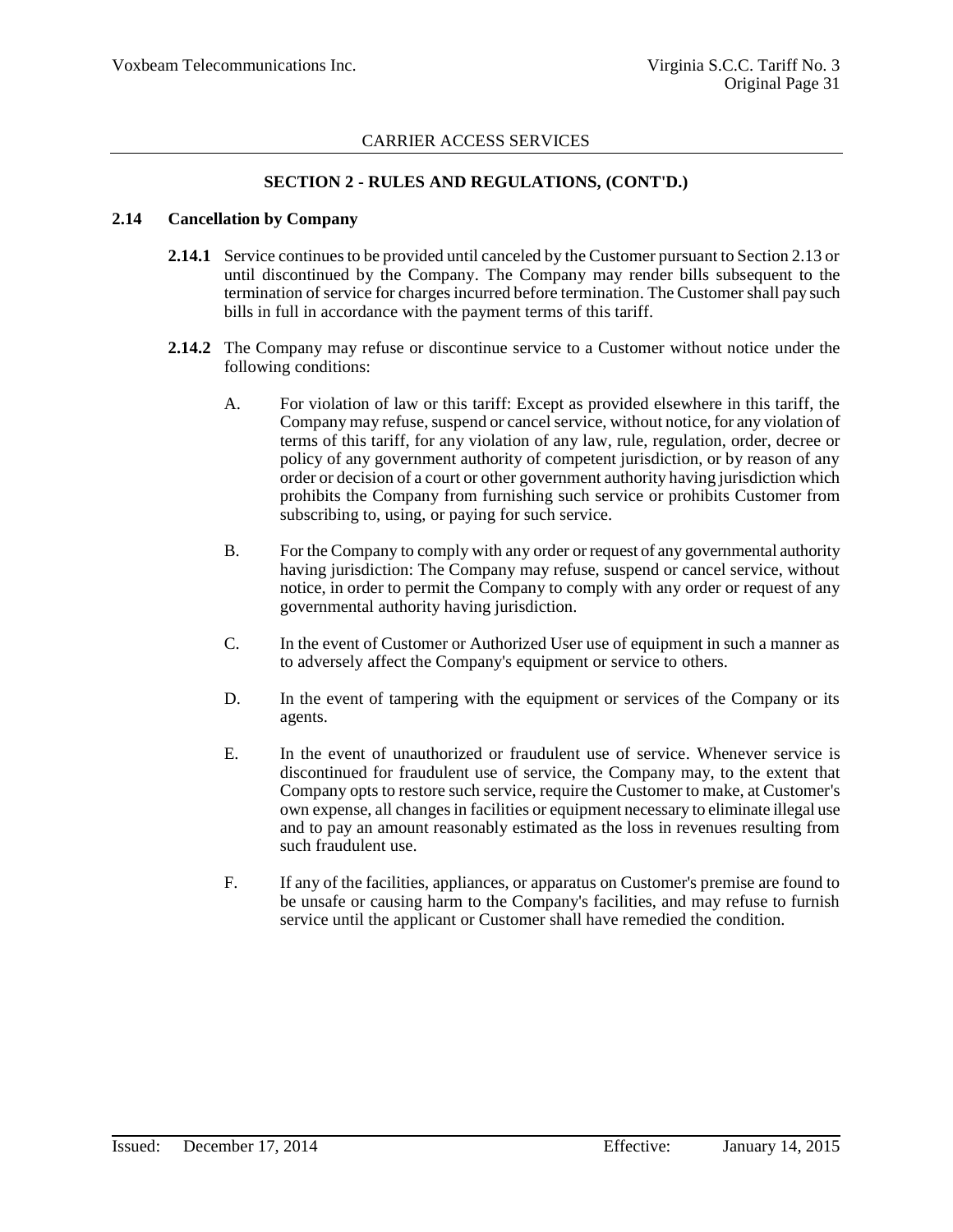### **SECTION 2 - RULES AND REGULATIONS, (CONT'D.)**

#### **2.14 Cancellation by Company, (Cont'd.)**

- **2.14.3** The Company may refuse or discontinue service provided that, unless otherwise stated, the Customer shall be given ten (10) days written notice to comply with any rule or remedy any deficiency:
	- A. For nonpayment: The Company, by written notice to the Customer and in accordance with applicable law, may refuse, suspend or cancel service without incurring any liability when there is an unpaid balance for service that is past due.
	- B. For returned checks: The Customer whose check or draft is returned unpaid for any reason, after two attempts at collection, may, at the Company's discretion, be subject to refusal, suspension or cancellation of service in the same manner as provided for nonpayment of overdue charges.
	- C. For neglect or refusal to provide reasonable access to the Company or its agents for the purpose of inspection and maintenance of equipment owned by the Company or its agents.
	- D. For Customer use or Customer's permitting use of obscene, profane or grossly abusive language over the Company's facilities, and who, after ten (10) days notice, fails, neglects or refuses to cease and refrain from such practice or to prevent the same, and to remove its property from the premises of such person.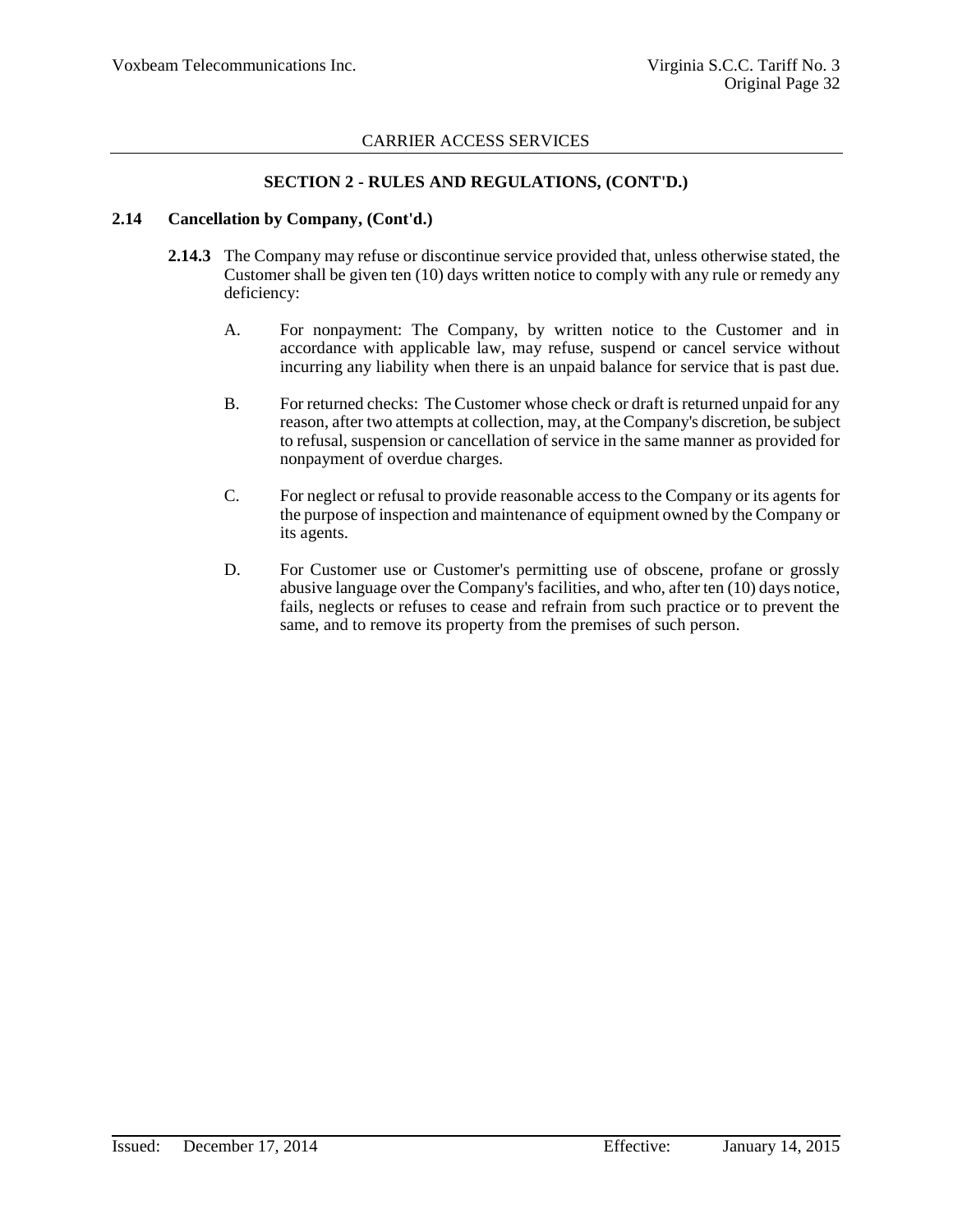### **SECTION 2 - RULES AND REGULATIONS, (CONT'D.)**

#### **2.15 Restoration of Service**

- **2.15.1** If service has been discontinued for nonpayment or as otherwise provided herein and the Customer wishes service continued, service may be restored at the Company's sole discretion, when all past due amounts are paid or the event giving rise to the discontinuance (if other than nonpayment) is corrected. Customers whose service was disconnect for nonpayment may be required to pay a deposit and/or advance payment prior to service restoration.
- **2.15.2** A restoration fee of \$25.00 applies to Customers whose service is restored following disconnection by the Company.
- **2.15.3** Restoration of disrupted services shall be in accordance with applicable Commission and/or Federal Communications Commission Rules and Regulations specified in Part 64, Subpart D, which specify the priority system for such activities.

### **2.16 Provision of Company Equipment and Facilities**

- **2.16.1** The Company shall use reasonable efforts to maintain only the facilities and equipment that it furnishes to the Customer. The Customer may not nor may the Customer permit others to rearrange, disconnect, remove, attempt to repair, or otherwise interfere with any of the facilities or equipment installed by the Company, except upon the written consent of the Company.
- **2.16.2** The Company may substitute, change or rearrange any equipment or facility at any time and from time to time, but shall not thereby alter the technical parameters of the service provided the Customer.
- **2.16.3** Equipment the Company provides or installs at the Customer premise shall not be used for any purpose other than that for which the equipment is provided.
- **2.16.4** The Company shall not be responsible for the installation, operation, or maintenance of any Customer provided communications equipment. Where such equipment is connected to the facilities furnished under this tariff, the responsibility of the Company shall be limited to the furnishing of facilities offered under this tariff and to the maintenance and operation of such facilities. Subject to this responsibility, the Company shall not be responsible for:
	- A. the transmission of signals by Customer provided equipment or for the quality of, or defects in, such transmission; or
	- B. the reception of signals by Customer-provided equipment; or
	- C. network control signaling where such signaling is performed by Customer-provided network control signaling equipment.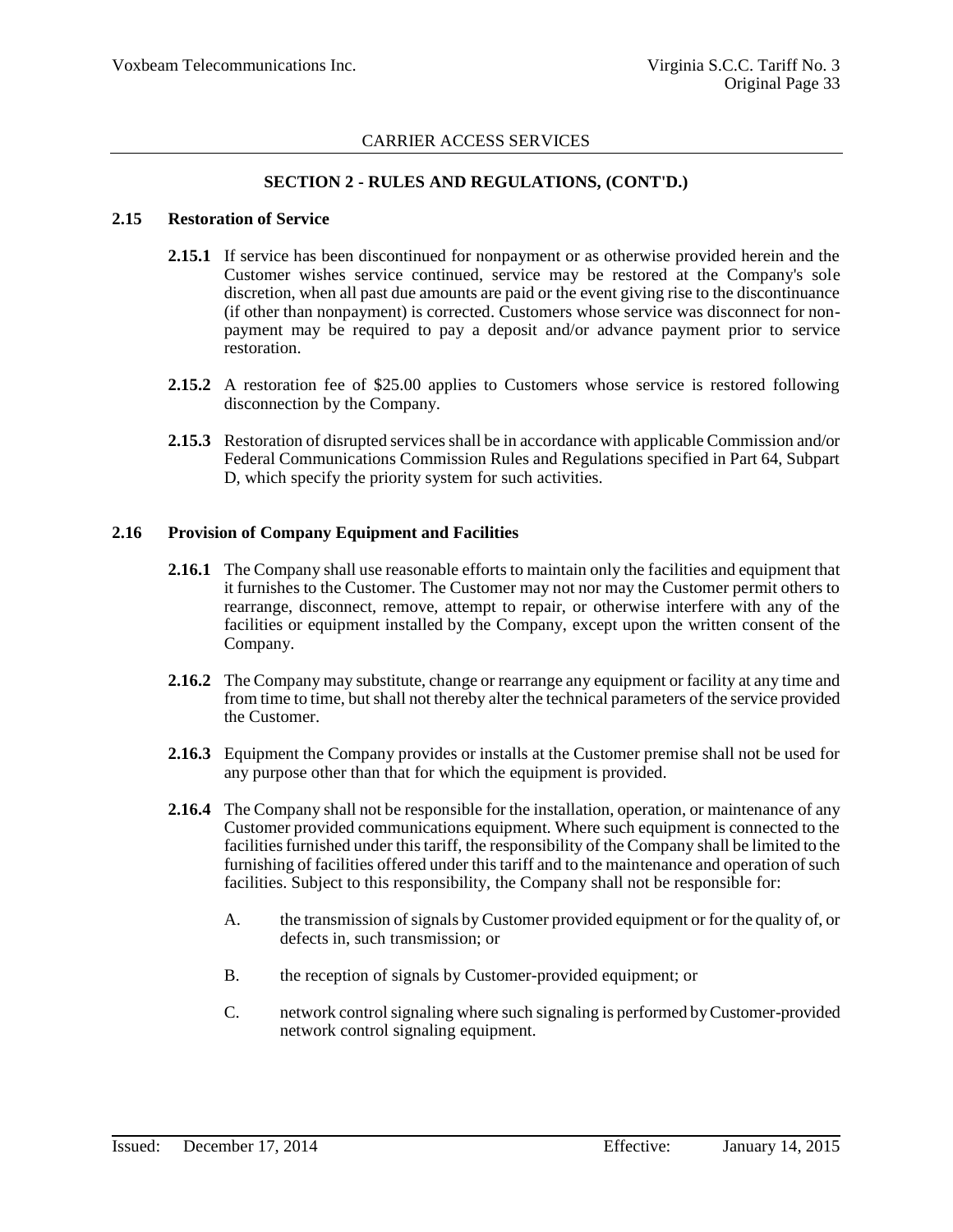### **SECTION 2 - RULES AND REGULATIONS, (CONT'D.)**

#### **2.17 Interconnection**

- 2.17.1 Service furnished by the Company may be interconnected with services or facilities of other authorized communications common carriers and with private systems, subject to technical limitations established by the Company. Service furnished by the Company is not part of a joint undertaking with such other common carriers or systems. Any special interface equipment or facilities necessary to achieve compatibility between the facilities of Company and other participating carriers shall be provided at the Customer's expense.
- **2.17.2** Connection with the facilities or services of other carriers shall be under the applicable terms and conditions of the other carriers' tariffs. The Customer is responsible for taking all necessary legal steps for interconnecting Customer-provided terminal equipment or systems with Company's facilities. Customer shall secure all licenses, permits, rights-of-way, and other arrangements necessary for such interconnection.
- **2.17.3** The Customer shall ensure that the facilities or equipment provided by another carrier are properly interconnected with the facilities or equipment of the Company. If the Customer maintains or operates the interconnected facilities or equipment in a manner which results or may result in harm to the Company's facilities, equipment, personnel, or the quality of service, the Company may, upon ten (10) days written notice, require the use of protective equipment at the Customer's expense. If this written notice fails to eliminate the actual or potential harm, the Company may, upon additional ten (10) days written notice, terminate the existing service of the Customer.
- **2.17.4** If harm to the Company's network, personnel or services is imminent due to interconnection with another carrier's services, the Company reserves the right to shut down Customer's service immediately, with no prior notice required.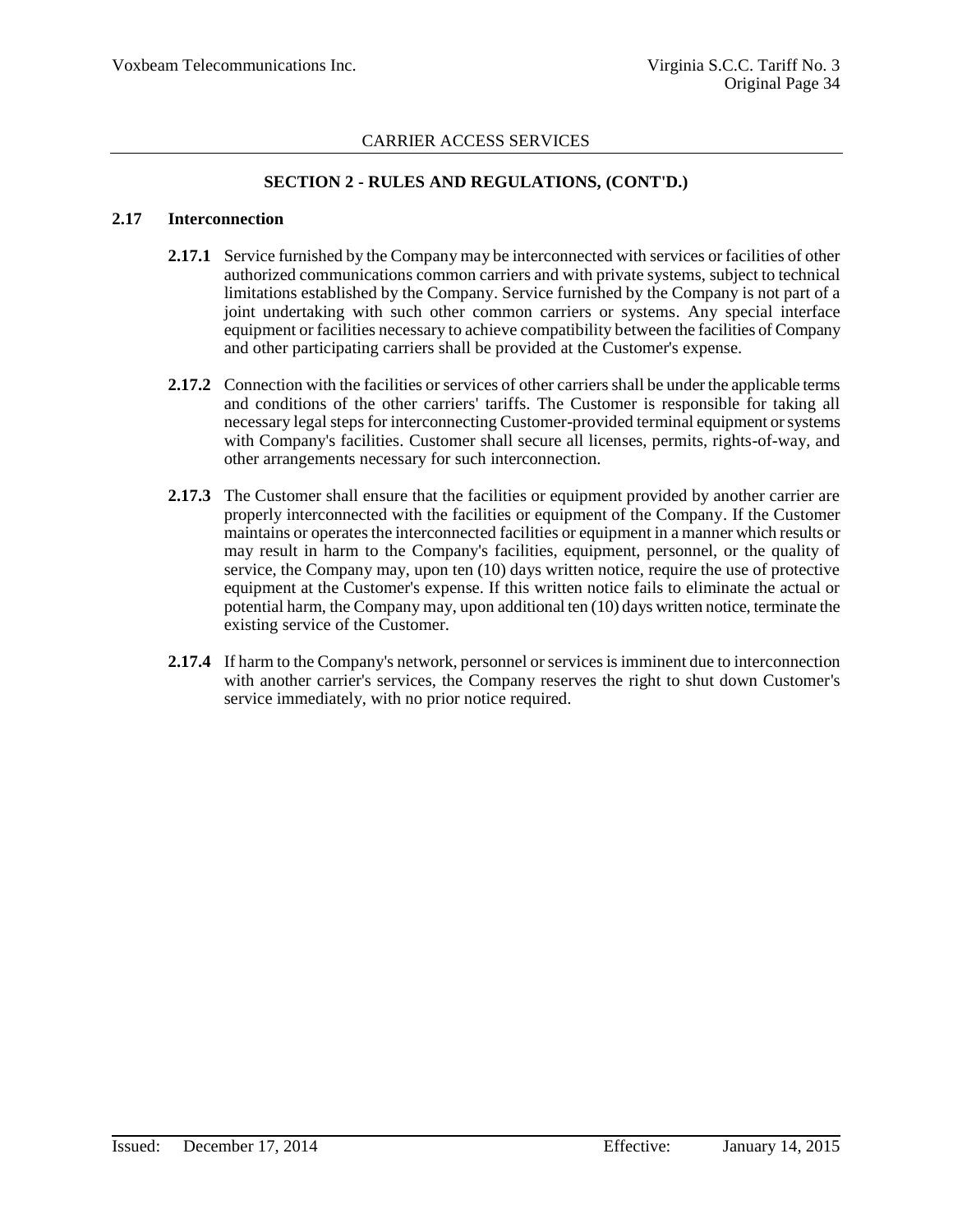### **SECTION 2 - RULES AND REGULATIONS, (CONT'D.)**

#### **2.18 Customer-Provided Equipment**

- 2.18.1 The Company's services are designed primarily for the transmission of voice-grade telephonic signals, except as otherwise stated in this tariff. A user may transmit any form of signal that is compatible with the Company's equipment, but the Company does not represent that its services will be suitable for purposes other than voice-grade telephonic communication except as specifically stated in this tariff.
- **2.18.2** Terminal equipment on the user's premise and the electric power consumed by such equipment shall be provided by and maintained at the expense of the Customer. The Customer is responsible for the provision of wiring or cable to connect its terminal equipment to the Company's network.
- **2.18.3** The Customer is responsible for ensuring that Customer-provided equipment connected to Company equipment and facilities is compatible with such equipment and facilities. The magnitude and character of the voltages and currents impressed on Company-provided equipment and wiring by the connection, operation, or maintenance of such equipment and wiring shall be such as not to cause damage to the Company-provided equipment and wiring or injury to the Company's employees or to other persons. Any additional protective equipment required to prevent such damage or injury shall be provided by the Company at the Customer's expense, subject to prior Customer approval of the equipment expense.
- **2.18.4** Upon suitable notification to the Customer, and at a reasonable time, the Company may make such tests and inspections as may be necessary to determine that the Customer is complying with the requirements under this Section 2.18 for the installation, operation, and maintenance of Customer-provided facilities, equipment, and wiring in the connection of Customer-provided facilities and equipment to Company-owned facilities and equipment.
- **2.18.5** If the protective requirements for Customer-provided equipment are not being complied with, the Company may take such action as it deems necessary to protect its facilities, equipment, and personnel. The Company may, upon ten (10) days written notice, require the use of additional protective equipment at the Customer's expense. If this written notice fails to remedy any protective deficiencies or potential harm, the Company may, upon additional ten (10) days written notice, terminate the existing service of the Customer.
- **2.18.6** If harm to the Company's network, personnel or services is imminent, the Company reserves the right to shut down Customer's service immediately, with no prior notice required.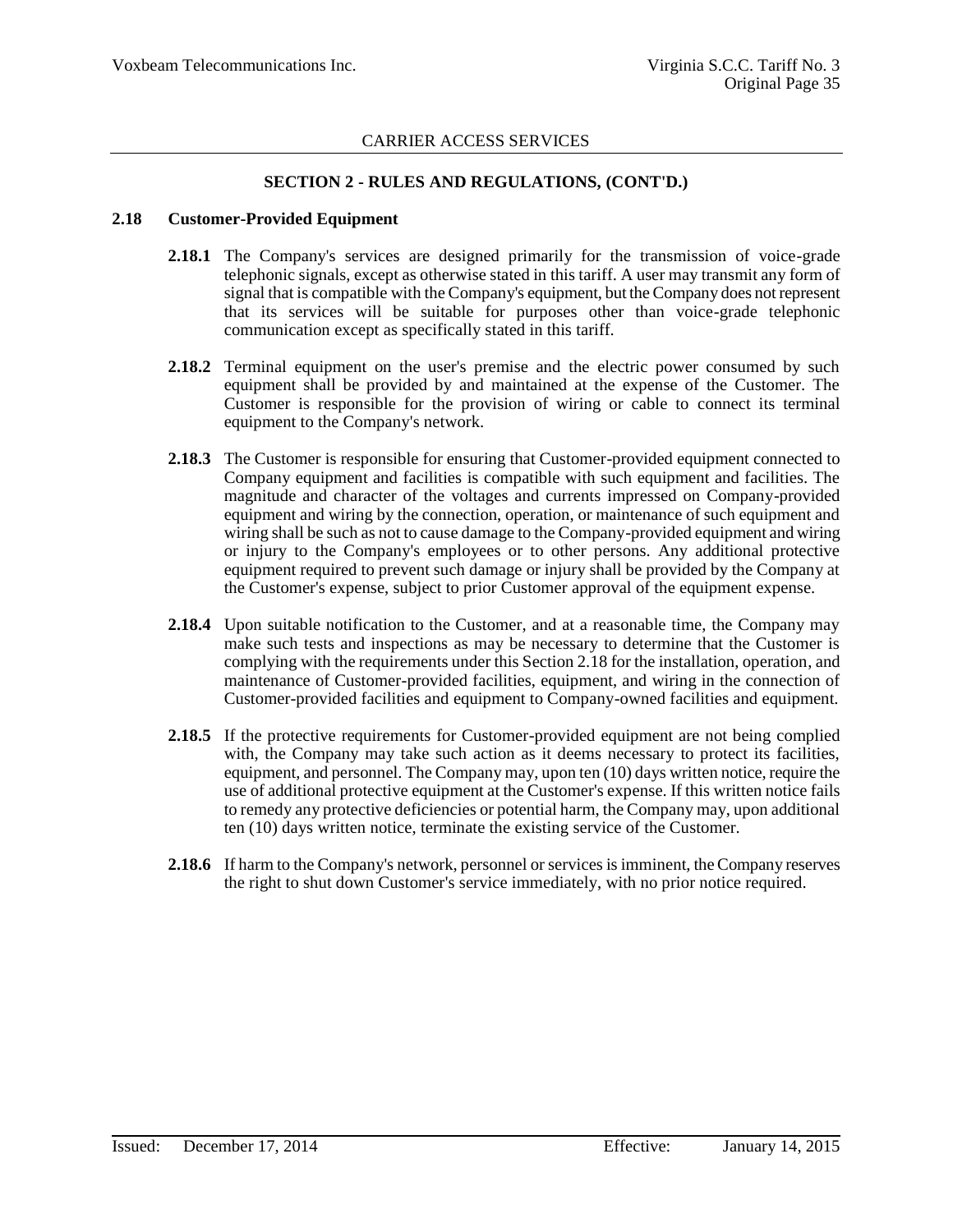### **SECTION 2 - RULES AND REGULATIONS, (CONT'D.)**

#### **2.19 Inspection, Testing and Adjustments**

- **2.19.1** The Company may, upon reasonable notice, make such tests and inspections as may be necessary to determine whether the terms and conditions of this tariff are being complied with in the installation, operation or maintenance of the Customer's or the Company's facilities or equipment. The Company may interrupt service at any time, without penalty or liability, due to the departure from or reasonable suspicion of the departure from any of these terms and conditions.
- **2.19.2** Upon reasonable notice, the facilities or equipment provided by the Company shall be made available to the Company for such tests and adjustments as may be necessary for their maintenance in a condition satisfactory to the Company. No interruption allowance shall be granted for the time during which such tests and adjustments are made, unless such interruption exceeds twenty-four hours in length and is requested by the Customer.
- **2.19.3** The Company will provide the Customer reasonable notification of service-affecting activities that may occur in normal operation of its business. Such activities may include, but are not limited to, equipment or facilities additions, removals or rearrangements and routine preventative maintenance. Generally, such activities are not specific to an individual Customer but affect many Customers' services. No specific advance notification period applies to all service activities. The Company will work cooperatively with the Customer to determine the reasonable notification requirements. With some emergency or unplanned service-affecting conditions, such as an outage resulting from cable damage, notification to the Customer may not be possible.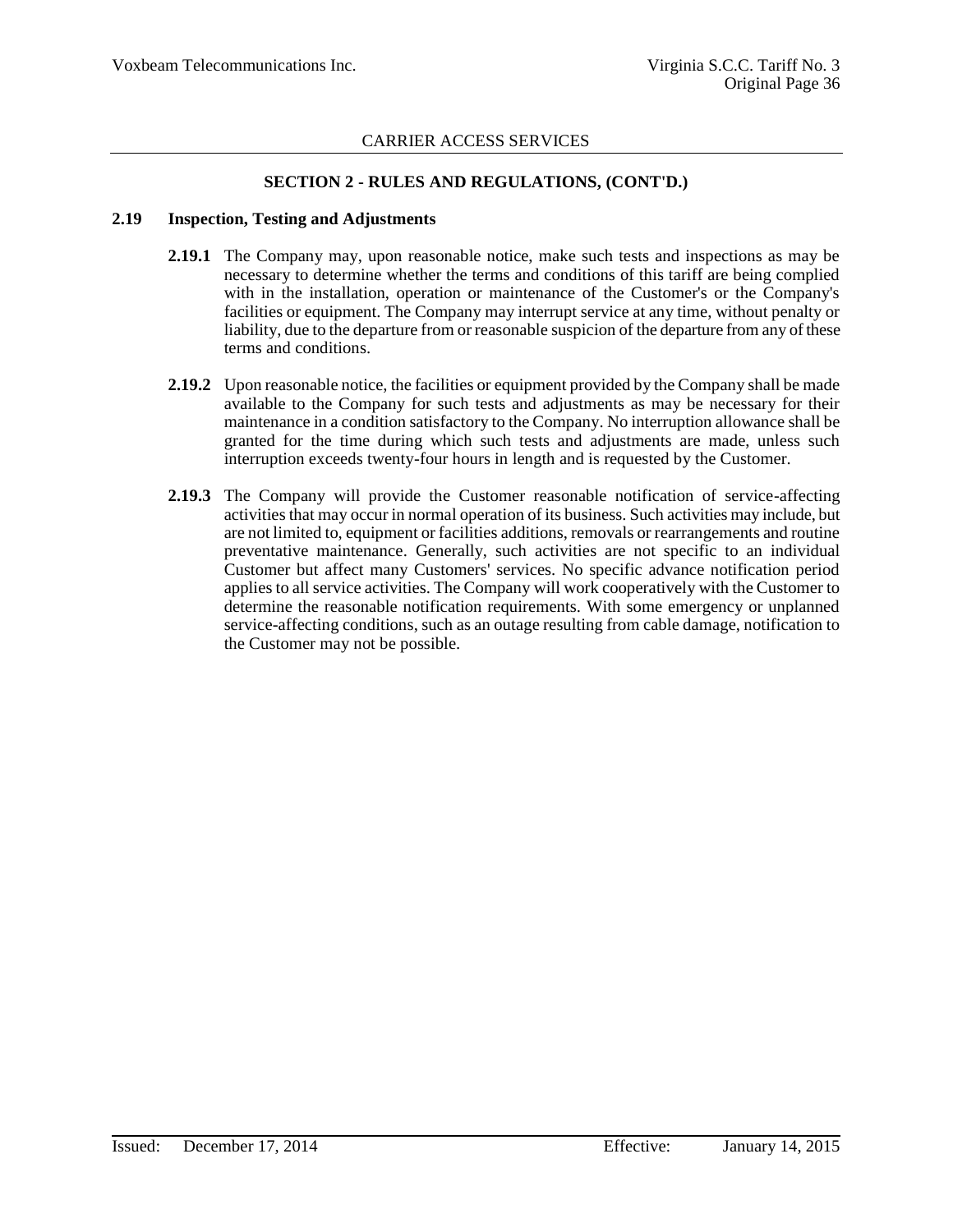### **SECTION 2 - RULES AND REGULATIONS, (CONT'D.)**

### **2.20 Allowances for Interruptions in Service**

### **2.20.1 General**

- **A.** Upon the verbal request of the Customer, delivered to the Company no later than thirty (30) days following the date of service interruption, a credit allowance will be applied against monthly recurring charges when service is interrupted, except as specified in Section 2.20.2 following. A service is interrupted when it becomes inoperative to the Customer, e.g., the Customer is unable to transmit or receive, because of a failure of a component furnished by the Company under this tariff.
- **B.** An interruption period begins when the Customer reports to the Company a service, facility or circuit is inoperative and, if necessary, releases it for testing and repair by the Company, as determined in its sole and reasonable discretion. An interruption period ends when the service, facility or circuit is operative and restored to the customer.
- **C.** If the Customer reports a service, facility or circuit to be interrupted but declines to release it for testing and repair, refuses access to its premise for test and repair by the Company, or continues to make voluntary use of the service, the service, facility or circuit is considered to be impaired but not interrupted. No credit allowances will be made for a service, facility or circuit considered by the Company to be impaired.
- **D.** The Customer shall be responsible for the payment of service charges for visits by the Company's agents or employees to the premises of the Customer when the service difficulty or trouble report results from the use of equipment or facilities provided by any party other than the Company, including but not limited to the Customer.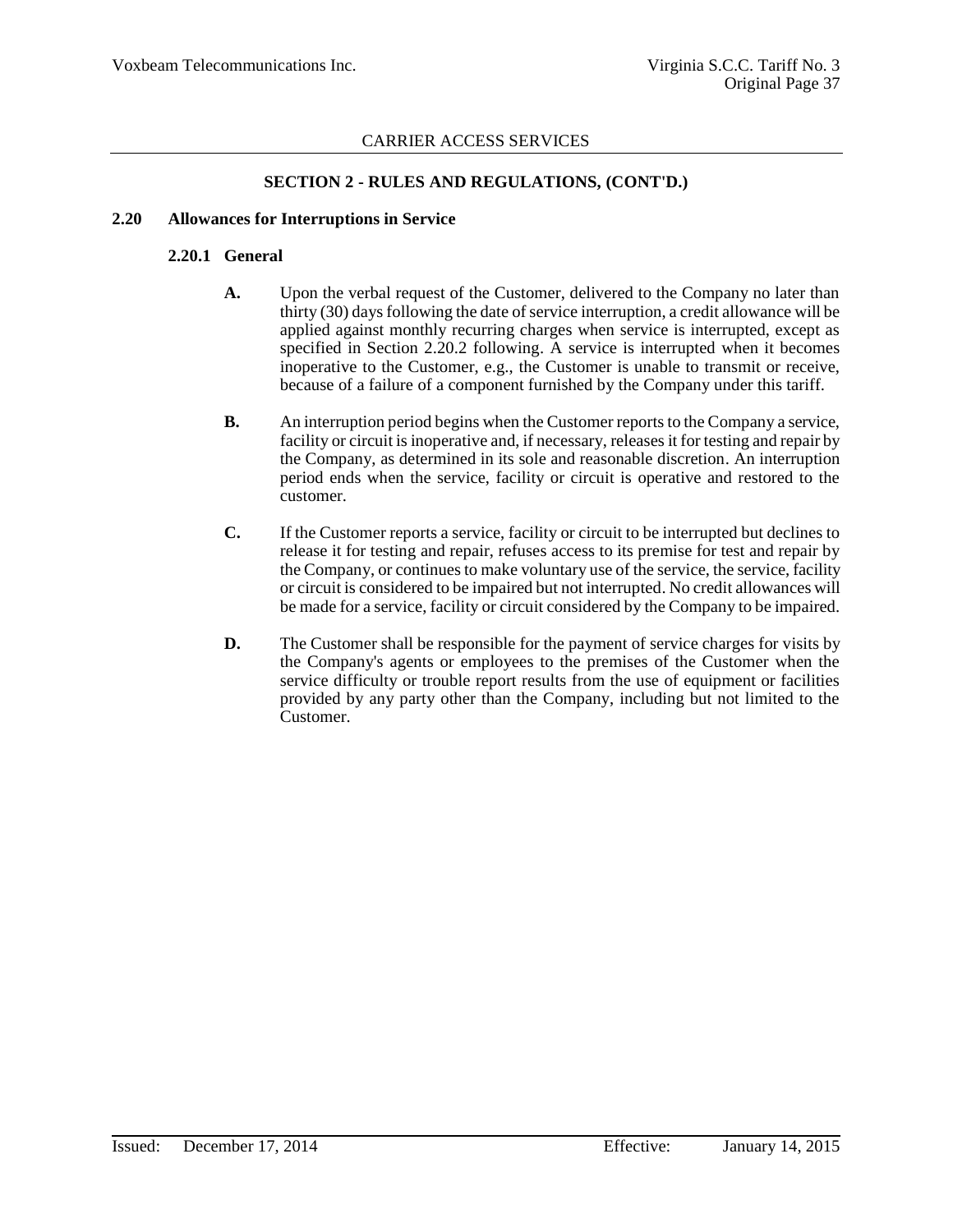### **SECTION 2 - RULES AND REGULATIONS, (CONT'D.)**

#### **2.20 Allowances for Interruptions in Service, (Cont'd.)**

#### **2.20.2 Limitations of Allowances**

- **A.** No credit allowance will be made for any interruption in service:
	- 1. due to the negligence of or noncompliance with the provisions of this tariff by any person or entity other than the Company, including but not limited to the Customer;
	- 2. due to the failure of power, equipment, systems, connections or services not provided by the Company;
	- 3. due to circumstances or causes beyond the reasonable control of the Company;
	- 4. during any period in which the Company is not given full and free access to its facilities and equipment for the purposes of investigating and correcting interruptions;
	- 5. during any period when the Customer has released service to the Company for maintenance purposes or for implementation of a Customer order for a change in service arrangements;
	- 6. that occurs or continues due to the Customer's failure to authorize replacement of any element of special construction; and
	- 7. that was not reported to the Company within 30 days of the date that service was affected.
	- 8. Cellular and other wireless transmission is subject to interruptions including but not limited to, dropped calls, interrupted calls, unintelligible calls, oneway audio and other problems created by factors beyond Company's control. Under no circumstances will Company provide credit or payment of any kind for calls which experience problems related to cellular (wireless) transmissions.

### **2.20.3 Use of Another Means of Communications**

If the Customer elects to use another means of communications during the period of interruption, the Customer must pay the charges for the alternative service used.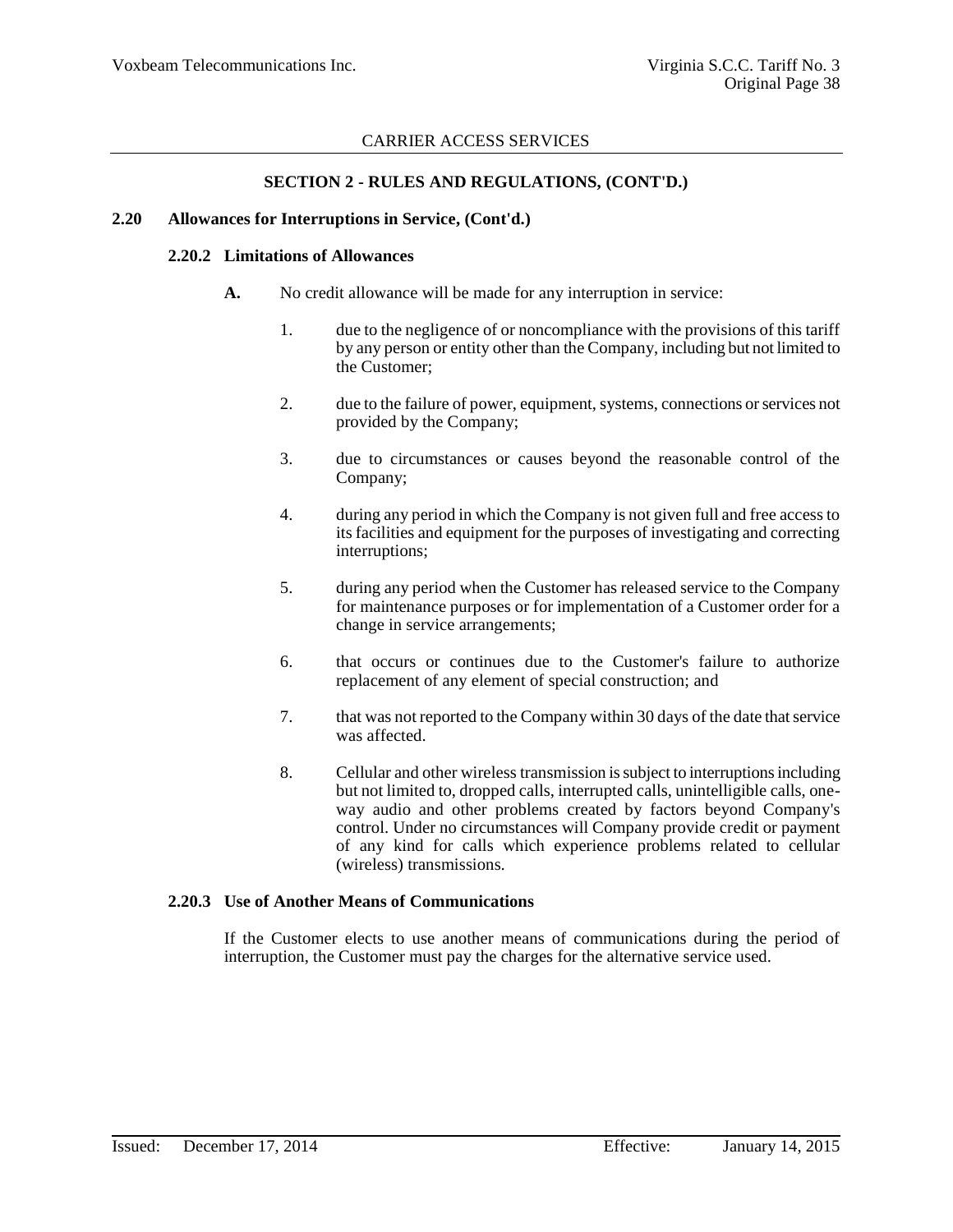# **SECTION 2 - RULES AND REGULATIONS, (CONT'D.)**

**2.20 Allowances for Interruptions in Service, (Cont'd.)**

**2.20.4 [Reserved for Future Use]**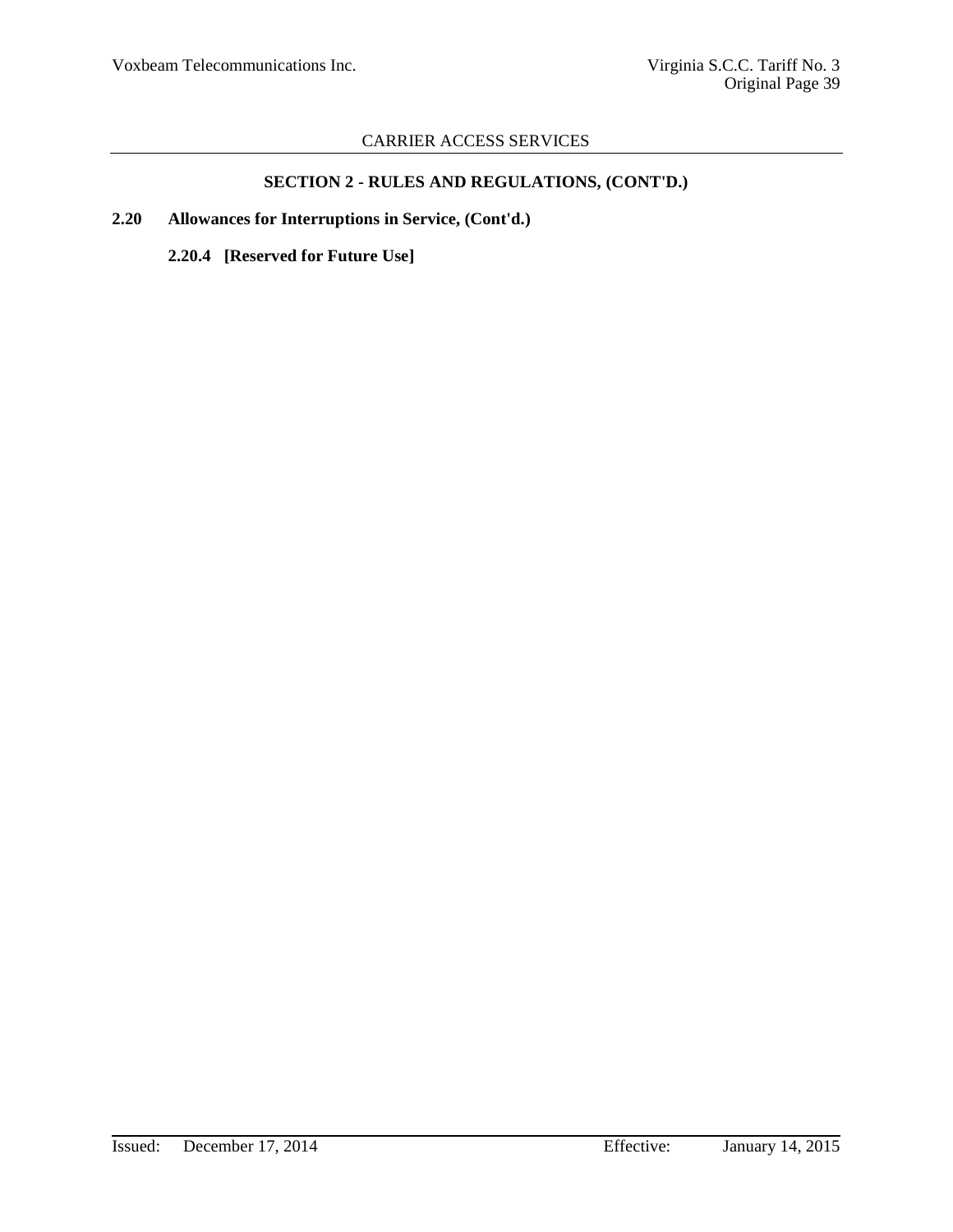### **SECTION 2 - RULES AND REGULATIONS, (CONT'D.)**

#### **2.21 Notices and Communications**

- **2.21.1** The Customer shall designate on the service order, or shall otherwise provide, an address to which the Company shall mail or deliver all notices and other communications, except that Customer may also designate a separate address to which the Company's bills for service shall be mailed.
- **2.21.2** The Company shall designate on the service order an address to which the Customer shall mail or deliver all notices and other communications, except that Company may designate a separate address on bills for service to which the Customer shall mail payment on that bill.
- **2.21.3** Notice of a pending disconnection of a Customer's service may contain the reason for the notice, the date of the notice, a description of any remedies the Customer may make, the time allotted for the Customer to make remedies (if any), and a toll free customer service number the Customer may call to obtain additional information.
- **2.21.4** Except as otherwise stated in this tariff, all other notices or communications required to be given under this tariff will be in writing.
- **2.21.5** Notices and other communications of either party, and all bills mailed by the Company, shall be presumed to have been delivered to the other party on the second business day following placement of the notice, communication or bill with the U.S. mail or a private delivery service, prepaid and properly addressed, or when actually received or refused by the addressee, whichever occurs first.
- **2.21.6** The Company or the Customer shall advise the other party of any changes to the addresses designated for notices, other communications or billing, by following the procedures for giving notice set forth herein.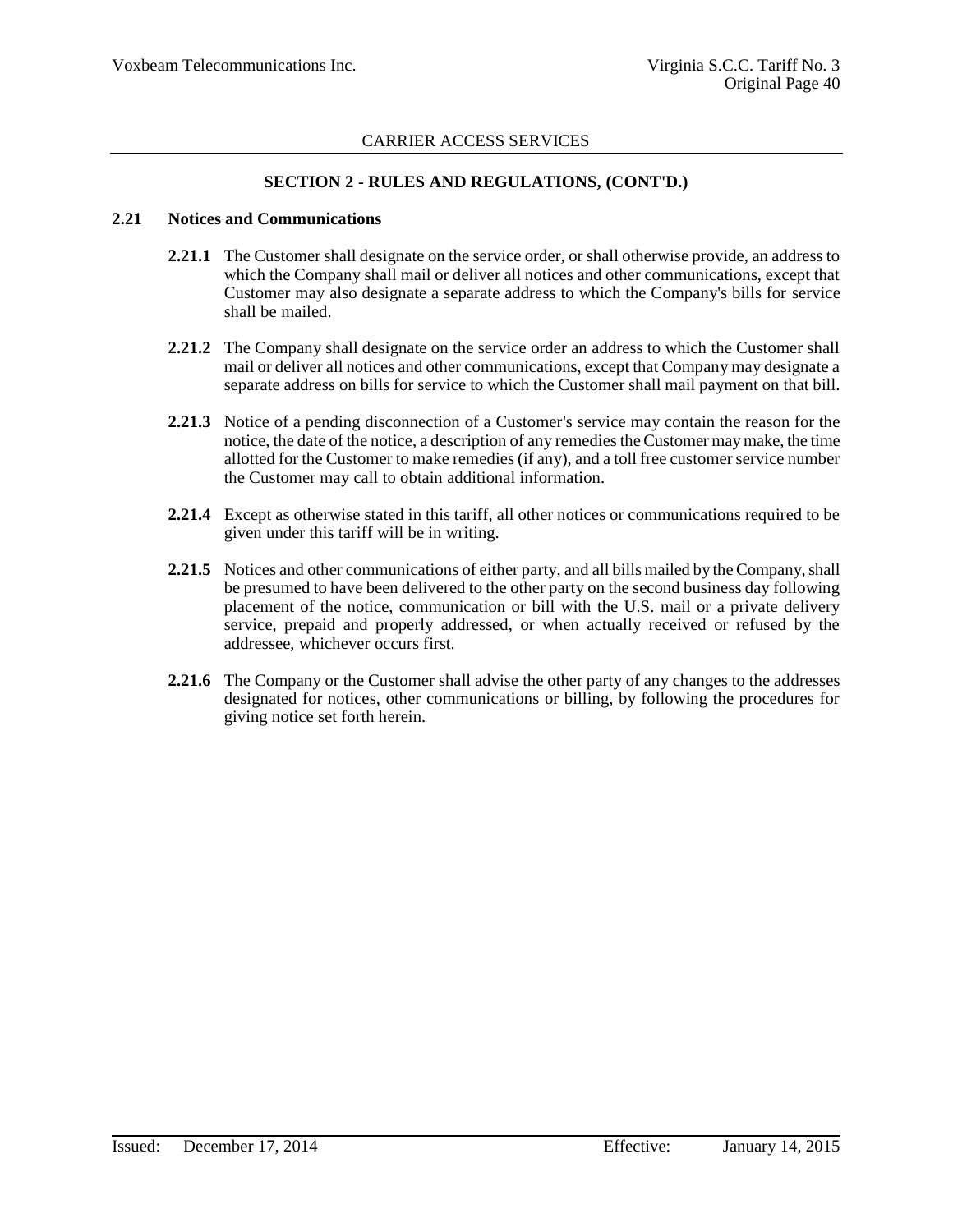### **SECTION 2 - RULES AND REGULATIONS, (CONT'D.)**

#### **2.22 Mixed Interstate and Intrastate Switched Access Services**

- **2.22.1** When mixed interstate and intrastate switched access service is provided, all charges, including nonrecurring charges, usage charges, and optional features, will be prorated between interstate and intrastate. The percentage provided in the reports as set forth in 2.9.2 preceding will serve as the basis for prorating the charges. The percentage of an access service to be charged as interstate is applied in the following manner:
	- (a) For nonrecurring chargeable rate elements, multiply the PIU times the quantity of chargeable elements times the interstate tariff rate per element.
	- (b) For usage sensitive chargeable rate elements, multiply the PIU times actual use (measured or Company assumed average use) times the interstate rate.
- **2.22.2** A similar calculation is then performed to determine the intrastate portion of the bill.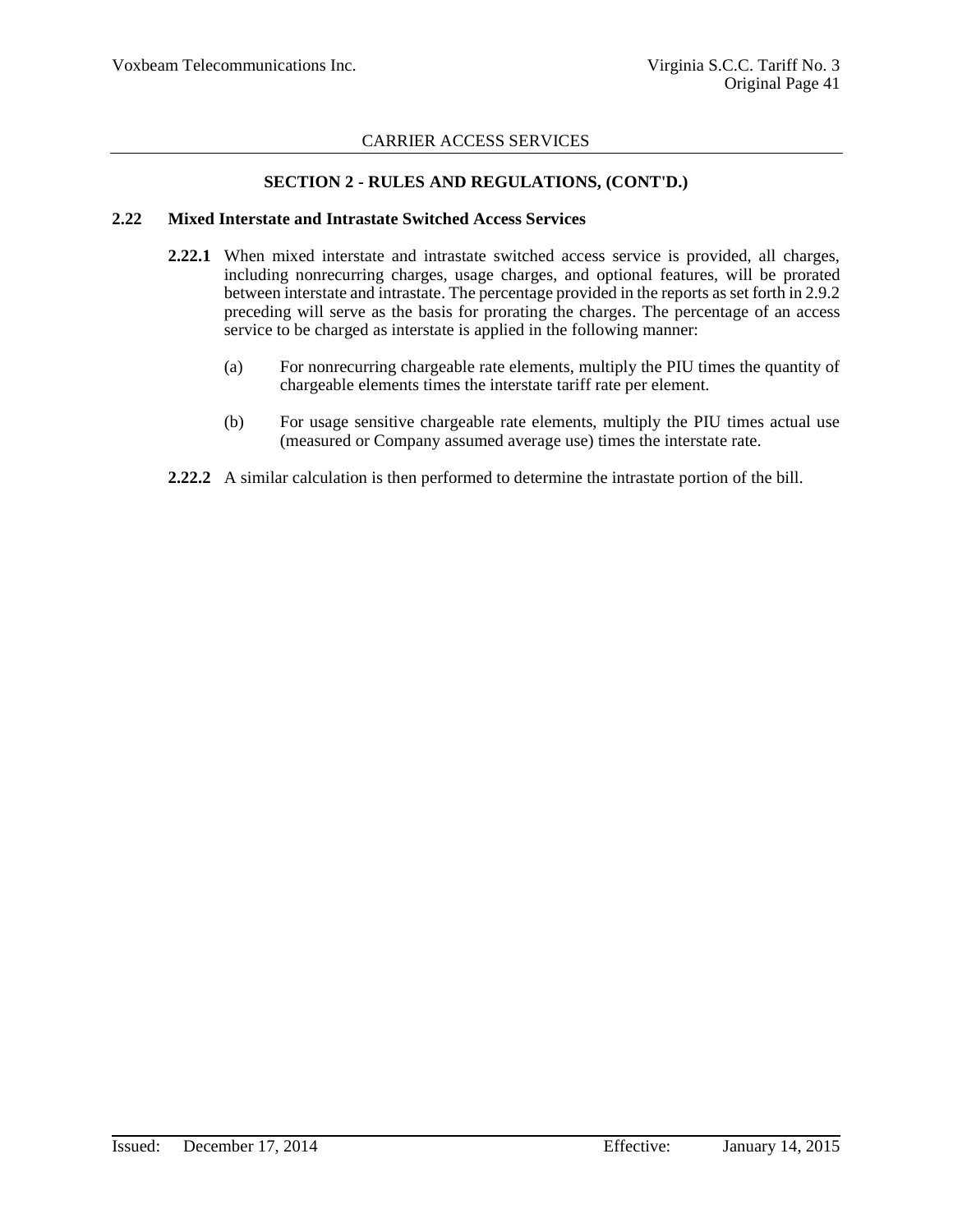### **SECTION 2 - RULES AND REGULATIONS, (CONT'D.)**

#### **2.23 Determination of Jurisdiction of Mixed Interstate and Intrastate Dedicated Facilities**

- **2.23.1** When mixed interstate and intrastate service is provided over a dedicated facility, the jurisdiction will be determined as follows. For jurisdictional reports required for switched access, see Section 2.9.2.
	- 1. If the Customer's estimate of the interstate traffic on the service equals 10% or more of the total traffic on that service, the service will be provided according to the applicable rules and regulations of the appropriate interstate tariff.
	- 2. If the Customer's estimate of the interstate traffic on the service is less than 10% of the total traffic on that service, the service will be provided according to the applicable rules and regulations of this tariff.
	- 3. If the percentage of interstate traffic on the service changes to the extent that it alters the jurisdiction of the service, the Customer must notify the Company of any required change in status. The affected service will revert to the appropriate jurisdictional tariff within the next full billing cycle. Any applicable termination liability will be transferred with the jurisdictional change of the service.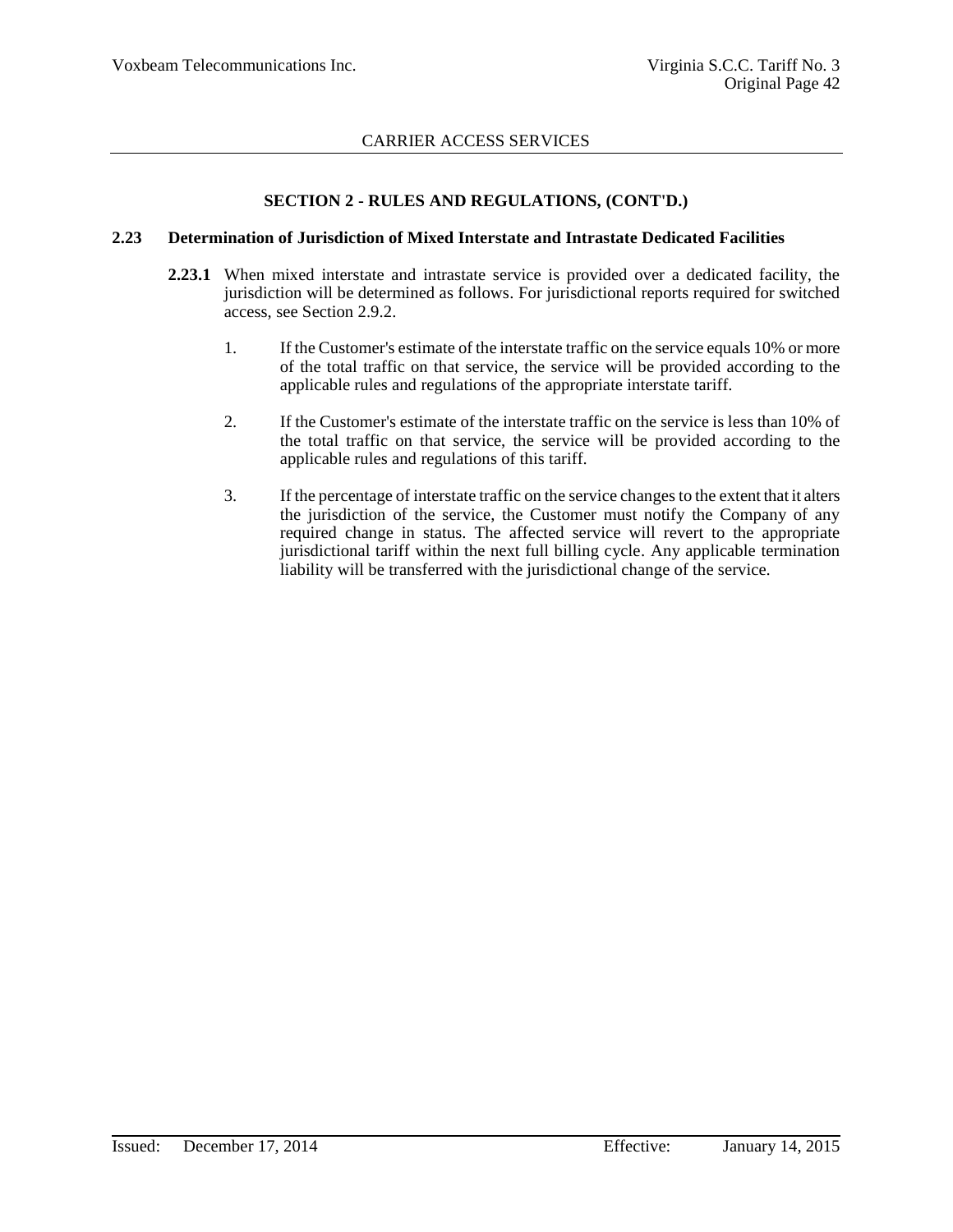### **SECTION 3 - SWITCHED ACCESS SERVICE**

#### **3.1 General**

- **3.1.1** Switched Access Service provides a switched, two-point voice-grade communications path (including PSTN or VoIP-PSTN Traffic) between a Customer's Point of Presence and a point of demarcation with an End User, which may be used to originate calls from such End User to the Customer's network and to terminate calls from the Customer's Network to such End User. It provides for the use of common terminating, switching and trunking facilities, and for the use of common subscriber plant of the Company. Switched Access Service provides for the ability to originate calls from an End User's Premises to a Customer's Premises and to terminate calls from a Customer's Premises to an End User's Premises.
- **3.1.2** When a rate as set forth in this tariff is shown to more than two decimal places, the charges will be determined using the rate shown. The resulting amount will then be rounded to the nearest penny (i.e., rounded to two decimal places).
- **3.1.3** In the absence of an ASR, delivery of calls to, or acceptance of calls from, the Customer's End User location(s) via Company-provided switched access services shall constitute a Constructive Order and an agreement by the Customer to purchase the Company's switched access services as described and priced herein.
- **3.1.4** The Company shall assess and collect switched access rate elements under this tariff for access services, regardless of whether the Company itself delivers such traffic to the called party's premises or delivers the call to the called party's premises via contractual or other arrangements with an affiliated or unaffiliated provider of VoIP service that does not itself seek to collect switched access charges for the same traffic. The Company will not charge for functions not performed by the Company, its affiliated or unaffiliated provider of VoIP service. For purposes of this provision, functions provided by the Company as part of transmitting telecommunications between designated points using, in whole or in part, technology other than TDM transmission in a manner that is comparable to a service offered by a local exchange carrier constitutes the functional equivalent of carrier access service.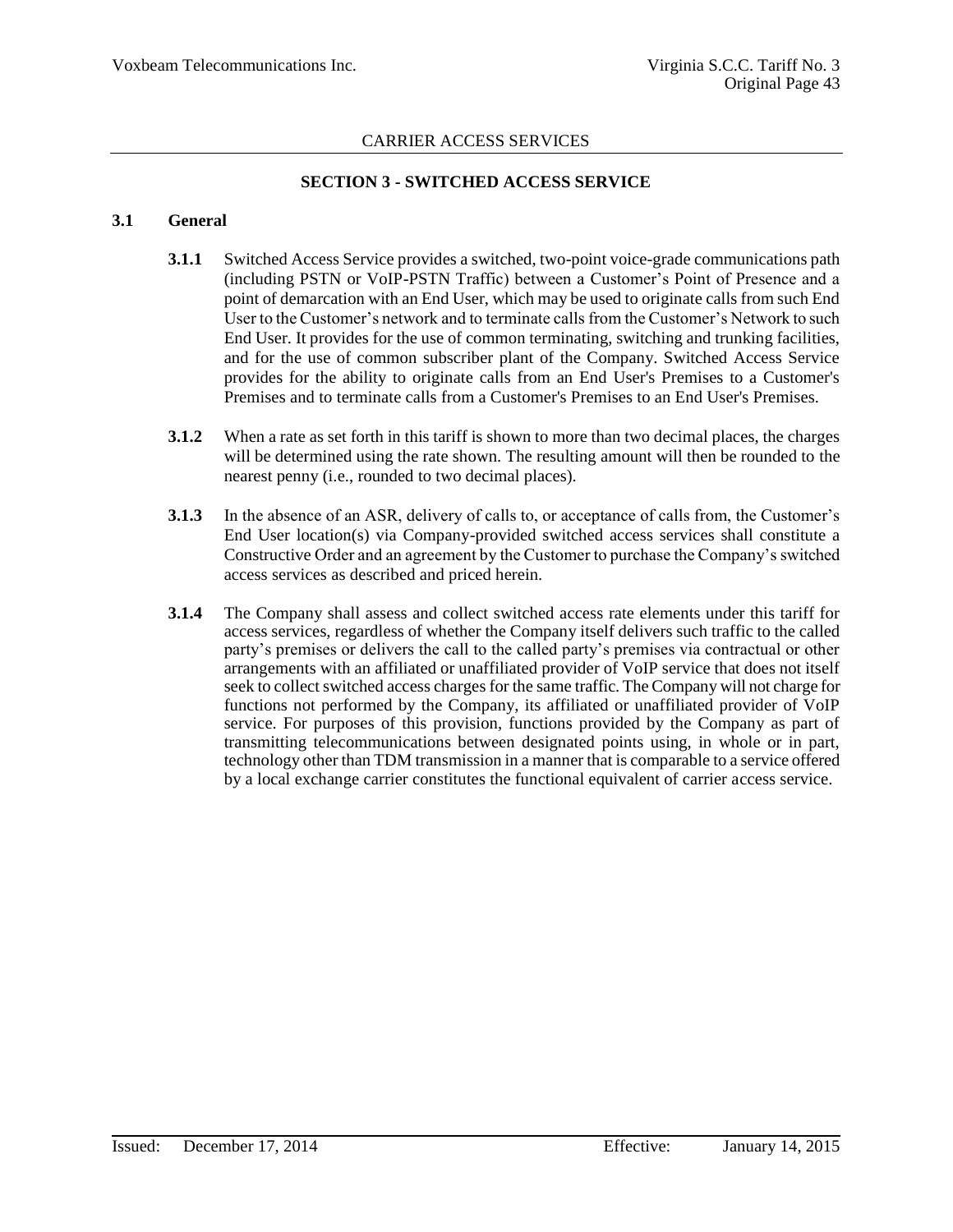### **SECTION 3 - SWITCHED ACCESS SERVICE, (CONT'D.)**

#### **3.2 Manner of Provision**

- **3.2.1** Switched Access Service is furnished for originating and/or terminating traffic.
- **3.2.2** Feature Group Access is provisioned, at minimum, at the DS-1 level and provides line-side or trunk-side access to End Office switches, for the Customer's use in originating and terminating communications. Basic Switched Access Service will be provided with Multi-Frequency In Band Signaling (SS7 is also available, where capabilities exist).
- **3.2.3** Two types of Feature Group Access are available:
	- A. Tandem Connect Access: This option applies when the Customer has no direct facilities to the End Office. All traffic is routed to and from End Office via an Access Tandem. Delivery of calls to, or acceptance of calls from, the Customer's End User location(s) via Tandem Connect Access shall constitute a Constructive Order and an agreement by the Customer to purchase the Company's switched access services as described and priced herein.
	- B. Direct Connect Access: This option applies when the Customer has direct facilities to the End Office. This transmission path is dedicated to the use of a single Customer. The Company may require the Customer to submit an ASR or comparable documentation for Direct Connect Access. The dedicated components of Direct Connect Access may be available upon request.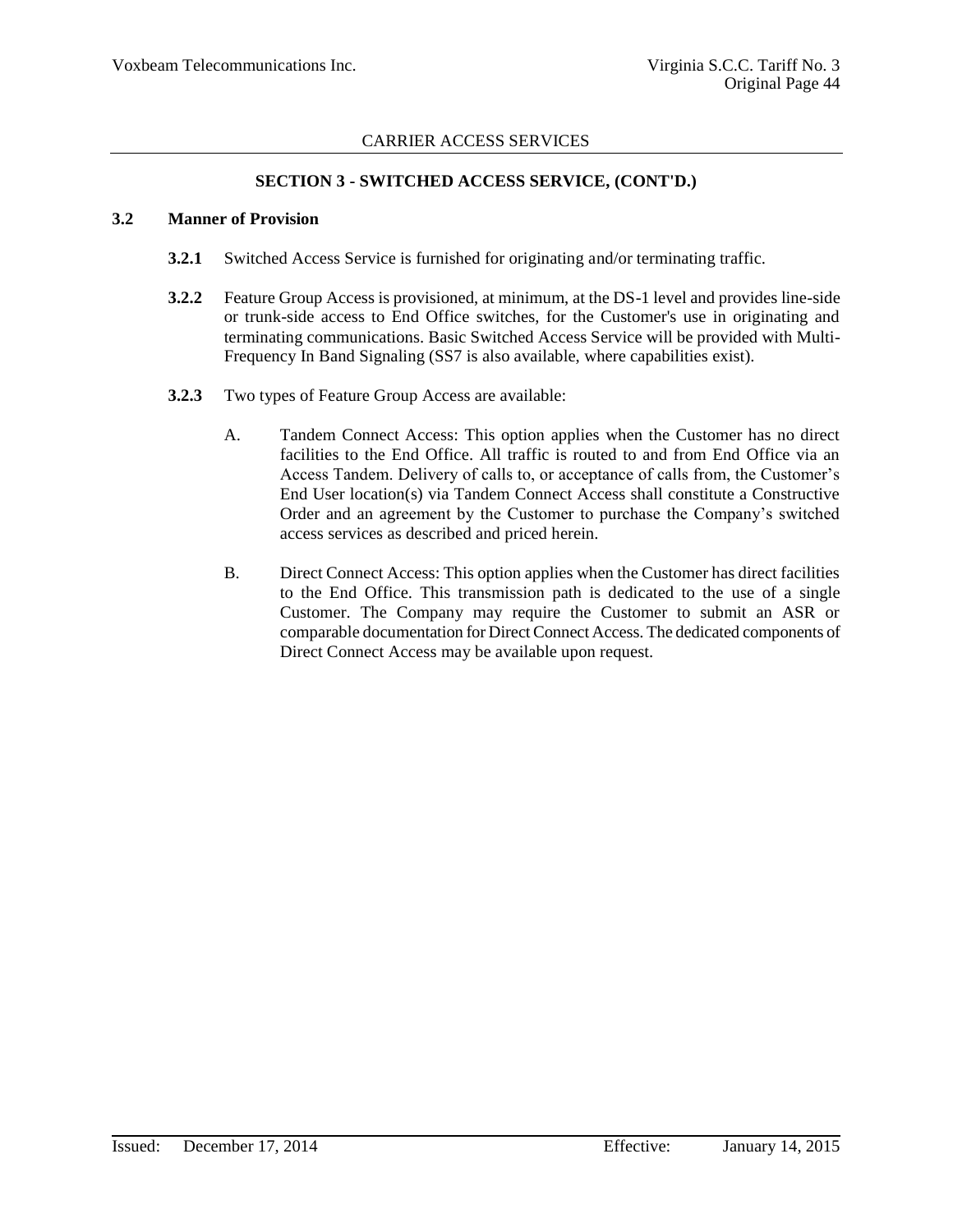### **SECTION 3 - SWITCHED ACCESS SERVICE, (CONT'D.)**

#### **3.3 Rate Categories**

There are five rate categories which apply to Switched Access Service:

- Common Line
- Switched Transport
- End Office Switching
- Toll-Free 8XX Data Base Access Service
- Optional Features

#### **3.3.1 Common Line**

The Common Line component is related to the use of Company-provided or leased end user common lines, or equivalent connections, by Customers and End Users for Intrastate access.

### **3.3.2 Switched Transport**

The Switched Transport component is related to the transmission and tandem switching facilities between the customer designated premises and the end office switch(es) where the customer's traffic is switched to originate or terminate the customer's communications. The Switched Transport component also includes transport between an end office which serves as host for a remote switching system or module (RSS or RSM) and the RSS or RSM.

### **3.3.3 End Office Switching**

The End Office Switching component is related to the use of end office switching equipment, the terminations in the end office of end user lines, the terminations of calls at Company Intercept Operators or recordings, the Signaling Transfer Point (STP) costs, and the SS7 signaling function between the end office and the STP.

#### **3.3.4 Toll-Free 8XX Data Base Query**

The Toll-Free 8XX Data Base Query Charge, will apply for each Toll-Free 8XX call query received at the Company's (or its provider's) Toll-Free 8XX data base.

### **3.3.5 Switched Access Optional Features**

Various optional features may be available and will be priced on an individual case basis.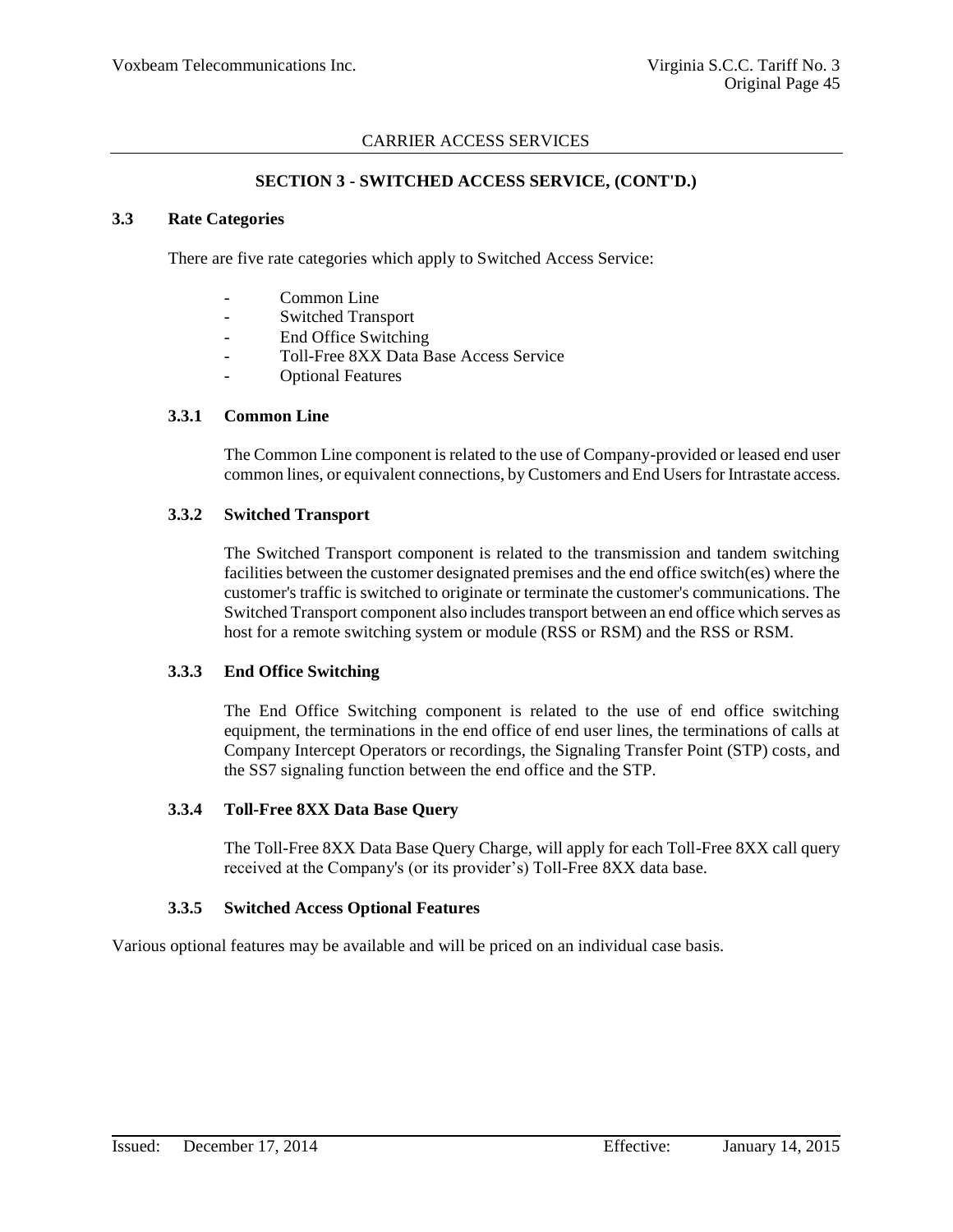### **SECTION 3 - SWITCHED ACCESS SERVICE, (CONT'D.)**

### **3.4 Access Ordering**

### **3.4.1 General**

- A. Customers may order switched access through a Constructive Order, as defined herein, or through an ASR. The format and terms of the ASR will be as specified in the Industry Access Service Order Guidelines, unless otherwise specified herein.
- B. A Customer may order any number of services of the same type and between the same premises on a single ASR. All details for services for a particular order must be identical.
- C. The Customer shall provide all information necessary for the Company to provide and bill for the requested service. When placing an order for Access Service, the Customer shall provide the following minimum information:
	- 1. Customer name and Premises address(es);
	- 2. Billing name and address (when different from Customer name and address); and
	- 3. Customer contact name(s) and telephone number(s) for the following provisioning activities: order negotiation, order confirmation, interactive design, installation and billing.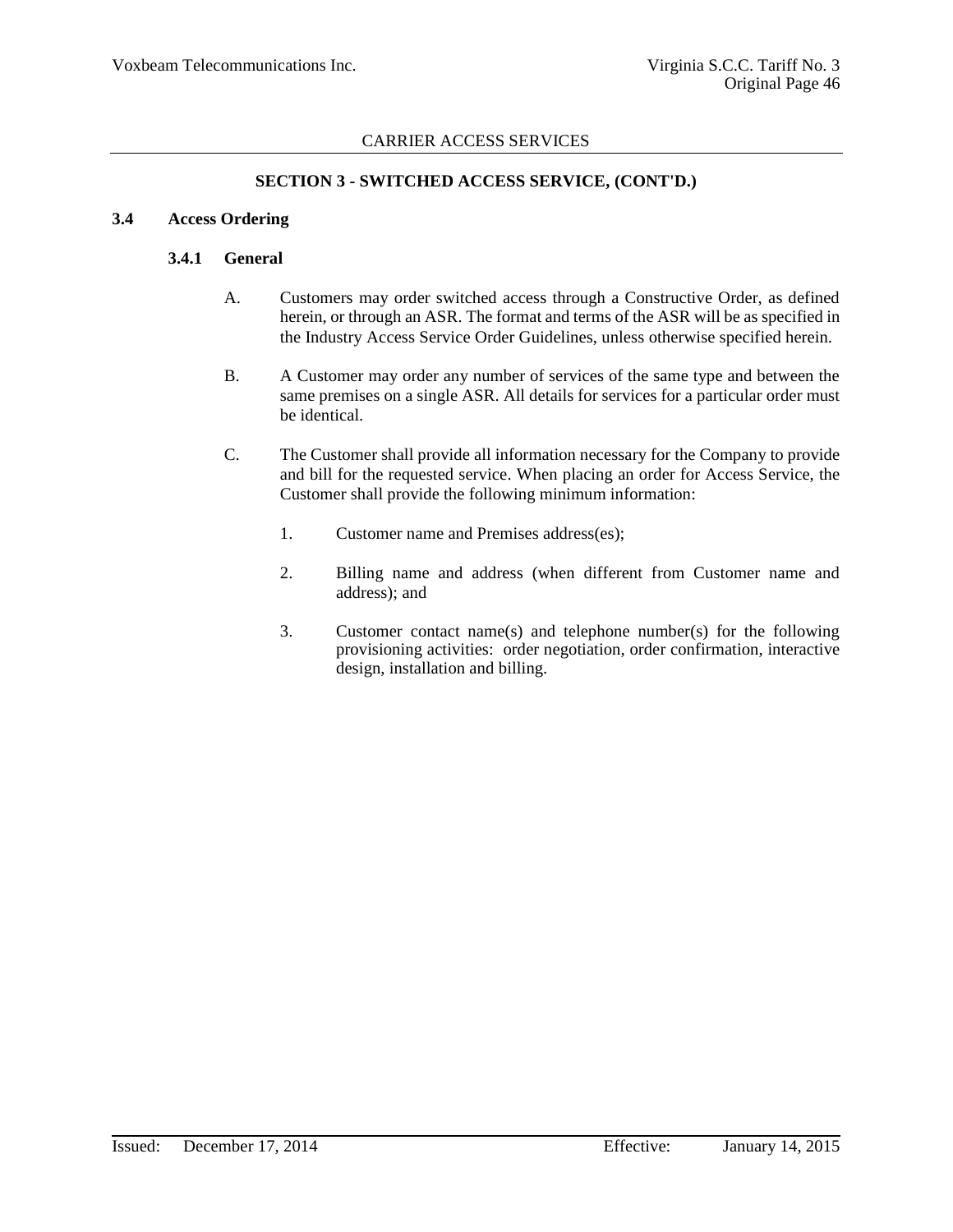### **SECTION 3 - SWITCHED ACCESS SERVICE, (CONT'D.)**

#### **3.4 Access Ordering, (Cont'd.)**

#### **3.4.2 Access Service Date Intervals**

- A. Access Service is provided with Standard or Negotiated Intervals
- B. The Company will specify a firm order confirmation date and Service Commencement Date contingent on the ASR being complete as received. To the extent the Access Service can be made available with reasonable effort, the Company will provide the Access Service in accordance with the Customer's requested interval, subject to the following conditions:
	- 1. For service provided under a Standard Interval: The Standard Interval for Switched Service will be sixty (60) business days from the Application Date. This interval only applies to standard service offerings where there are pre-existing facilities to the Customer Premises. Access Services provided under the Standard Interval will be installed during Company business hours.
	- 2. For service provided under a Negotiated Interval: The Company will offer a Service Date based on the type and quantity of Access Services the Customer has requested. The Negotiated Interval may not exceed by more than six months the Standard Interval Service Date, or, when there is no Standard Interval, the Company offered Service Date, except as otherwise agreed by the Company in writing. The Company will negotiate a Service Date interval with the Customer when:
		- a. The Customer requests a Service Date before or beyond the applicable Standard Interval Service Date; or
		- b. There is no existing facility connecting the Customer Premises with the Company; or
		- c. The Customer requests a service that is not considered by the Company to be a standard service offering (for example, if additional engineering or special construction is required to complete the order); or
		- d. The Company determines that Access Service cannot be installed within the Standard Interval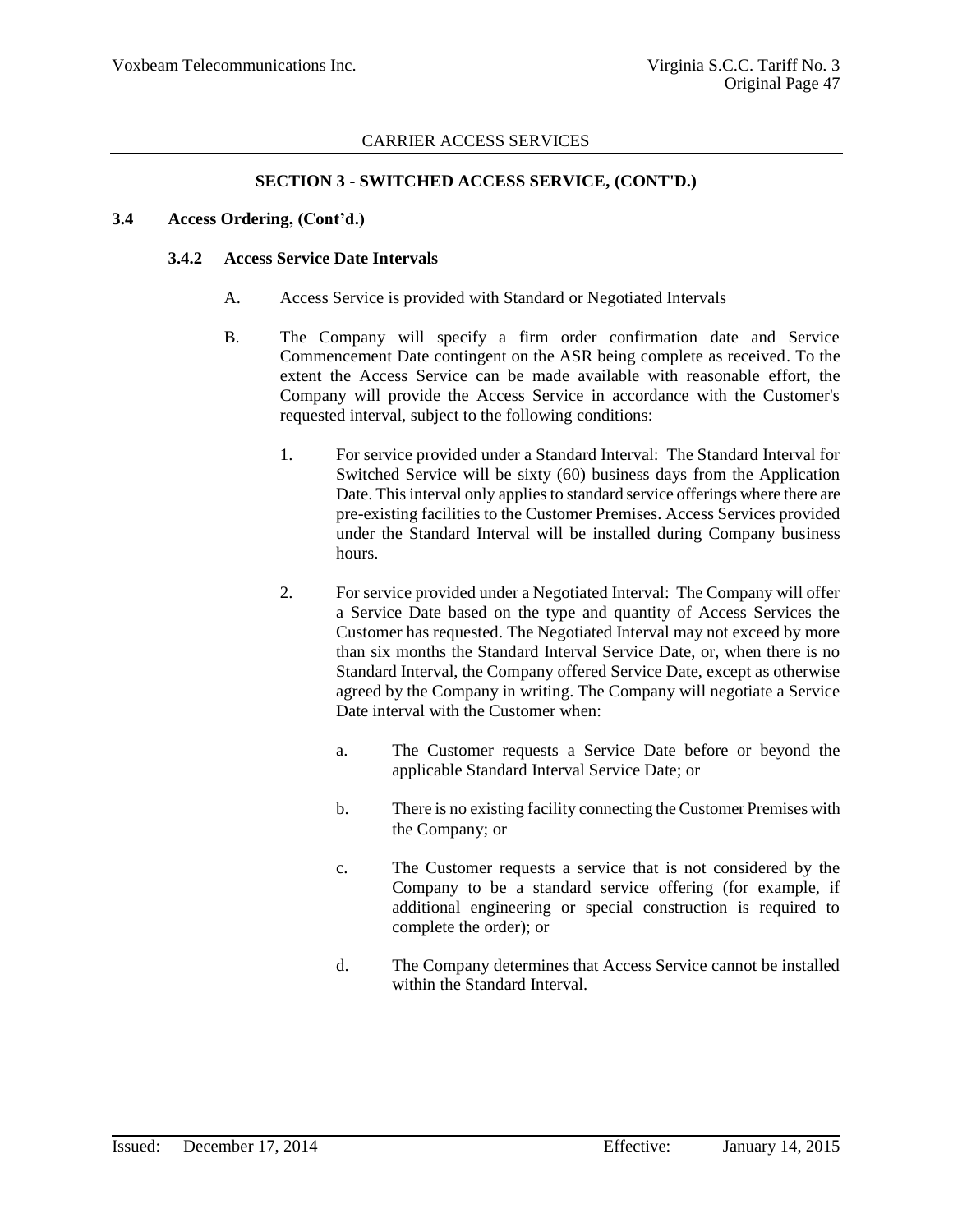### **SECTION 3 - SWITCHED ACCESS SERVICE, (CONT'D.)**

#### **3.4 Access Ordering, (Cont'd.)**

#### **3.4.3 Access Service Request Modifications**

The Customer may request a modification of its ASR prior to the Service Commencement Date. All modifications must be in writing using the industry ASR process. The Company, in its sole discretion, may accept a verbal modification from the Customer. The Company will make every effort to accommodate a requested modification when it is able to do so with the normal work force assigned to complete such an order within normal business hours.

### **3.5 Special Construction or Special Service Arrangements**

Subject to the agreement of the Company and to all of the regulations contained in this tariff, special construction of Company facilities or development of special service arrangements may be undertaken by the Company on a reasonable-efforts basis at the request of the Customer. Such construction or arrangements will be provided pursuant to regulations contained in Section 4of this tariff.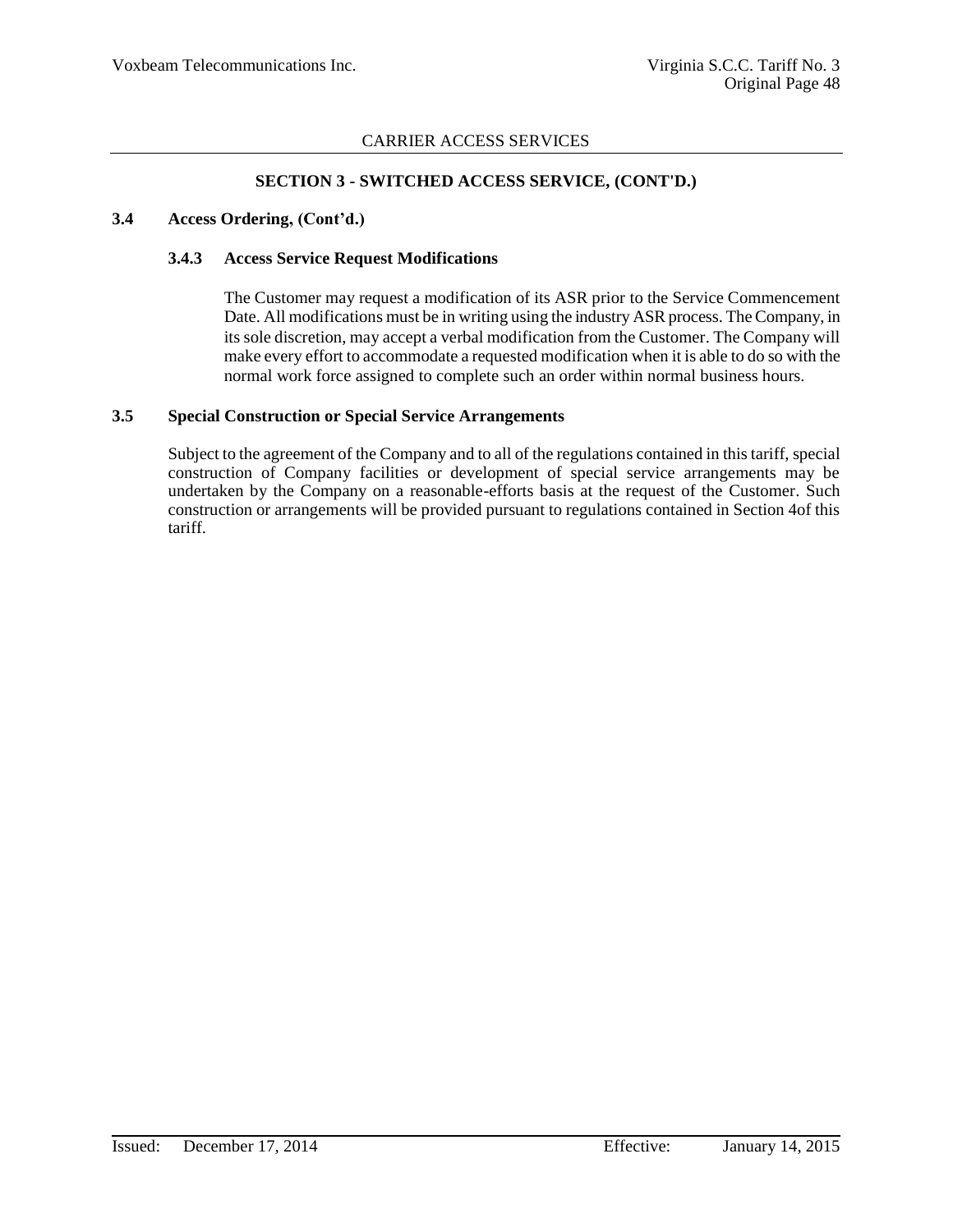### **SECTION 3 - SWITCHED ACCESS SERVICE, (CONT'D.)**

#### **3.6 Obligations of the Company**

**3.6.1** With regard to access services provided by the Company, specific Company responsibilities include, but are not limited to the following:

### A. Network Management

The Company will administer its network to ensure that provision of acceptable service levels to all telecommunications users of the Company's network services. Generally, service levels are considered acceptable only when both End Users and Customers are able to establish connections with minimal delay encountered within the Company network. The Company maintains the right to apply protective controls, i.e., those actions, such as call gapping, which selectively cancel the completion of traffic, over any traffic carried over its network, including that associated with a Customer's Switched Access Service. Generally, such protective measures would only be taken as a result of occurrences such as a failure or overload of Company or Customer facilities, natural disasters, mass calling or national security demands.

B. Design and Traffic Routing of Switched Access Service

The Company shall design and determine the routing of Switched Access Service, including the selection of the first point of switching and the selection of facilities from the interface to any switching point and to the End Offices. The Company shall also decide if capacity is to be provided by originating only, terminating only, or two-way trunk groups. Finally, the Company will decide whether trunk side access will be provided through the use of two-wire or four-wire trunk terminating equipment.

Selection of facilities and equipment and traffic routing of the service are based on standard engineering methods, available facilities and equipment and the Company's traffic routing plans. If the Customer desires different routing or directionality than that determined by the Company, the Company will work cooperatively with the Customer in determining (1) whether the service is to be routed directly to an end office or through an access tandem switch and (2) the directionality of the service.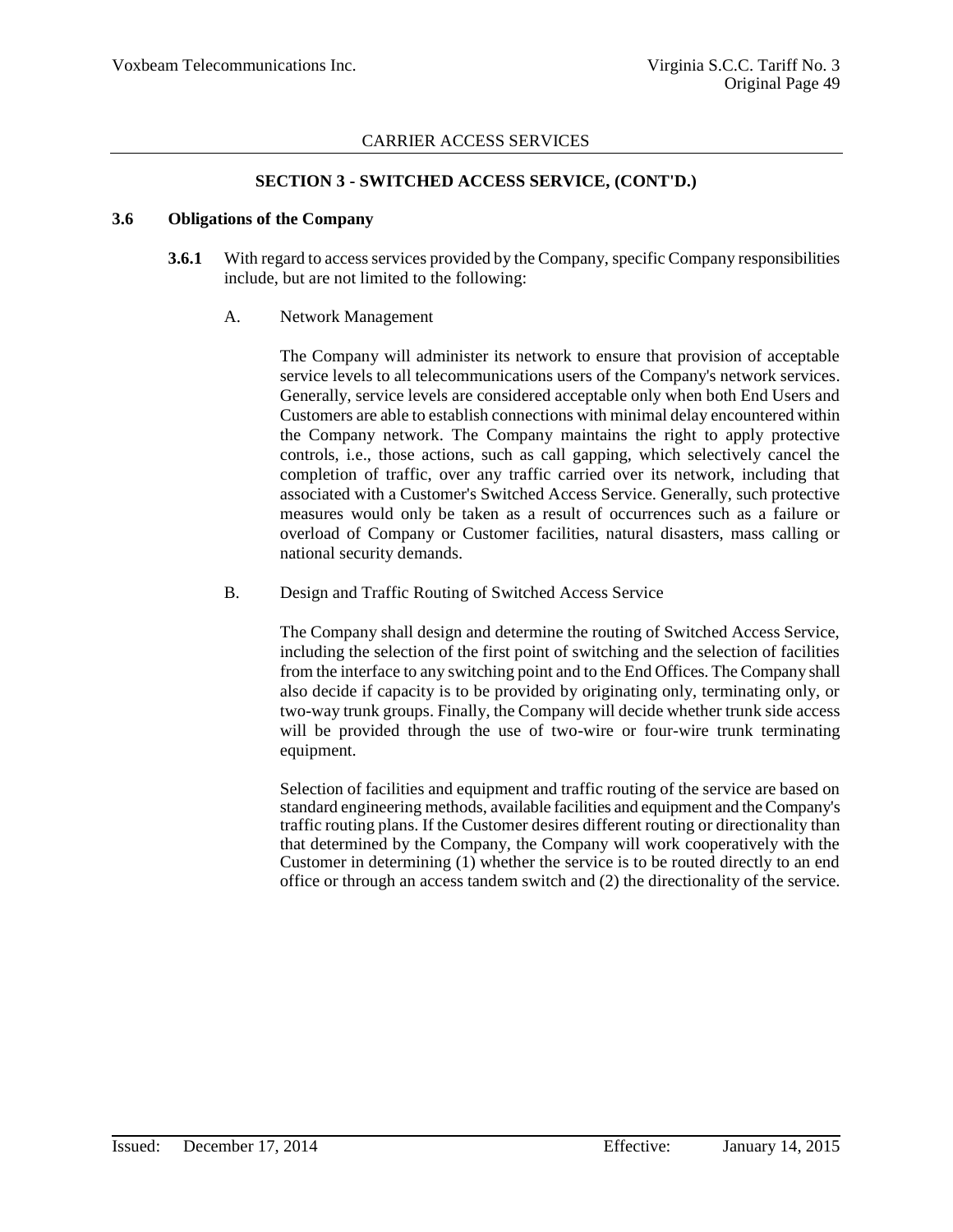### **SECTION 3 - SWITCHED ACCESS SERVICE, (CONT'D.)**

#### **3.7 Obligations of the Customer**

- **3.7.1** The Customer has certain specific obligations pertaining to the use of Switched Access Service. These obligations are in addition to obligations specified in Section 2.9 of this tariff and are as follows:
	- A. Report Requirements

Customers are responsible for providing the following reports to the Company, when applicable:

1. Jurisdictional Reports

When a Customer orders Switched Access Service for both interstate and intrastate use, the Customer is responsible for providing reports as set forth in Section 2.9.2.C. preceding. Charges will be apportioned in accordance with those reports.

B. On and Off-Hook Supervision

The Customer's facilities shall provide the necessary on and off-hook supervision for accurate timing of calls.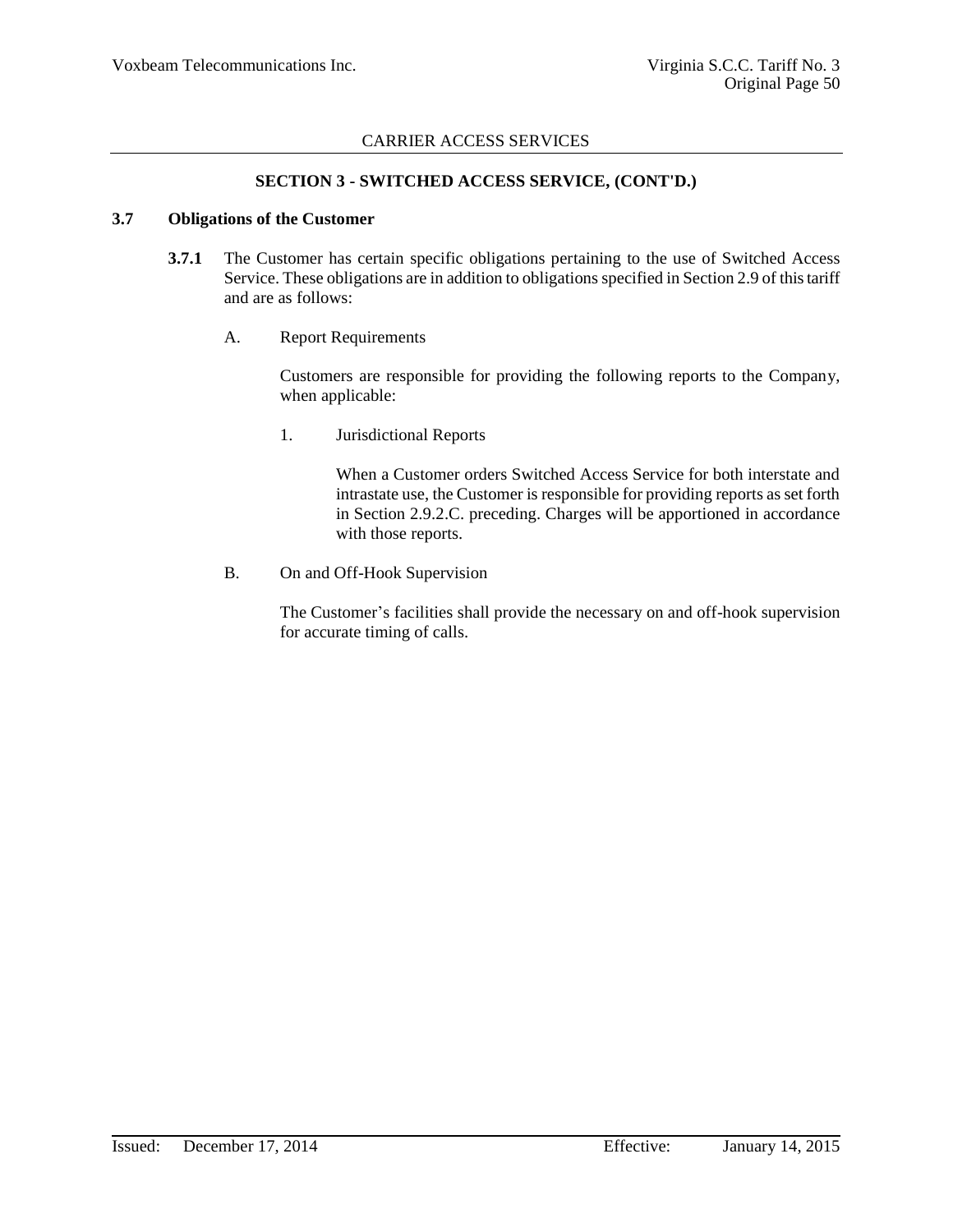### **SECTION 3 - SWITCHED ACCESS SERVICE, (CONT'D.)**

#### **3.8 Rate Regulations**

### **3.8.1 General**

There are three type of rates and charges that apply to Switched Access Service provided by the Company. These are monthly recurring charges, usage charges, and nonrecurring charges.

### **3.8.2 Types of Charges**

- **A.** Nonrecurring charges are one time charges that apply for a specific work activity (e.g., installation or change to an existing service). Non-recurring charges may apply for installation of service, installation of optional features and service rearrangements.
- **B.** Recurring Charges are flat monthly rates that apply for each month or fraction thereof that a specific rate element is provided. For billing purposes, each month is considered to have 30 days.
- **C.** Usage Charges are rates that apply only when a specific rate element is used. These are applied on a per-access minute, a per-call or per-query basis. Usage rates are accumulated over a monthly period.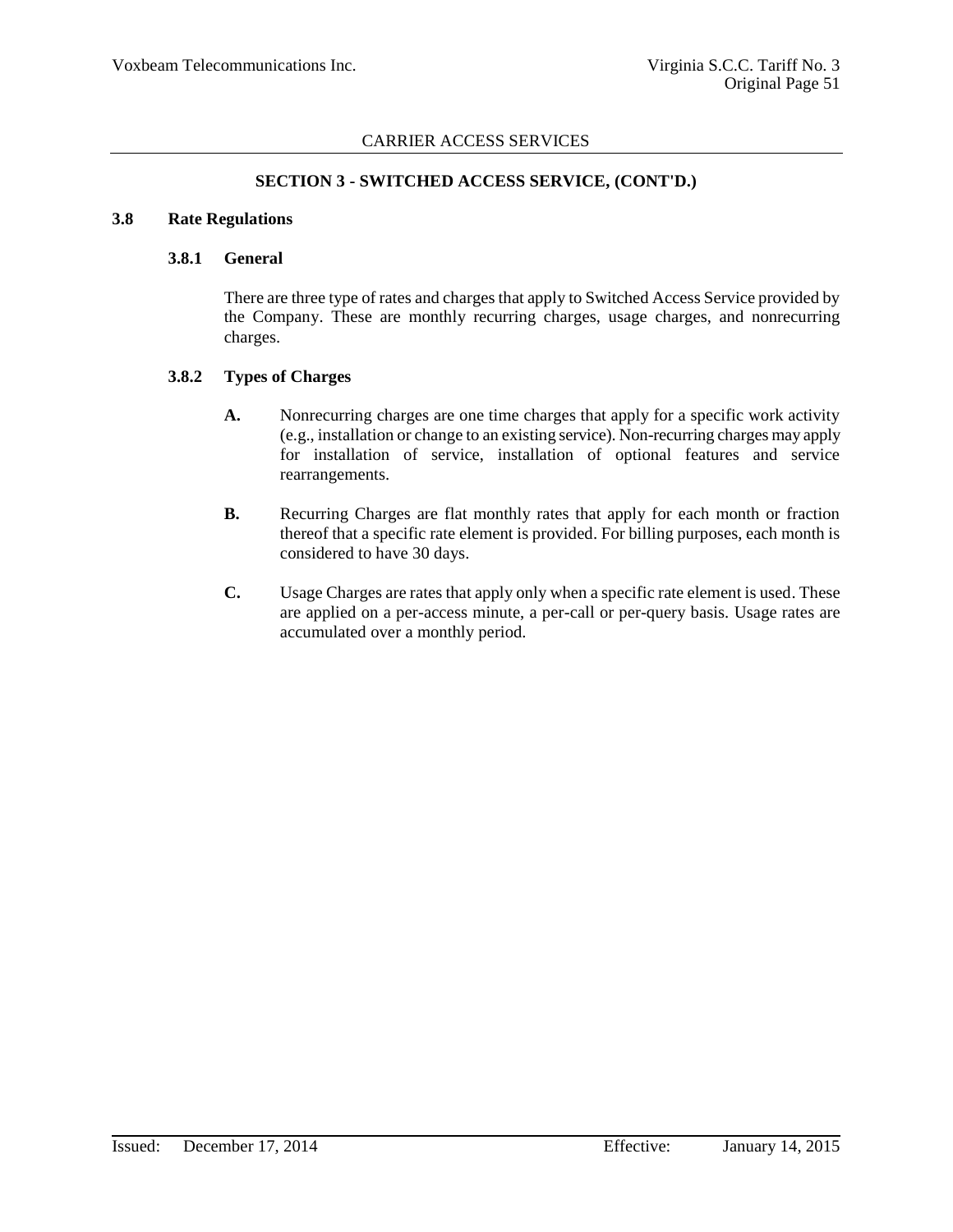### **SECTION 3 - SWITCHED ACCESS SERVICE, (CONT'D.)**

#### **3.8 Rate Regulations, (Cont'd.)**

#### **3.8.3 Measurement and Billing of Access Minutes**

- A. When recording originating calls over Switched Access Service with multifrequency address signaling, usage measurement begins when the first wink supervisory signal is forwarded from the Customer's facilities. The measurement of originating call usage over Switched Access Service ends when the originating Switched Access Service entry switch receives disconnect supervision from either the originating End User's End Office (indicating that the originating End User has disconnected), or from the Customer's facilities, whichever is recognized first by the entry switch. For terminating calls over Switched Access Service with multifrequency address signaling, the measurement of access minutes begins when a seizure signal is received from the Carrier's trunk group at the Point of Presence within the LATA. The measurement of terminating call usage over Switched Access Service ends when a disconnect signal is received, indicating that either the originating or terminating user has disconnected.
- B. When recording originating calls over Switched Access Service with SS7 signaling, usage measurement begins with the transmission of the initial address message by the switch for direct trunk groups and with the receipt of an exit message by the switch for tandem trunk groups. The measurement of originating Switched Access Service usage ends when the entry switch receives or sends a release message, whichever occurs first. For terminating calls over Switched Access Service with SS7 signaling, the measurement of access minutes begins when the terminating recording switch receives the initial address message from the terminating End User. On directly routed trunk groups or on tandem routed trunk groups, the Company switch receives the initial address message and sends the indication to the Customer in the form of an answer message. The measurement of terminating Switched Access Service call usage ends when the entry switch receives or sends a release message, whichever occurs first.
- C. Mileage, where applicable, will be measured in accordance with standard industry practices.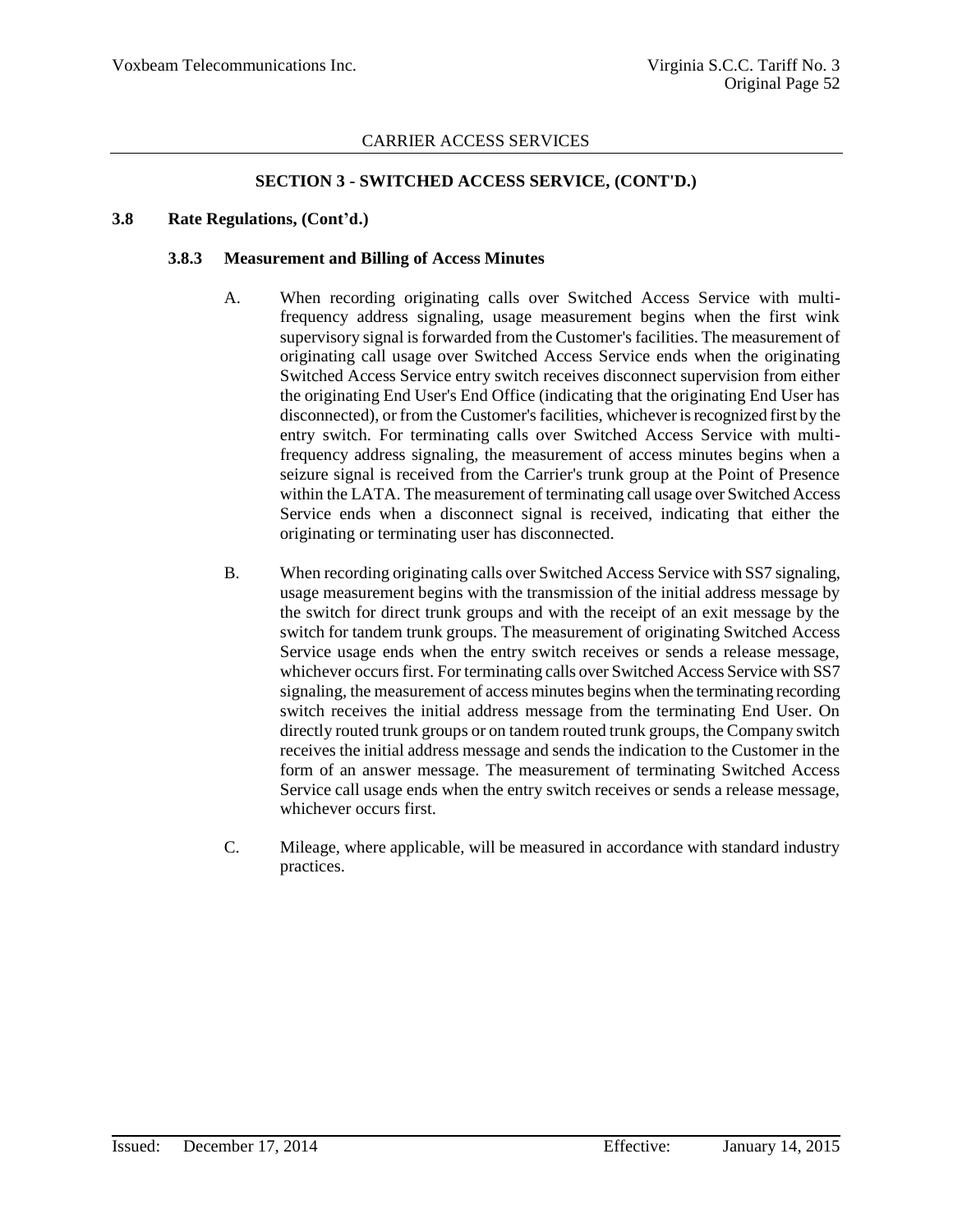### **SECTION 3 - SWITCHED ACCESS SERVICE, (CONT'D.)**

#### **3.8 Rate Regulations (Cont'd.)**

#### **3.8.3 Measurement and Billing of Access Minutes, (Cont'd.)**

D**.** The Company will use the Small Exchange Carrier Access Billing ("SECAB") guidelines, or the Carrier Access Billing System ("CABS") guidelines, or other system that emulates or otherwise produces a reasonable substitute for the output of SECAB or CABS, for billing all charges under this tariff. The Company will provide billing using a hardcopy format or upon request, a mechanized medium (e.g., cartridge tape, CD ROM, etc.). Bills will be accurate and contain sufficient supporting details to allow customers to account for the charges and to verify their accuracy in a reasonable and timely fashion. Requests for additional bill detail will be handled on an individual case basis.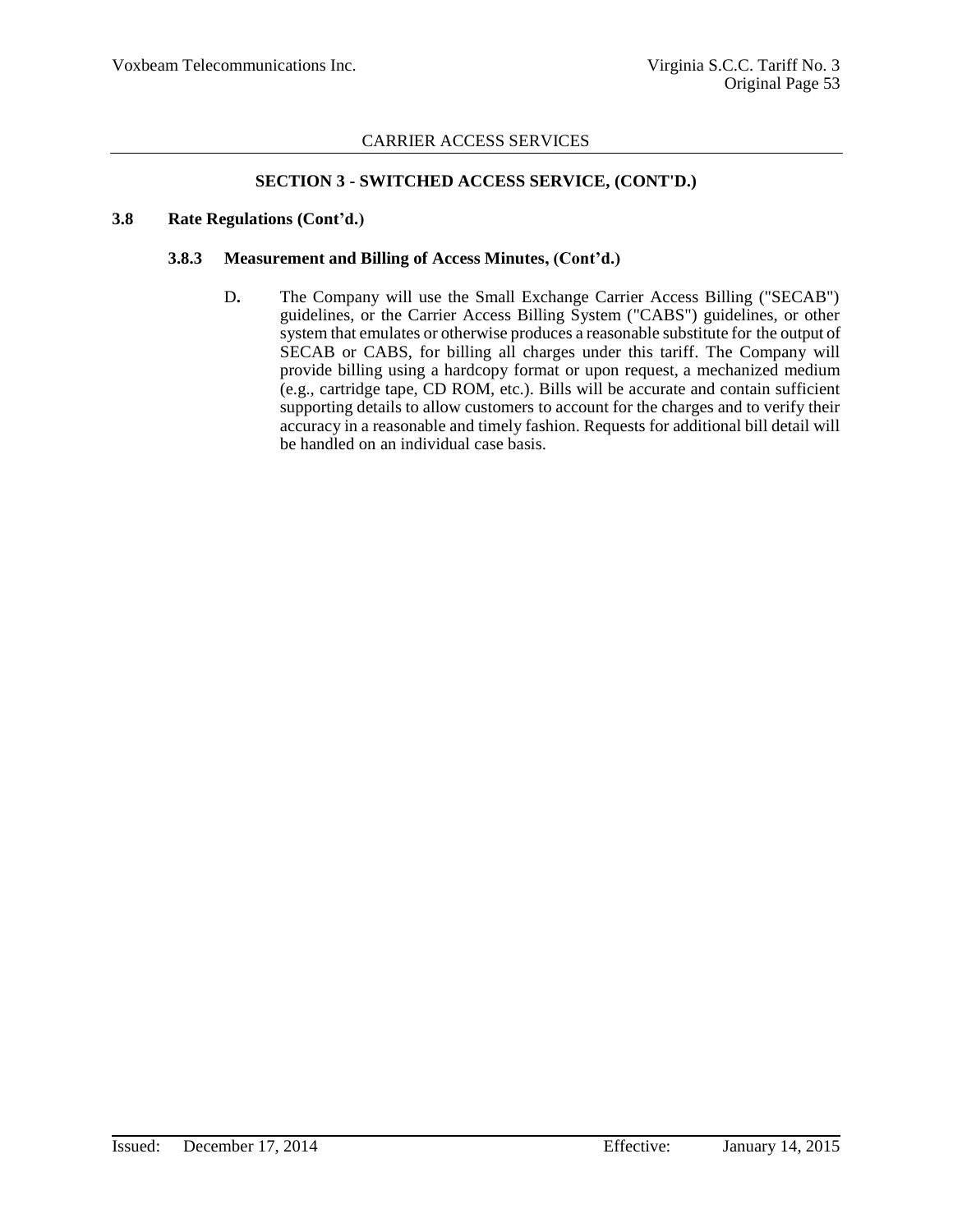### **SECTION 3 - SWITCHED ACCESS SERVICE, (CONT'D.)**

#### **3.8 Rate Regulations, (Cont'd.)**

#### **3.8.4 Moves**

- **A.** A move of services involves a change in the physical location of one of the following:
	- 1. The point of termination at the Customer's Premises, or
	- 2. The Customer's Premises
- **B.** The charges for the move are dependent on whether the move is to a new location within the same building or to a different building as described below:
	- 1. Moves Within the Same Building

When the move is to a new location within the same building, the charge for the move will be an amount equal to one half of the nonrecurring charge for the capacity affected. There will be no change in the minimum period requirements.

2. Moves to a Different Building

Moves to a different building will be treated as a discontinuance and start of service and all associated nonrecurring charges will apply. New minimum period requirements will be established for the new service. The Customer will also remain responsible for satisfying all outstanding minimum period charges for the discontinued service.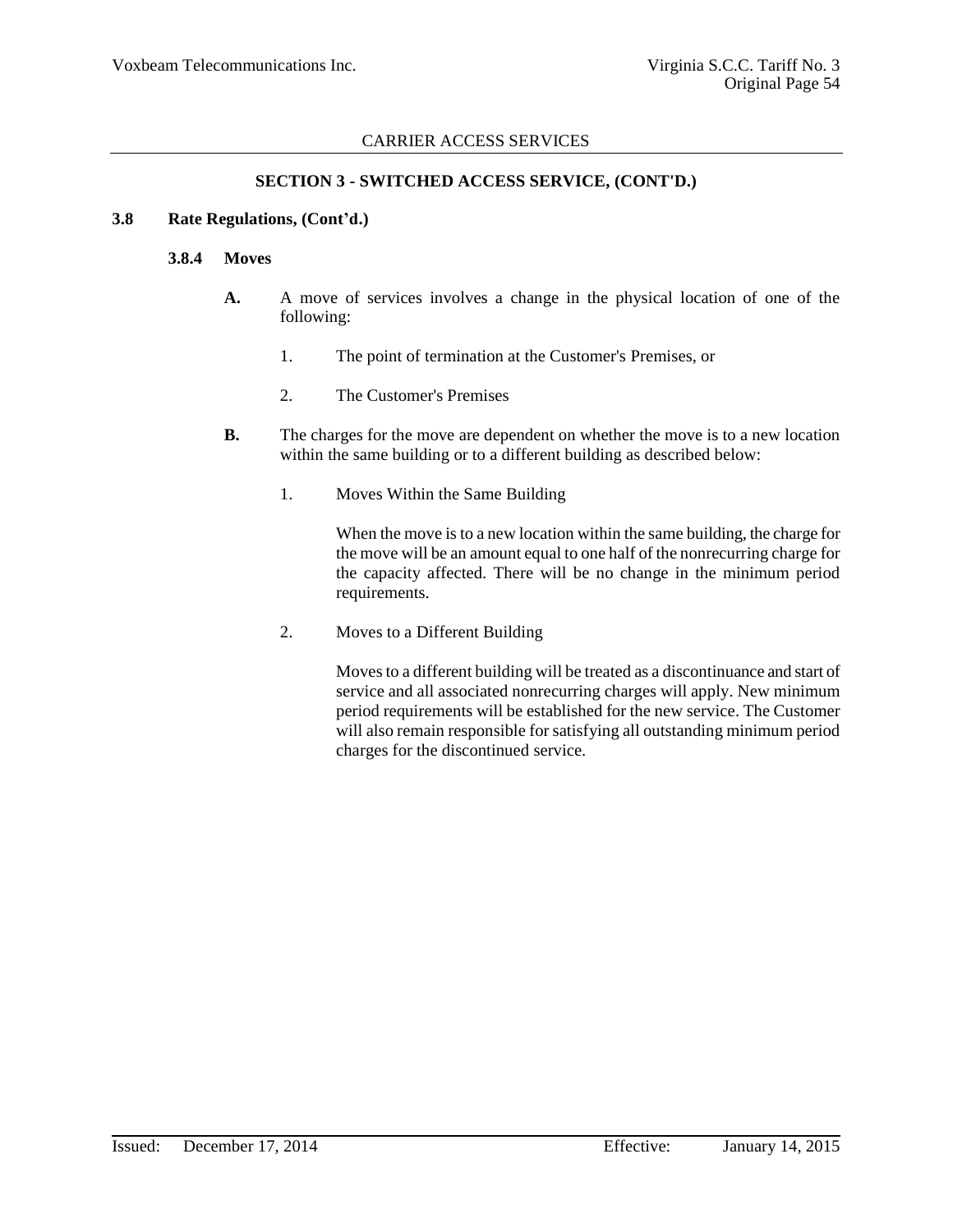### **SECTION 3 - SWITCHED ACCESS SERVICE, (CONT'D.)**

#### **3.8 Rate Regulations, (Cont'd.)**

#### **3.8.5 Installation of Optional Features**

- **A.** If a separate nonrecurring charge applies for the installation of an optional feature available with Switched Access Service, the charge applies whether the feature is installed coincident with the initial installation of service or at any time subsequent to the initial installation of service.
- **B.** For all other changes, including the addition of, or modifications to, optional features without separate nonrecurring charges, a charge equal to one half the Switched Transport nonrecurring (i.e. installation) charge will apply. When an optional feature is not required on each transmission path, but rather for an entire transmission path group, an end office or an access tandem switch, only one such charge will apply.

#### **3.8.6 Service Rearrangements**

- **A.** Service rearrangements are changes to existing services which do not result in either a change in the minimum period requirements or a change in the physical location of the point of termination at the Customer's premises or the Customer's End User's premises. Changes which result in the establishment of new minimum period obligations are treated as disconnects and starts.
- **B.** The charge to the Customer for the service rearrangement is dependent on whether the change is administrative only in nature or involves an actual physical change to the service.
- **C.** Administrative changes will be made without charge(s) to the Customer. Such changes require the continued provision and billing of the Access Service to the same entity or change in jurisdiction.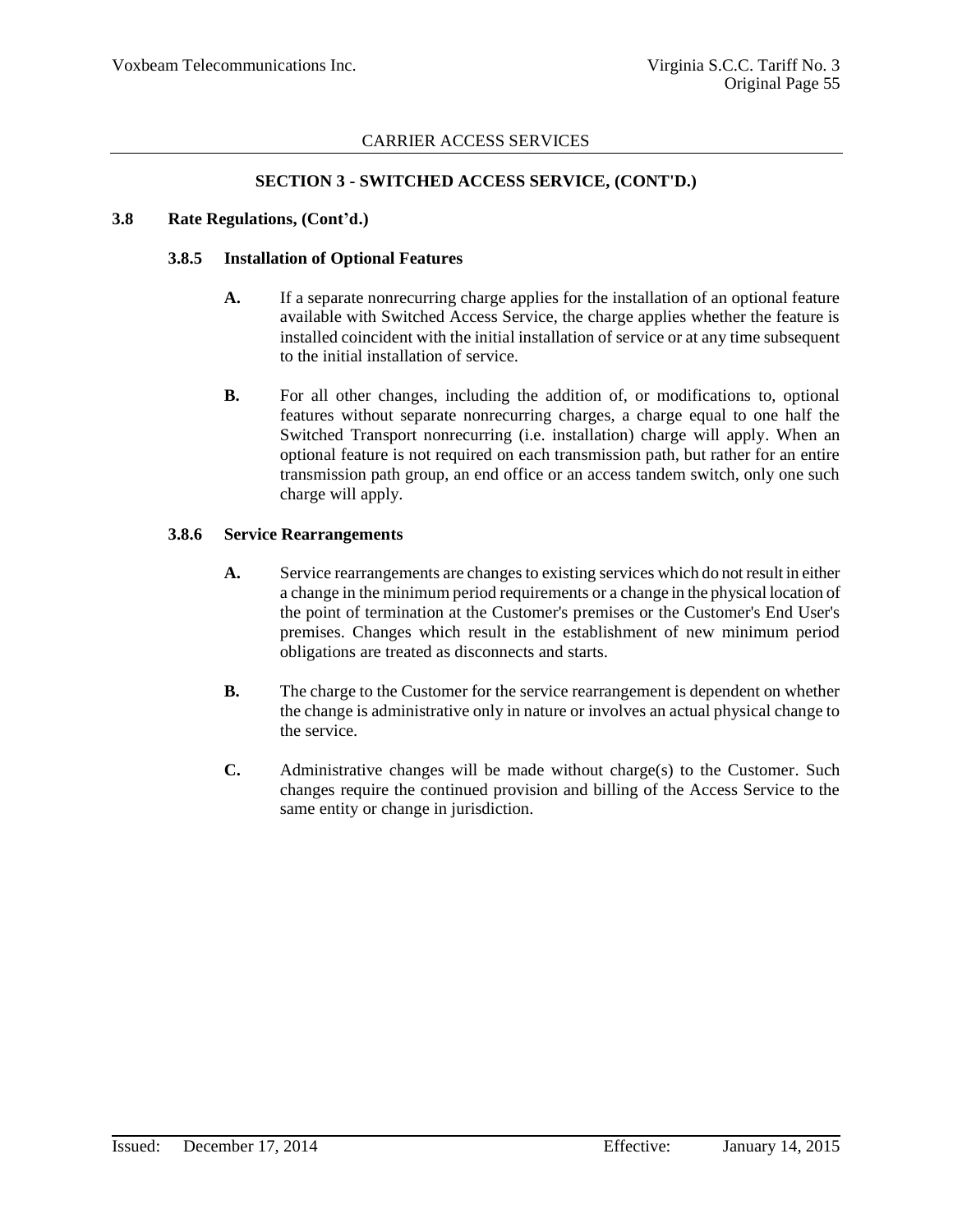### **SECTION 3 - SWITCHED ACCESS SERVICE, (CONT'D.)**

#### **3.9 Switched Access Usage Charges**

### **3.9.1 Verizon Virginia Territory**

| Tandem-Switched Transport - Termination, per minute<br>Tandem-Switched Transport - Facility, per minute per mile<br>Access Tandem Switching, per minute<br>CMUX, per minute<br>CTP, per minute* | Originating<br>\$0.000000<br>\$0.000002<br>\$0.001574<br>\$0.000000<br>\$0.001688 | Terminating<br>\$0.0000000<br>\$0.0000020<br>\$0.0015740<br>\$0.0000000<br>\$0.0000000 |
|-------------------------------------------------------------------------------------------------------------------------------------------------------------------------------------------------|-----------------------------------------------------------------------------------|----------------------------------------------------------------------------------------|
| Local Switching, per minute*                                                                                                                                                                    | \$0.002406                                                                        | \$0.0000000                                                                            |
| <b>Composite Terminating End Office Charge</b>                                                                                                                                                  | N/A                                                                               | \$0.0031620                                                                            |
|                                                                                                                                                                                                 |                                                                                   |                                                                                        |

# **3.9.2 Verizon South (former GTE) Territory**

| Tandem-Switched Transport - Termination, per minute<br>Tandem-Switched Transport - Facility, per minute per mile<br>Access Tandem Switching, per minute<br>CMUX, per minute<br>$CTP$ , per minute* | Originating<br>\$0.000000<br>\$0.000002<br>\$0.001574<br>\$0.000000<br>\$0.001688 | Terminating<br>\$0.0000000<br>\$0.0000020<br>\$0.0015740<br>\$0.0000000<br>\$0.0000000 |
|----------------------------------------------------------------------------------------------------------------------------------------------------------------------------------------------------|-----------------------------------------------------------------------------------|----------------------------------------------------------------------------------------|
| Local Switching, per minute*                                                                                                                                                                       | \$0.002406                                                                        | \$0.0000000                                                                            |
| <b>Composite Terminating End Office Charge</b>                                                                                                                                                     | N/A                                                                               | \$0.0026230                                                                            |

\*Terminating Common Trunk Port and Local Switching elements are reflected in the Composite Terminating End Office Charge (CTEOC) which may be billed as the CTEOC or Local Switching element.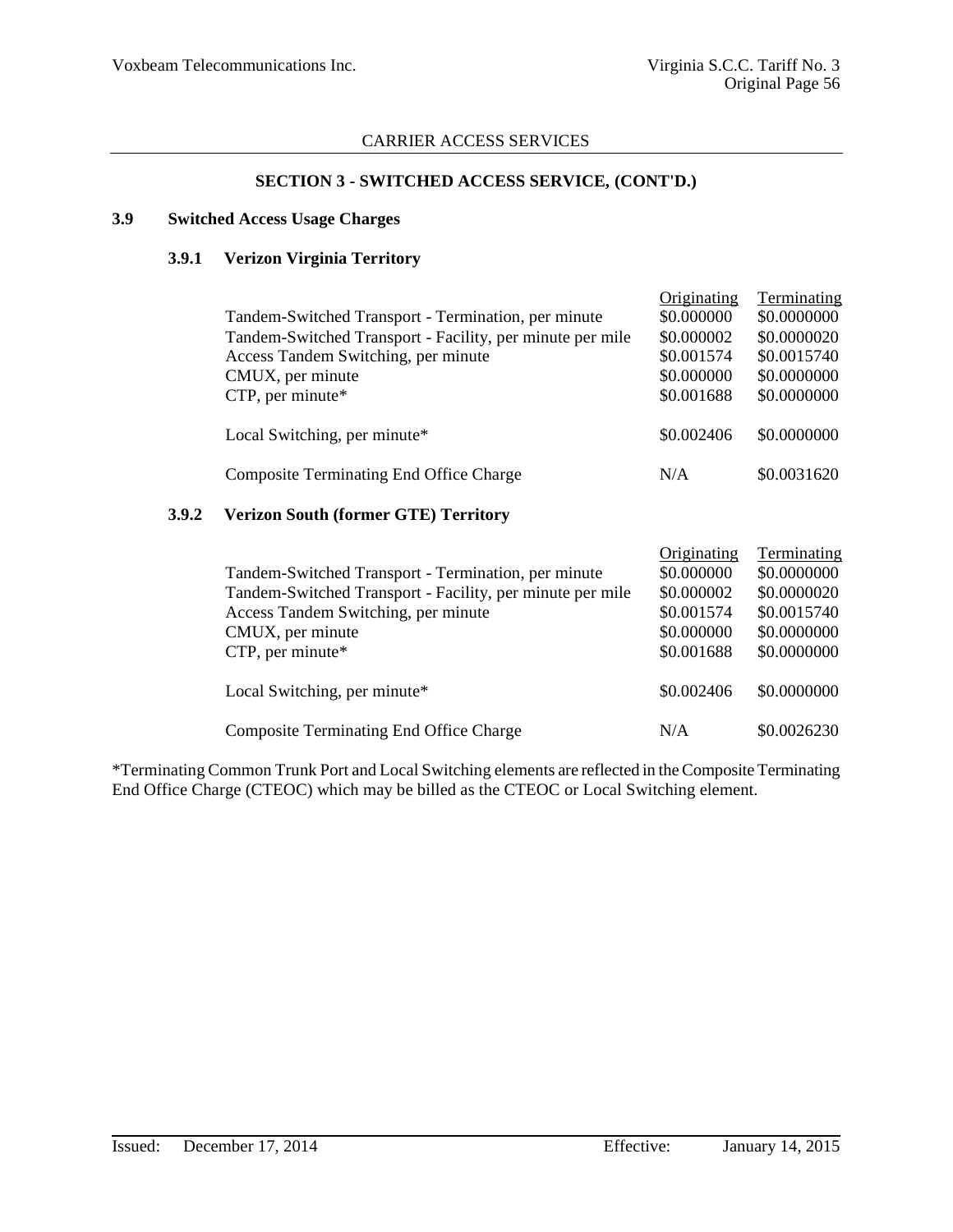# **SECTION 3 - SWITCHED ACCESS SERVICE, (CONT'D.)**

# **3.9 Switched Access Usage Charges**

# **3.9.3 CenturyLink (former Embarq/United/Central Telephone) Territory**

| Tandem-Switched Transport - Termination, per minute       | Originating | Terminating |
|-----------------------------------------------------------|-------------|-------------|
| Zone 1                                                    | \$0.000252  | \$0.000252  |
| Zone 2                                                    | \$0.000263  | \$0.000263  |
| Zone 3                                                    | \$0.000290  | \$0.000290  |
| Tandem-Switched Transport - Facility, per minute per mile |             |             |
| Zone 1                                                    | \$0.000030  | \$0.000030  |
| Zone 2                                                    | \$0.000031  | \$0.000031  |
| Zone 3                                                    | \$0.000038  | \$0.000038  |
| Access Tandem Switching, per minute                       |             |             |
| Zone $1$                                                  | \$0.000879  | \$0.000879  |
| Zone 2                                                    | \$0.000949  | \$0.000949  |
| Zone 3                                                    | \$0.001085  | \$0.001085  |
| CMUX, per minute                                          |             |             |
| Zone 1                                                    | \$0.000254  | \$0.000254  |
| Zone 2                                                    | \$0.000277  | \$0.000277  |
| Zone 3                                                    | \$0.000296  | \$0.000296  |
| CTP, per minute, all zones                                | \$0.000537  | \$0.000537  |
| Local Switching, per minute, all zones                    | \$0.003709  | \$0.002064  |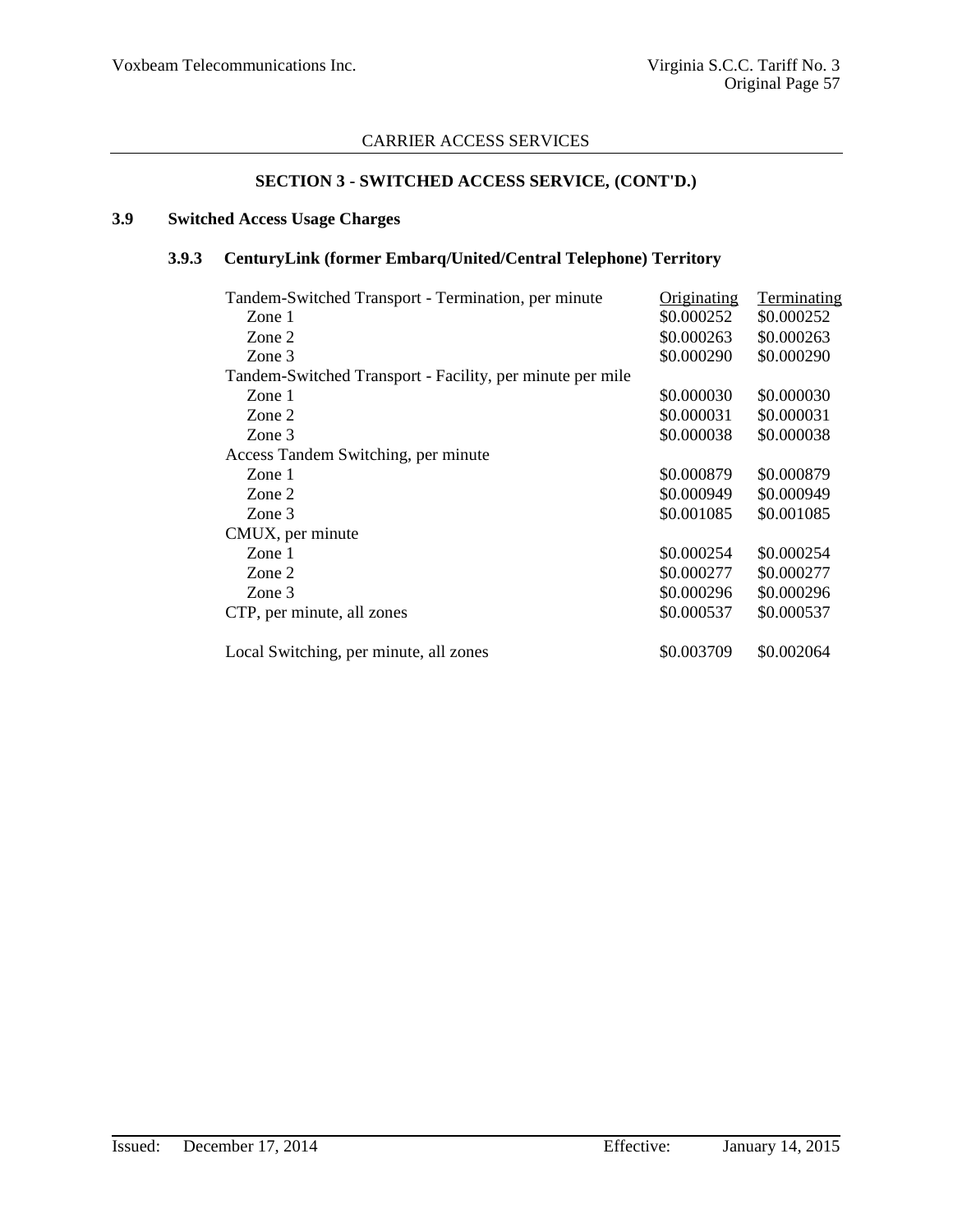# **SECTION 3 - SWITCHED ACCESS SERVICE, (CONT'D.)**

#### **3.9 Switched Access Usage Charges, (Cont'd.)**

### **3.9.2 Switched Transport Service**

Direct-Trunked Transport

Any elements of Direct-Trunked Transport may be available upon request.

### **3.9.3 Toll-Free 8XX Data Base Access Service**

|                                              | Per Query  |
|----------------------------------------------|------------|
| Verizon South and Verizon Virginia Territory | \$0.004356 |
| CenturyLink (fka Embarq) Territory           | \$0.009618 |

#### **3.9.4 Switched Access Optional Features**

[Reserved for Future Use]

### **3.9.5 Service Order Charges**

[Reserved for Future Use]